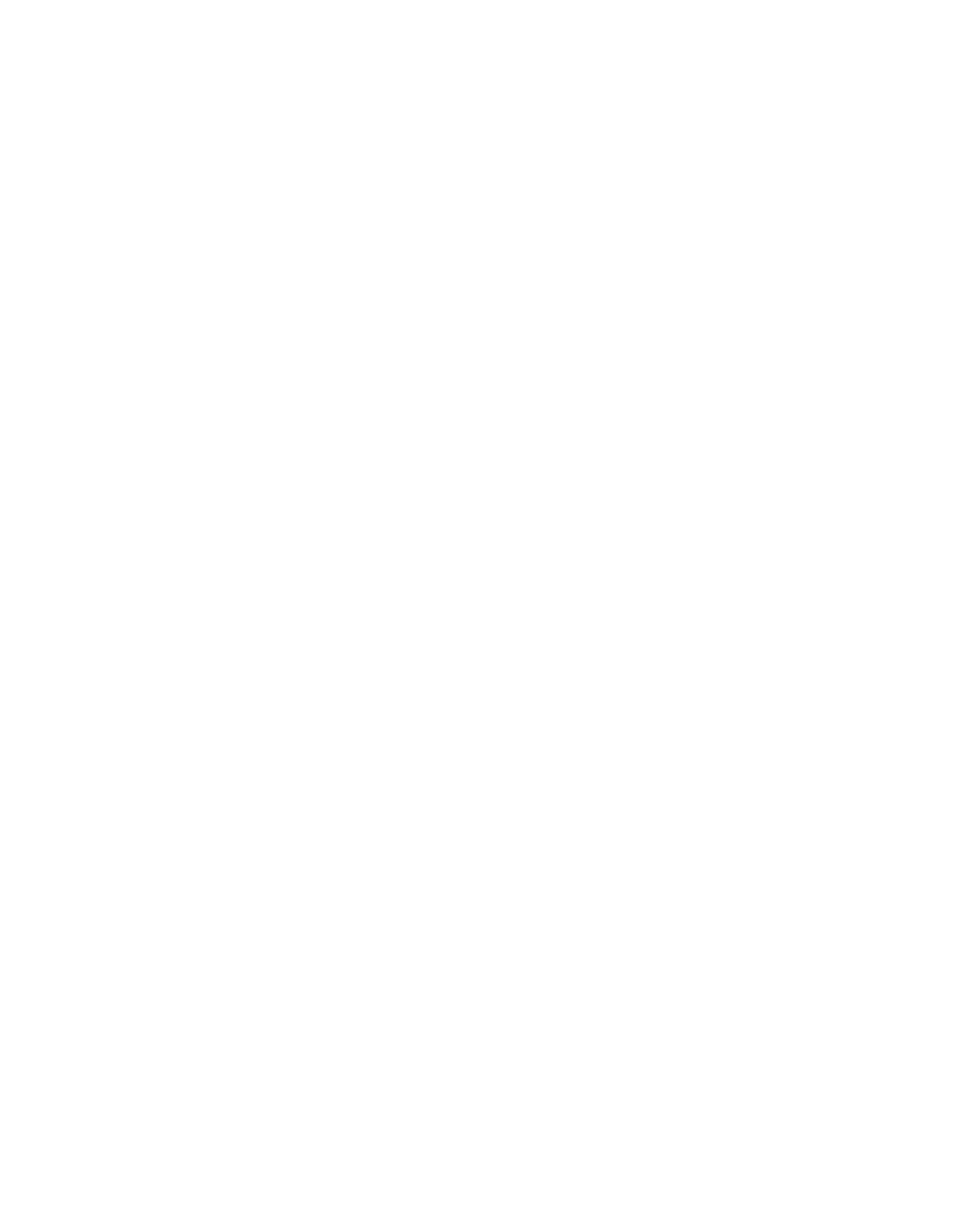| <b>TABLE OF CONTENTS</b>                                         | page |
|------------------------------------------------------------------|------|
| <b>INTRODUCTION</b><br>1.                                        | 7    |
| Purpose of the study<br>1.1                                      | 8    |
| 1.2<br>Research hypotheses                                       | 10   |
| 1.3<br>Structure of the thesis                                   | 11   |
| THEORY AND CORPORATE BOND FUNDAMENTALS<br>2.                     | 12   |
| 2.1<br>Corporate bond pricing and risks                          | 12   |
| 2.1.1<br>Relationship between yield and price                    | 12   |
| Yield curve<br>2.1.2                                             | 13   |
| 2.1.3<br>Corporate bond risks                                    | 14   |
| 2.1.4<br>Credit ratings                                          | 18   |
| Corporate bond issuance<br>2.2                                   | 19   |
| 2.3<br>Corporate debt capital structure                          | 20   |
| Trade-off theory<br>2.3.1                                        | 21   |
| 2.3.2<br>Pecking order theories                                  | 22   |
| 2.3.3<br>Gap-filling theory                                      | 23   |
| Portfolio rebalancing theory<br>2.3.4                            | 24   |
| PREVIOUS RESEARCH<br>3.                                          | 26   |
| DATA AND METHODOLOGY<br>4.                                       | 36   |
| 4.1<br>Data                                                      | 36   |
| 4.2<br>Methodology                                               | 43   |
| <b>EMPIRICAL ANALYSIS</b><br>5.                                  | 47   |
| Benchmark model<br>5.1                                           | 47   |
| 5.2<br>Adjusted model                                            | 49   |
| 5.3<br>Robustness tests                                          | 52   |
| 5.3.1<br>Different econometric techniques                        | 52   |
| 5.3.2<br>Effect of credit supply                                 | 53   |
| 5.3.3<br>QE programs by other central banks                      | 55   |
| 5.3.4<br>The effect on average credit rating, maturity and yield | 57   |
| <b>CONCLUSIONS</b><br>6.                                         | 60   |

# [REFERENCES](#page-63-0) 62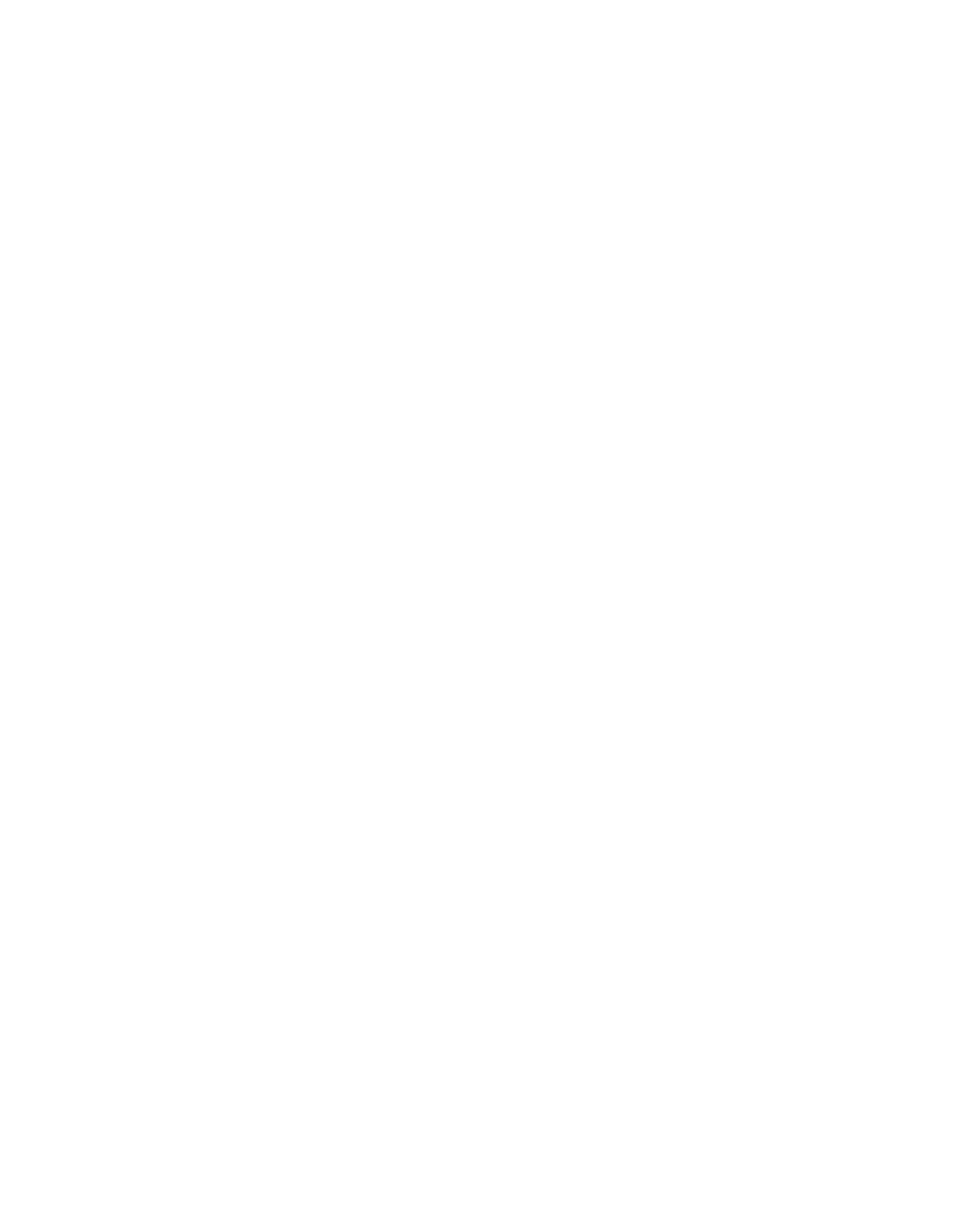# **LIST OF FIGURES**

| <b>Figure 1.</b> Three different kind of yield curves                                 | 13 |
|---------------------------------------------------------------------------------------|----|
| <b>Figure 2.</b> Bid-Ask spread index differences of US and EU                        | 17 |
| <b>Figure 3.</b> Transmission channels of central bank monetary actions               | 25 |
| <b>Figure 4.</b> Corporate bond issuance in EU19 countries in million euros           | 38 |
| <b>Figure 5.</b> Corporate Bond Issuance in EU19 countries in per cent of GDP         | 38 |
| Figure 6. Government debt, total ECB debt holdings and QE related holdings            | 41 |
| <b>Figure 7.</b> Stock of debt securities in % of outstanding debt post crisis period | 55 |
| Figure 8. Historical development of average yield, credit rating and maturity         | 58 |

# **LIST OF TABLES**

| <b>Table 1.</b> Average cumulative default rates (%)                          | 15 |
|-------------------------------------------------------------------------------|----|
| <b>Table 2.</b> Discounted ultimate recovery rates by debt type and seniority | 15 |
| <b>Table 3.</b> Corporate bond ratings systems and symbols                    | 18 |
| <b>Table 4.</b> Fed's open market actions and QE programs                     | 26 |
| <b>Table 5.</b> Summary of previous literature                                | 35 |
| Table 6. Research countries grouped to developed and frontier markets         | 36 |
| <b>Table 7.</b> Descriptive statistics for the dependent variable             | 37 |
| <b>Table 8.</b> Descriptive statistics for the main explanatory variables     | 39 |
| <b>Table 9.</b> Open market operations by the European Central Bank           | 40 |
| <b>Table 10.</b> Correlation statistics of the main explanatory variables     | 42 |
| Table 11. Hausman-test scores.                                                | 46 |
| <b>Table 12.</b> Benchmark regression model                                   | 47 |
| <b>Table 13.</b> Adjusted model                                               | 50 |
| <b>Table 14.</b> Different econometric techniques for the adjusted model      | 53 |
| Table 15. Adjusted benchmark model with credit supply effects                 | 54 |
| Table 16. Foreign central banks effect on corporate bond issuance             | 56 |
| Table 17. QE effects on corporate bond issue characteristics                  | 58 |
|                                                                               |    |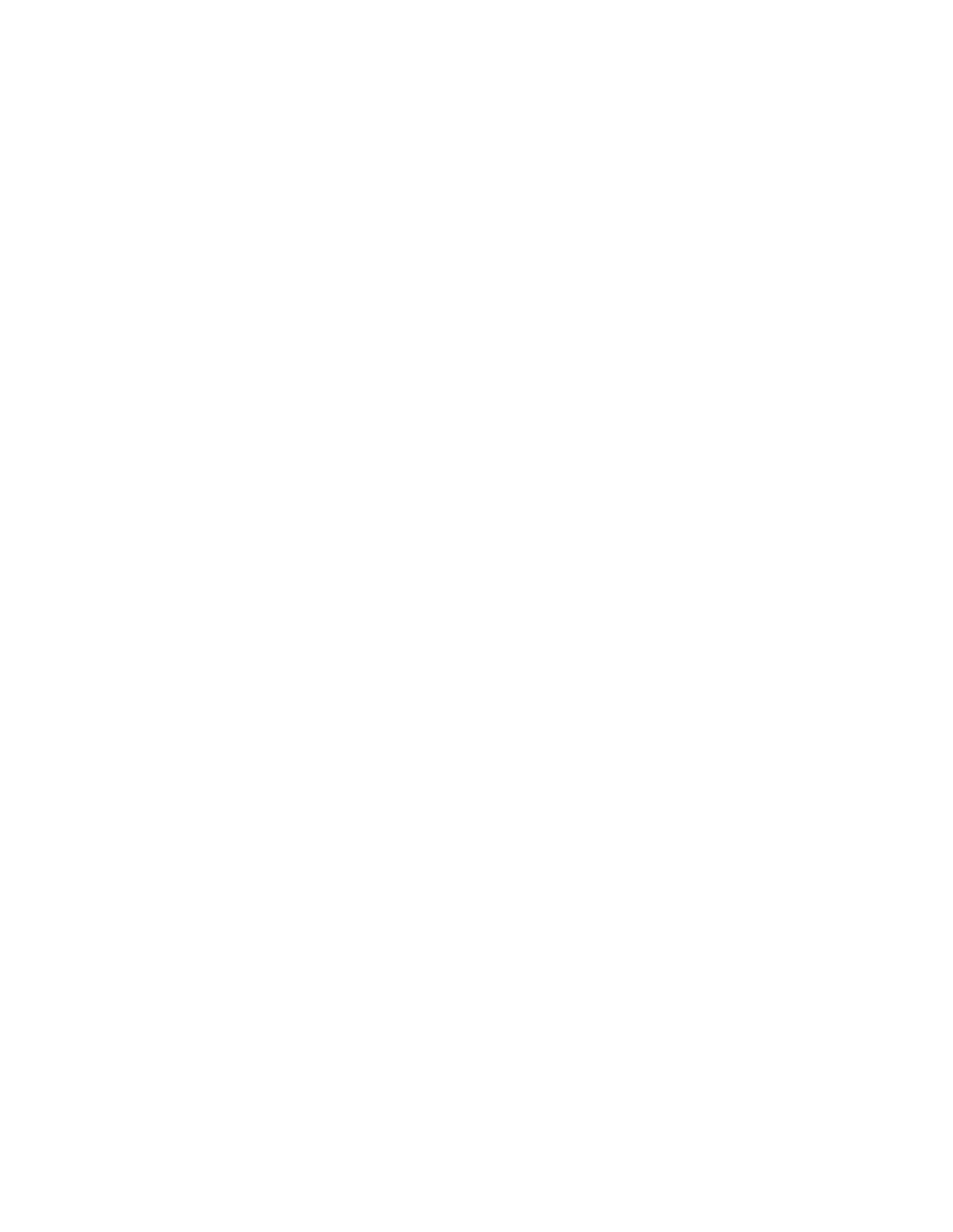| Rafael Rantanen                                      |
|------------------------------------------------------|
| ECB asset purchase programs effect on corporate bond |
| issuance                                             |
| Janne Äijö                                           |
| Master of Science in Economics and Business          |
| Administration                                       |
| Department of Accounting and Finance                 |
| Master's Degree Programme in Finance                 |
| 2011                                                 |
| 2016<br>Pages: 69                                    |
|                                                      |

## **ABSTRACT**

The purpose of this thesis is to study the effect of European Central Bank asset purchase programs to corporate bond issuance in European countries. Thesis distinguishes between two main transmission channels of quantitative easing to corporate bond issuance by examining both the debt holdings and purchases effect during the ECB quantitative easing.

Thesis employs a panel dataset of 15 499 bond issues from 19 European countries between years 2000 and 2015 with a series of explanatory variables controlling for changes in the macroeconomic environment and lending behavior. Countries are grouped to developed and frontier markets of the European Union to control for different characteristics in the level of integration to the European financial markets. Additional tests include various econometric techniques and tests for changes in the qualitative factors over the time period.

Results suggest a significant positive relationship between the ECB debt holdings and the corporate bond issuance, i.e. stock effect, which is particularly strong in the developed economies of Europe. This provides further evidence on the existence of portfolio rebalancing where the investors are crowded out from assets that are targeted by the QE. Flow effects of the ECB purchases do not appear to have a significant impact on bond issuance in the European markets. Robustness tests indicate a strong influence from the foreign central banks and that the decrease in credit supply has increased corporate bond issuance after the financial crisis. Additionally, during the QE programs, the average credit rating has decreased indicating that companies with lower credit quality issue more debt during times of excess liquidity. These results provide information to the policy makers on the early impact of the ECB quantitative easing and a basis for analysis on the corporate lending behavior during unconventional monetary policies.

\_\_\_\_\_\_\_\_\_\_\_\_\_\_\_\_\_\_\_\_\_\_\_\_\_\_\_\_\_\_\_\_\_\_\_\_\_\_\_\_\_\_\_\_\_\_\_\_\_\_\_\_\_\_\_\_\_\_\_\_\_\_\_\_\_\_\_\_\_\_\_\_\_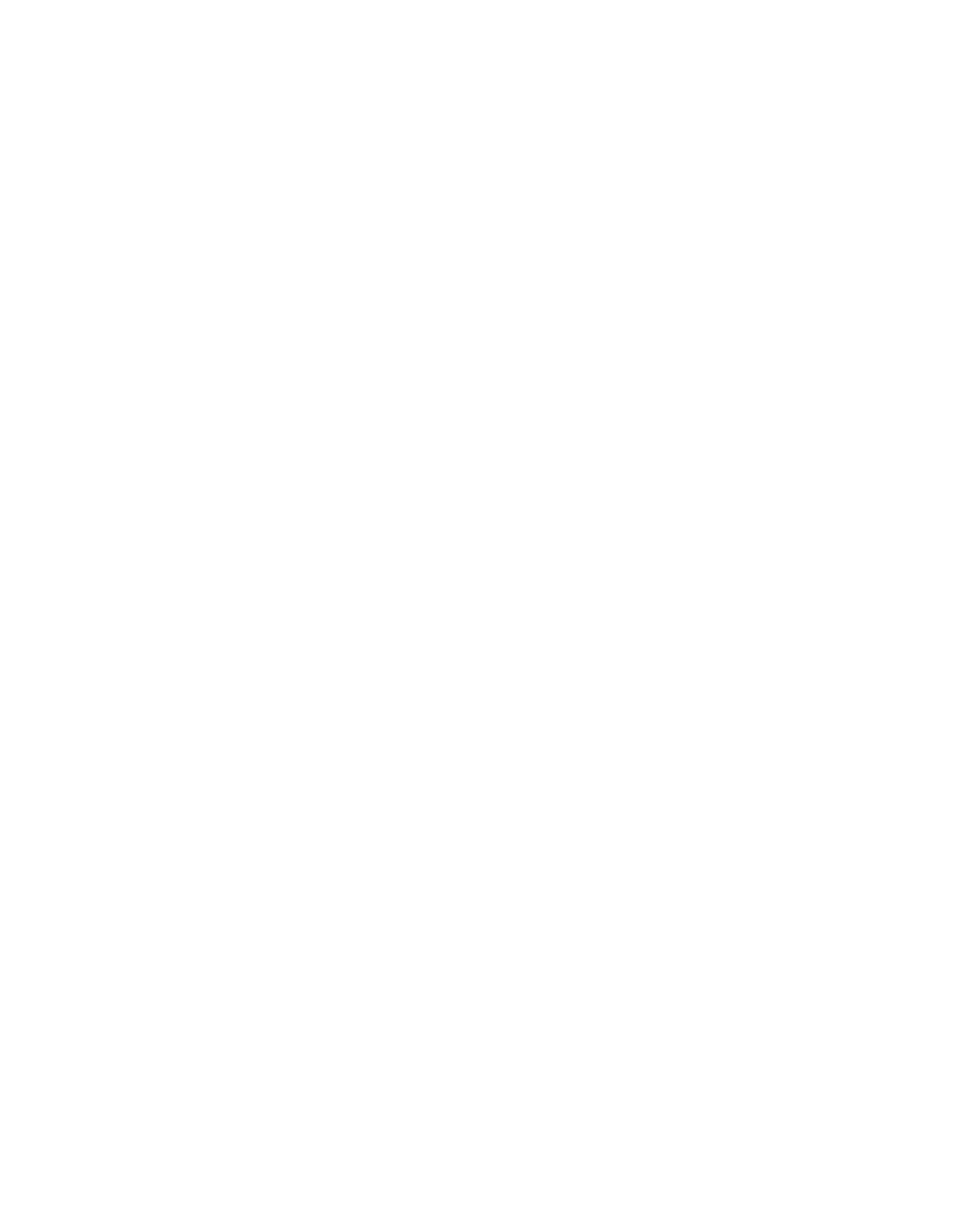## <span id="page-8-0"></span>1. INTRODUCTION

In the post–crisis global economy the central banks have assumed a key role in guiding the stability of the financial markets. After the key interest rates, that during "normal" market conditions are the main tools for monetary policy, were dropped to zero the central banks of different economic regions have relied on unconventional monetary policies to retain financial stability and stimulate economic activity. The central bank of the United States, namely Federal Reserve System or Fed, began its purchases of Treasury bonds and mortgage backed securities (MBS) in late 2009, a program often referred as quantitative easing or QE.

The European Central Bank (ECB) has also engaged in asset purchase programs in the Eurozone in order to return the European Union back to the path of financial stability. Previous programs, namely the Covered Bond Purchase Program (CBPP) and Security Markets Program (SMP) in 2009 and 2010 respectively, were successful in reducing the volatility of the financial markets and lowered the government bond yields but perhaps different in nature when comparing to the actions taken by Fed. Eventually these programs were terminated and followed by a larger quantitative easing program in 2015. By launching the latest asset purchase program (APP) in March 2015, the ECB committed EUR 60 billion á month to revitalize the Eurozone economy and counter deflation for an extended period of time.

The impact of these quantitative easing programs to the global economy is a matter of great interest to the academic community. Effects of QE to assets such as the government issued debt are somewhat straightforward as they are more or less derived from equilibrium studies of traditional economics by examining yield/price relationship. But since the additional liquidity in the possession of institutional investors has ripple effects to other assets as well, a multiple of interesting and novel research areas emerge. Gilchrist et al. (2015) show that the global corporate bond issuance has increased significantly after the financial crisis and the credit spread between corporate and government debt has shrank significantly. Our interest is to study whether the QE programs, especially in the case of ECB asset purchase programs, have led to this increased eagerness to issue debt to the capital markets.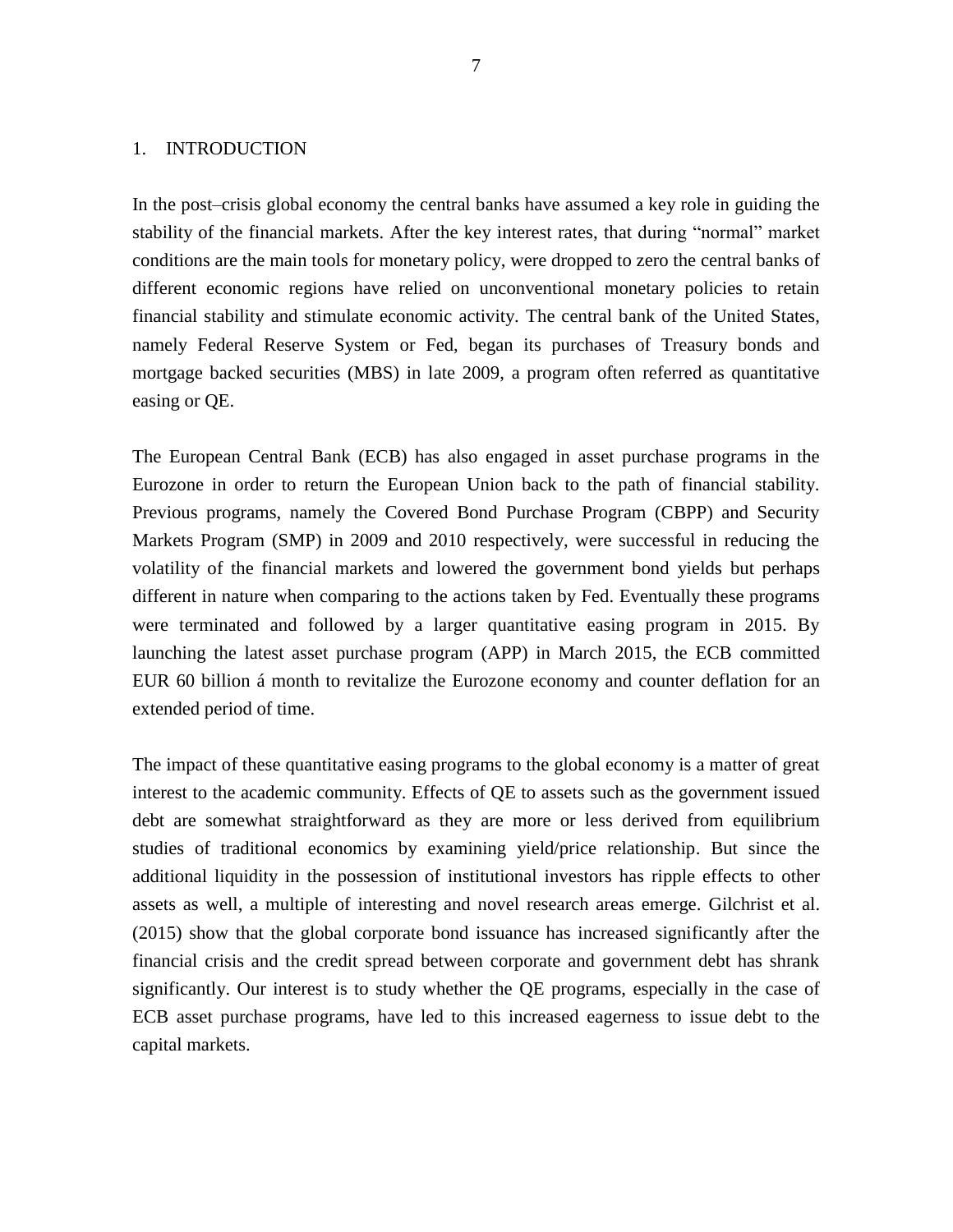There are several explanations why QE and corporate bond issuance might be linked together: Firstly, as Fratzscher et al. (2013) show, the purchases of government debt lowers the yields of government bonds which in turn may incentivize investors to search for higher yielding assets. Secondly, the QE contributes positively to general investor confidence by increasing the supply of money which stimulates economic activity. For example, several financial surveys indicated increased investor confidence after the ECB APP was launched and ongoing (Bloomberg, 2015). And thirdly, the purchases of government debt tend to crowd out investors from the markets where the central bank operates. On the investor side this triggers the so–called "portfolio rebalancing" where investors replace government debt securities with assets that hold the similar kind of return and risk (Mishkin, 1996). These three elements and transmission channels will be discussed throughout this thesis. It is also important to address the fact that if traditional hypotheses regarding the efficiency of the financial markets would hold true, the financing decisions should only be driven by the need of funds for investing purposes, not the current price of the debt. These questions are also addressed in the section discussing the corporate capital structure and market timing theories.

Large amount of previous research exist on the possible transmission channels of monetary policy and recent studies such as Duca et al. (2016), Gilchrist et al. (2015) and McCauley et al. (2015) study the effect of Fed quantitative easing to both global and U.S. corporate bond issuance and yields. This thesis contributes to the existing literature by examining purely European sample and including the most recent purchase program to examine the effect of QE to bond issuance. At the time of writing this thesis there are no previous empirical researches studying the effect of the latest APP in Europe. This thesis is thus among the first to assess the early success of the ECB APP in its efforts to revitalize the European economy.

#### <span id="page-9-0"></span>1.1 Purpose of the study

The purpose of this thesis is to examine how ECB's asset purchase programs affect corporate bond issuance. More precisely, this thesis investigates whether the purchases of European government debt securities have an impact on the behavior of the key market participants this is (i.e.) the bond investors and the corporate bond issuers. This includes the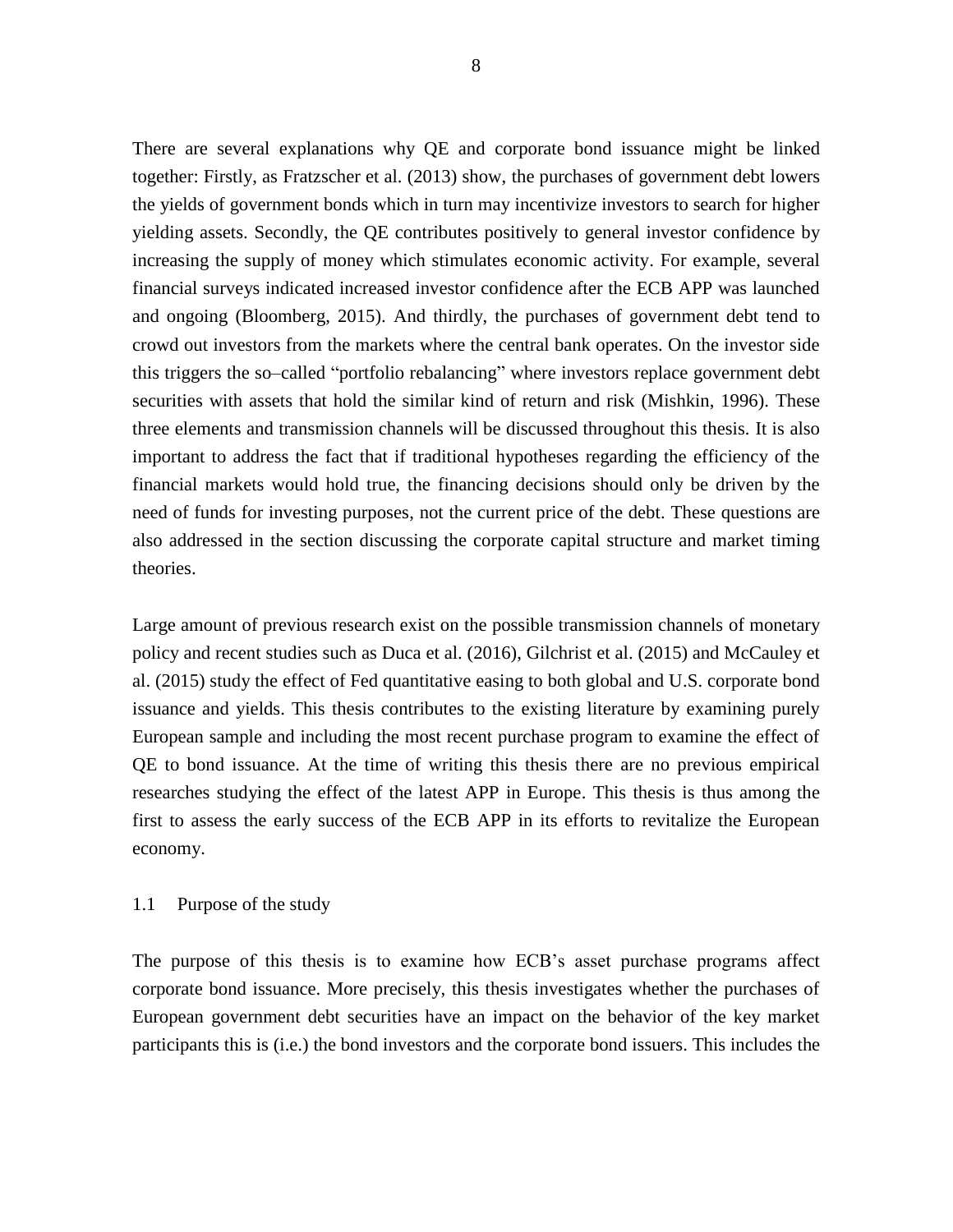analysis of possible transmission channels of the unconventional monetary policy to corporate bond issuance.

The study analyzes two possible transmission channels of the monetary policy to corporate bond issuance consistent with the previous research by D'Amico and King (2013). The first is the effect of debt holdings in the central bank's balance sheet. This can affect the issuance as the ECB holds an increasing share of the government securities, the lack of availability forces investors to seek for other assets to invest. This channel is hereinafter referred as the "stock effect". The second transmission channel is the effect of purchases or more specifically, the increase in the size of the ECB's debt holdings between time periods. This channel is later referred as the "flow effect". This way it is possible to investigate which is more effective in the European context, the asset holdings or the purchases of the government bonds. The stock and flow effects are examined in the context of 19 European countries which are divided in groups on the basis of the respective countries characteristics and market activity. Two groups of countries are named as "developed" countries comprising of core EU countries and "frontier" markets comprising of countries with less integrated capital markets. The two main explanatory variables are regressed with a set of controlling variables aiming to capture the effects of the surrounding economic environment.

The contribution of this thesis is to provide evidence of the monetary policies effect on corporate bond issuance along with McCauley et al. (2015) and Duca et al. (2016). A large share of the existing studies focus on the quantitative easing effect on bond yields examining especially the impact of U.S. monetary policy. This thesis contributes to the existing literature by focusing on the European environment and thus provides information on the success of quantitative easing in a bank–oriented debt capital market. At the time of writing this thesis, there is no existing empirical research on the latest ECB asset purchase program which commenced in March 2015. Thesis provides information on the effect of decreasing credit supply from the banks to the corporations during financial crisis and finally, how companies with different credit quality react to unconventional monetary policies.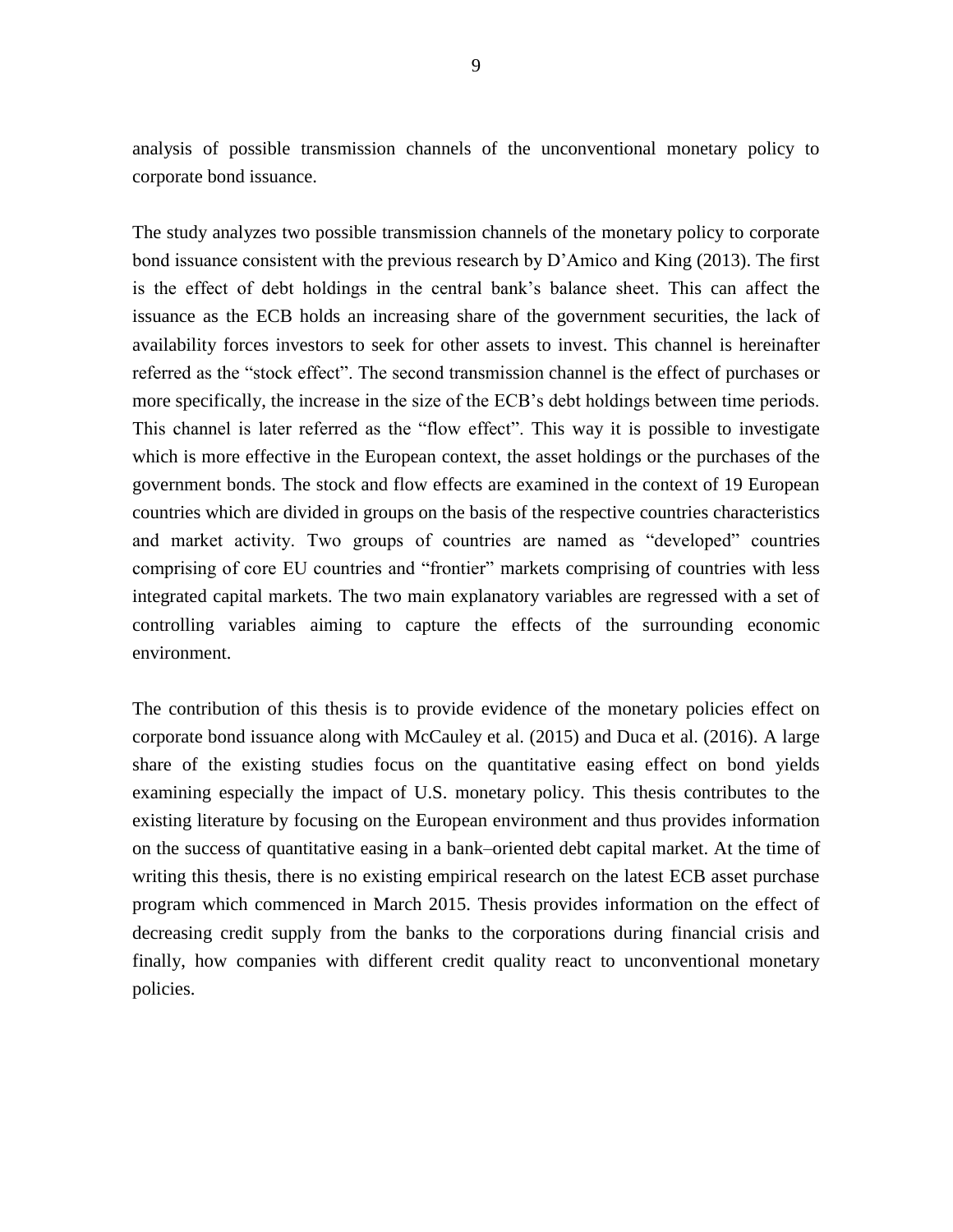### <span id="page-11-0"></span>1.2 Research hypotheses

The hypotheses of this study revolve around the issue of whether the monetary policies affect the corporate financing decisions. According to traditional finance theory and efficient capital markets, the timing of the issuance should not play a decisive role in the decision making process but the issuance should be driven purely by investment needs of the company. The first hypothesis is drawn from the connection of the asset purchase programs and corporate debt issuance:

H0: ECB APP's do not affect the corporate bond issuance in Europe.

H1: ECB APP's have an effect on corporate bond issuance in Europe.

If it is the case that the null hypothesis is rejected, we can draw two additional hypotheses relating to the stock and flow effects of the asset purchase programs. According to the previous research conducted by D'Amico & King (2013) and Duca et al. (2016) the effect of asset purchase programs can be divided in to these two categories. Second hypothesis is relating to the *stock effect:*

H2: The amount of debt securities held by the ECB affects corporate bond issuance.

And the third hypothesis relating to *flow effect* is:

H3: The amount of debt securities purchased by the ECB during a specific time period affects the corporate bond issuance.

In the additional tests we also examine whether the asset purchase programs have encouraged companies with lower credit ratings to issue more debt because of excess market liquidity and increased demand of debt securities. The fourth hypothesis is:

H4: Corporate bond issues with higher/lower credit ratings increased due to the added demand caused by the QE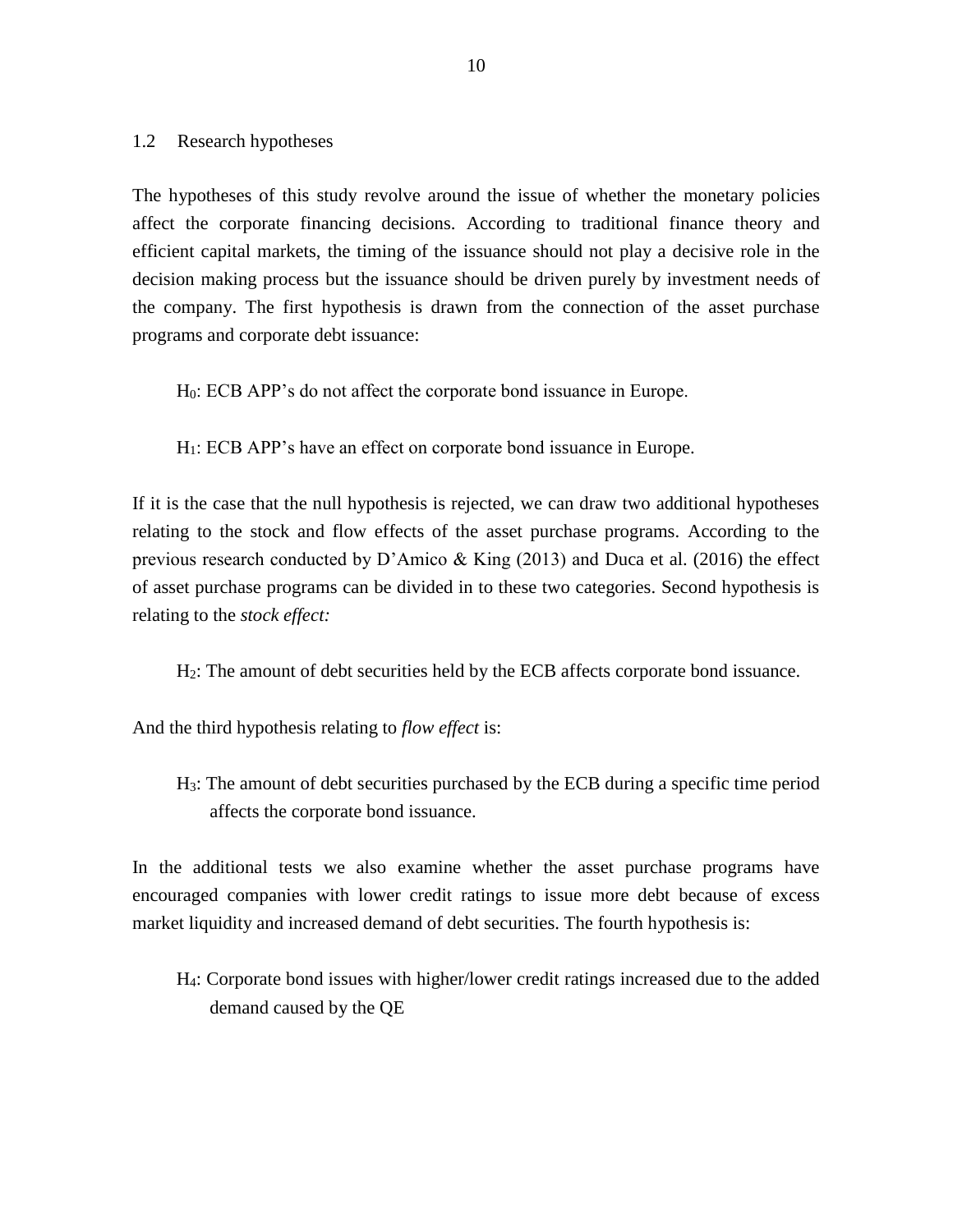Because the hypotheses 2 and 3 can only hold true in case the first null hypothesis is rejected the analysis of the results is somewhat straightforward. In case there is a statistically significant difference in the issuance amounts before and after of the QE started in Europe, we can assume that either one or both of the hypotheses 2 and 3 holds true. The fourth hypothesis is tested on separate regression because the qualitative data on the credit ratings is not included in the benchmark model.

## <span id="page-12-0"></span>1.3 Structure of the thesis

The thesis proceeds as follows: The second chapter focuses on the theoretical literature discussing bond pricing and risk fundamentals and presents the key theories of corporate financing and capital structure. The third chapter reviews previous literature focusing on empirical research on asset purchase effects on debt capital markets. Fourth chapter presents the data and methodology used in this thesis and discusses the European corporate bond market characteristics before and after the financial crisis. Fifth chapter presents the results of the regression analysis and discusses the results in the context of the hypotheses. Sixth chapter summarizes the main results and provides conclusions and suggestions for future research.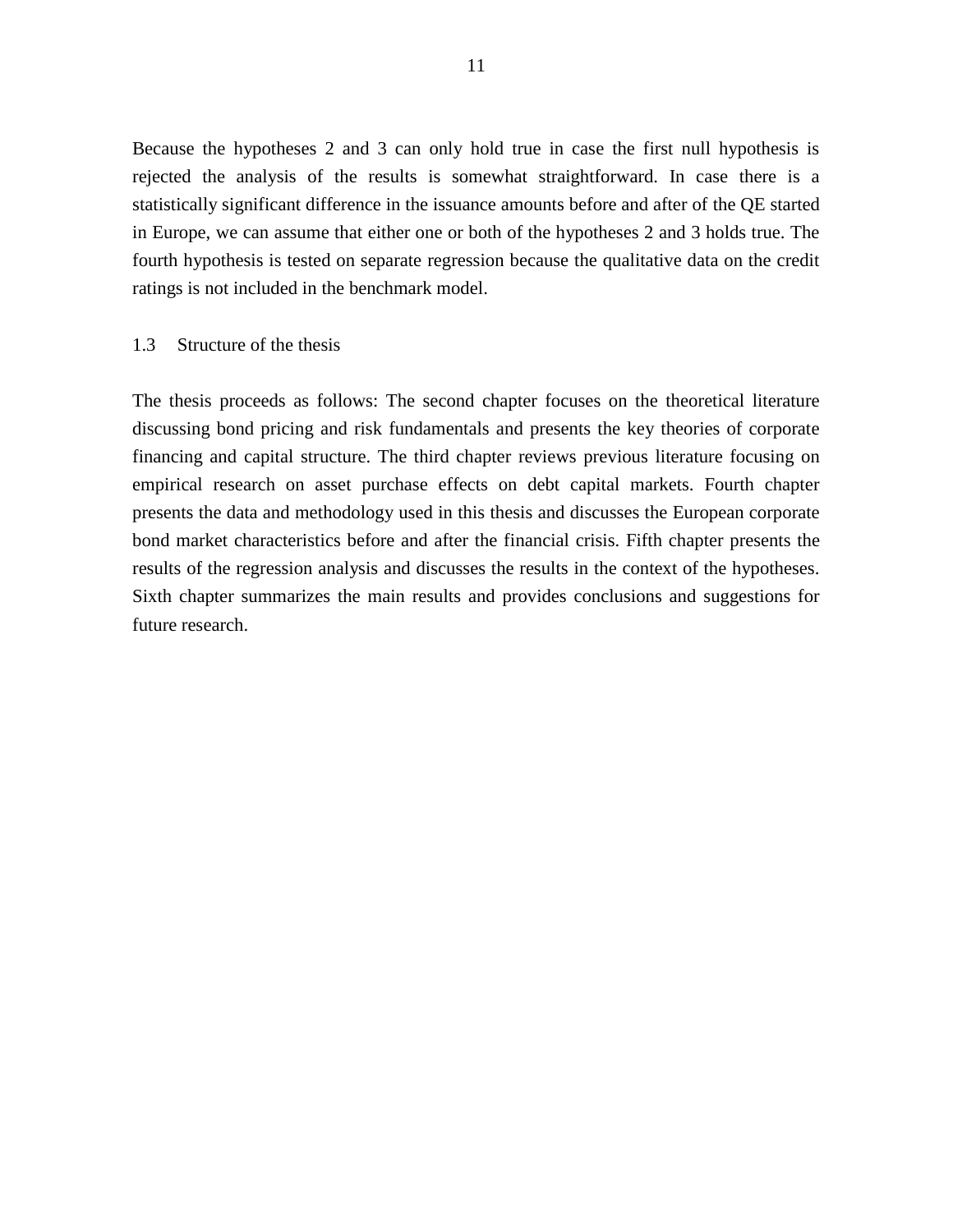#### <span id="page-13-0"></span>2. THEORY AND CORPORATE BOND FUNDAMENTALS

Although this thesis focuses on the corporate bond issuance and the main hypothesis are not focused on the risk or return characteristics per se, it is beneficial to understand the fundamentals of bonds in general and specifically corporate bonds. After shortly describing the pricing and risk characteristics of corporate bonds, this chapter introduces the issuance process of corporate bonds and the main theories relevant for this thesis.

#### <span id="page-13-1"></span>2.1 Corporate bond pricing and risks

#### <span id="page-13-2"></span>2.1.1 Relationship between yield and price

The cash flows of a bond are its annual coupon payments plus the final principal. Therefore, price  $(P_0)$  of a bond is determined by future cash flows: coupon payments  $(C)$ and par value (PV) discounted by selected discount rate (*r*):

(1) 
$$
P_0 = \frac{C}{1+r} + \frac{C}{(1+r)^2} + \dots + \frac{C}{(1+r)^n} + \frac{PV}{(1+r)^n}
$$

Another important concept of bond investing is yield, indicating the return that investor receives from a bond. Unlike the interest rate used for discounting the yield is not fixed. The current yield is calculated using the following formula:

(2) *current yield* = 
$$
\frac{coupon\,amount}{price}
$$

When an investor buys a bond at its face value (par), yield is equal to the interest rate. But often the price does not remain the same for long periods of time and as the price and yield of a bond have a negative correlation, an increase in price decreases the current yield. Common measure to compare bonds with different characteristics is *yield to maturity*  (YTM) which indicates the realized return that investor will receive, should he hold the bond to maturity. This combines all the above factors (current market price, par value, coupon payments and time to maturity) into one and therefore it makes it easier to compare bonds with different maturities and coupons. YTM also assumes that the interest payments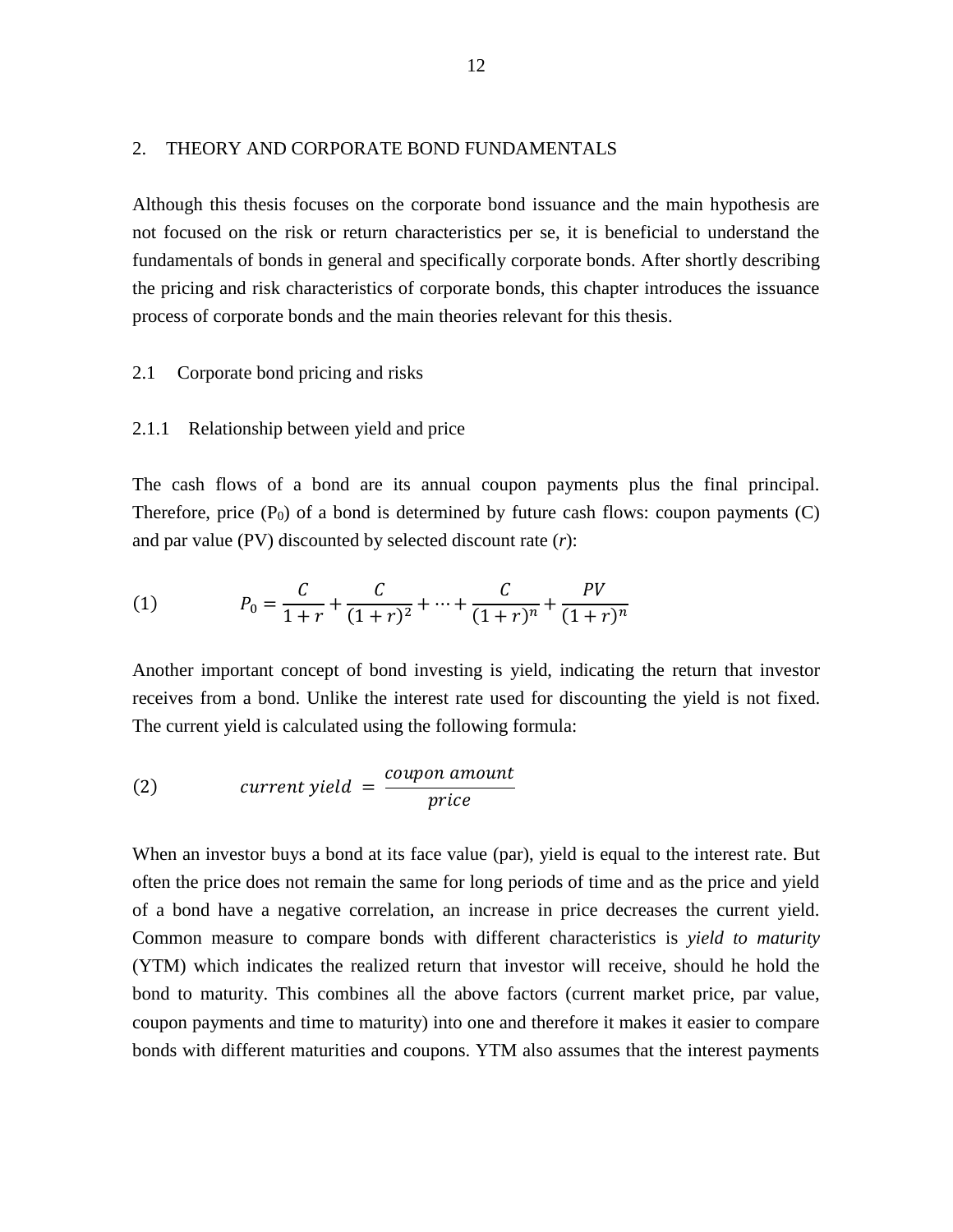received during the lifespan of the bond are invested at the same rate as the bond's current yield. (Fabozzi 2012: 48–50.)

(3) Yield To Maturity 
$$
= \frac{C + \frac{PV - P_0}{Number \ of \ years \ to \ maturity}}{\frac{PV + P_0}{2}}
$$

#### <span id="page-14-0"></span>2.1.2 Yield curve

The visualization of term structure of interest rates is known as the *yield curve,* which shows the yield on bonds with different maturities as is illustrated in Figure 1. The term structure of interest rate measures the difference in yields of U.S. Treasuries or other nondefault securities that differ only in terms of maturity. Yield curve tends to be upward sloping, called the positive yield curve but both inverted and flat yield curves exist when investors expect the future interest rates to decline or the near future of the market is uncertain (Fabozzi 2012: 109). The yield curve reflects investor's expectations about future changes in interest rates, business conditions and monetary policy. Investors usually demand higher yield from long-term bonds than from short-term ones. This is due to the fact that as maturity extends to a longer time period it becomes increasingly difficult to forecast the future changes and bond prices become more volatile. Quantitative easing can be conducted by altering the yield curve to a different shape (see e.g. Operation twist) or if shorter term lending is incentivized, QE pursues to steepen the yield curve by purchasing short term bonds. (Brealey et al. 2011: 84.)



**Figure 1**. Three different kind of yield curves (Fabozzi 2012: 110)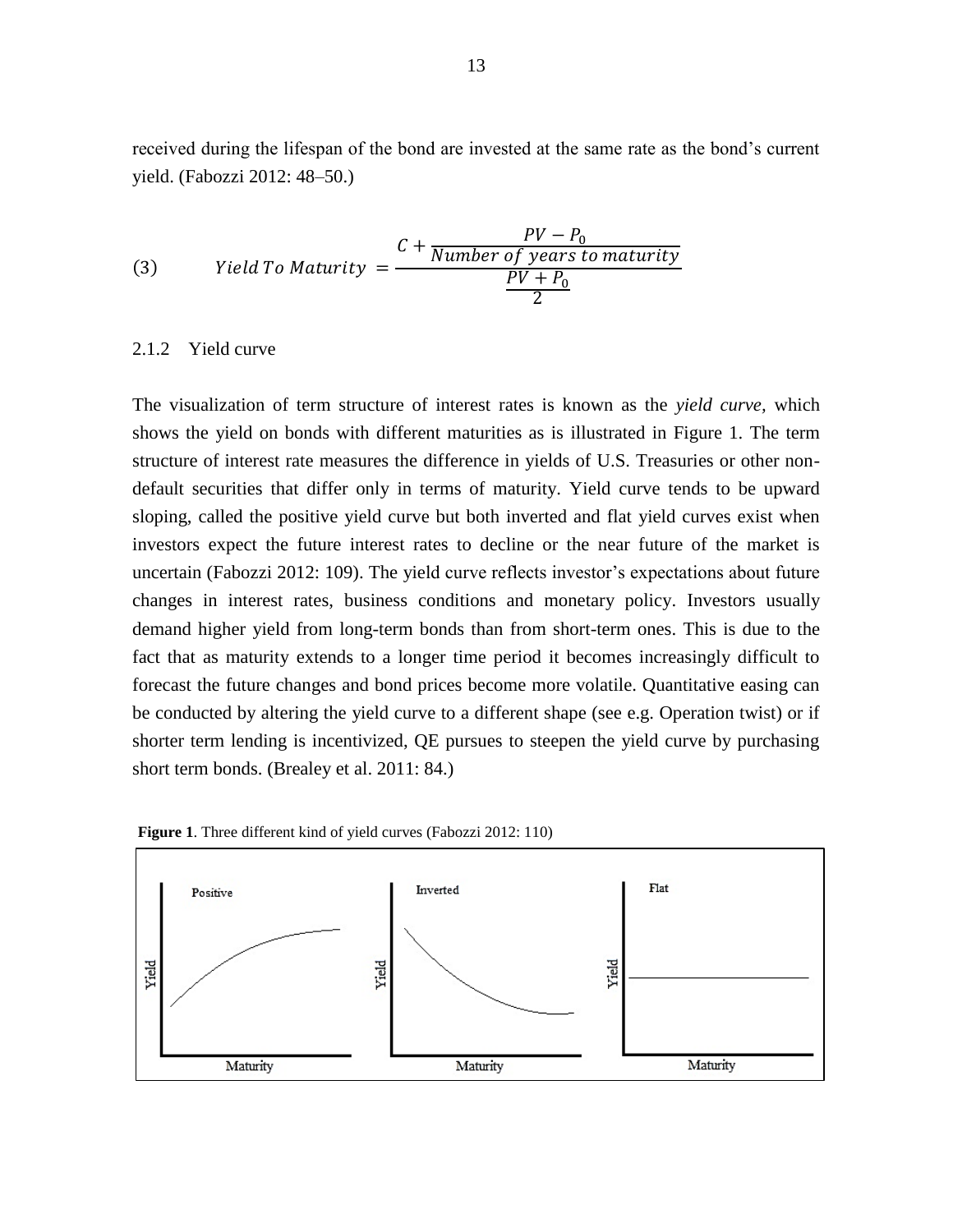## <span id="page-15-0"></span>2.1.3 Corporate bond risks

Understanding how the yield on bonds is defined and calculated is necessary to discuss the fundamental difference between government issued and corporate issued debt. Investors often require a higher coupon or yield from corporations because governments are more reliable in paying back their debt as they can raise taxes from their citizens. This difference in required yield between corporate and government bonds is often regarded as the *yield spread*. In order to understand the corporate bonds from the investor's perspective, a brief overlook of the corporate bond risks and the factors contributing to the yield spread is provided below.

## *Default risk*

The magnitude of default risk is determined by two components: (1) the expected default loss rate – which is the risk that in the event of default, investors will not receive the full amount of the promised cash flows; (2) credit risk premium, which compensates for bearing the default risk on bonds. The expected default loss rate is then directly related to the default probability of the firm and the recovery-rate in the event of default (Fabozzi 2012: 178.):

## (4) Expected default loss rate = Default rate  $\times$  (100% – Recovery rate)

Default rate for a company can be evaluated from historical data: Table 1 shows the historical default probability through time of companies with certain credit rating. For example, since 1990 BB- rated issuer has had 1.05% average historical probability of defaulting within one year and 2.80% probability of doing so within two years.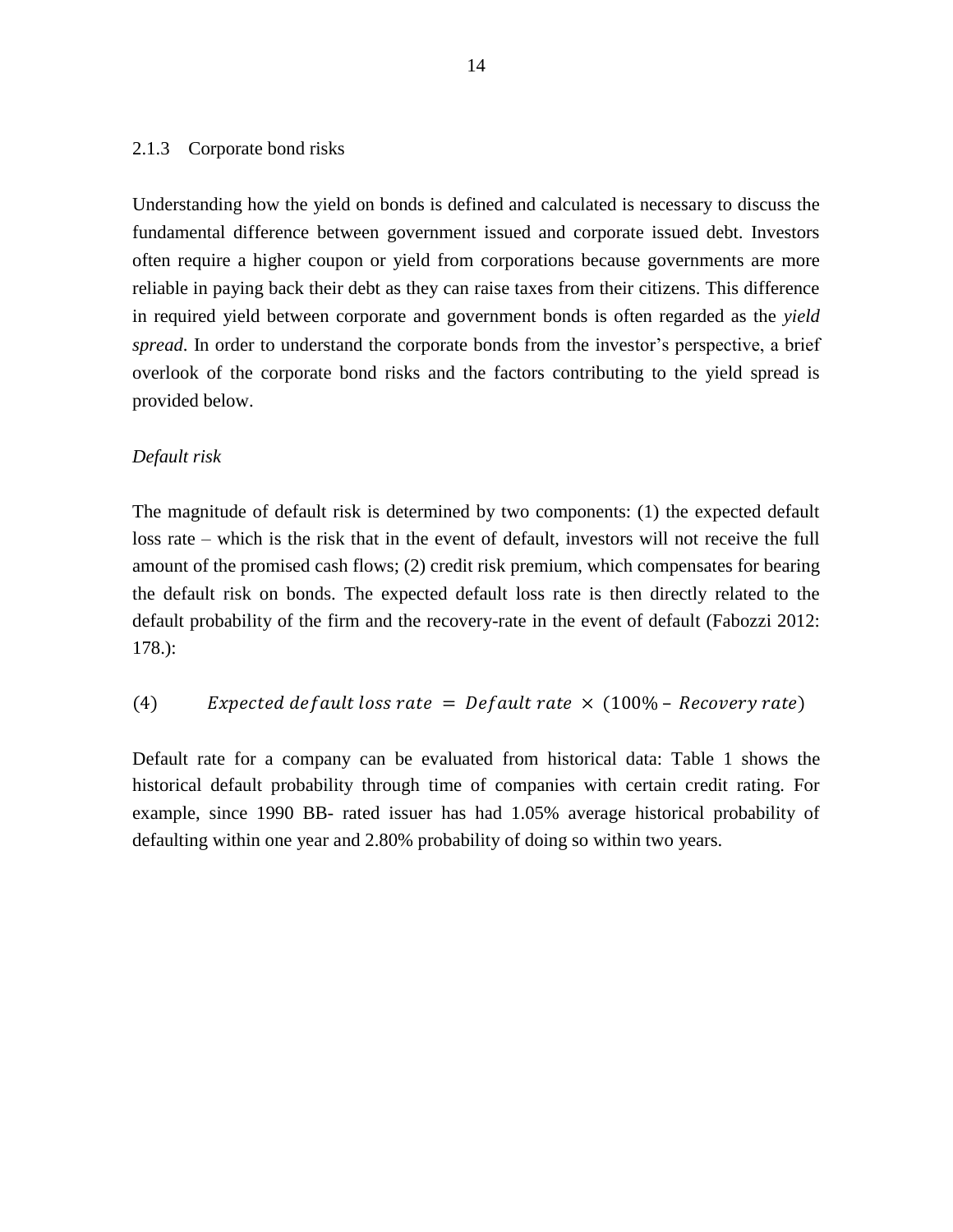| %          | One-year | Two-year                 | Three-year | <b>Four Year</b> | Five-Year | 10-year |
|------------|----------|--------------------------|------------|------------------|-----------|---------|
| AAA        | 0,11     | 0,22                     | 0,34       | 0,47             | 0,59      | 0,97    |
| AA         |          | $\overline{\phantom{a}}$ | 0,11       | 0,27             | 0,44      | 0,49    |
| A          | 0,05     | 0,24                     | 0,42       | 0,65             | 0,88      | 2,04    |
| <b>BBB</b> | 0,09     | 0,47                     | 0,94       | 1,50             | 2,03      | 4,07    |
| BB         | 0,66     | 2,25                     | 3,95       | 5,59             | 6,94      | 12,26   |
| B          | 2,15     | 4,90                     | 7,50       | 10,66            | 13,61     | 14,81   |
| CCC to C   | 23,52    | 30,36                    | 34,73      | 36,64            | 38,97     | 39,88   |

<span id="page-16-0"></span>**Table 1**. Average cumulative default rates (%). Table shows an average default rate in different rating classes and maturities between 1990 and 2014 (Fitchratings 2015)

The second component of default loss rate is the recovery-rate which is the percentage of face value that the holders of defaulted bonds recover. Table 2 shows historical recovery rates in different kind of debt types:

<span id="page-16-1"></span>**Table 2.** Discounted ultimate recovery rates by debt type and seniority (Fabozzi 2012: 175)

| Type of Debt/ Seniority  | Average Recovery rate (%) |
|--------------------------|---------------------------|
| <b>Bank Loan</b>         | 82                        |
| Senior Secured Debt      | 65                        |
| Senior Unsecured Debt    | 38                        |
| Senior Subordinated Debt | 29                        |
| Subordinated Bond        | 27                        |
| Junior Subordinated Bond | 15                        |
| All Bonds                | 37                        |

The second part of default risk, the credit risk premium emerges from the systematic risks included in corporate bonds. Systematic risks are related to the fact that capital markets move together and in case of global recession the defaults tend to cluster which results that the compensation for expected default becomes insufficient as the probability of default increases (Elton et al. 2001.). The systematic risk is also described as the same systematic risk that affects the stock market such as changes in the interest rate or volatility.

The rise of different derivatives enable market participants to control their credit risk: The most common type of derivative being credit default swap (CDS) where the buyer makes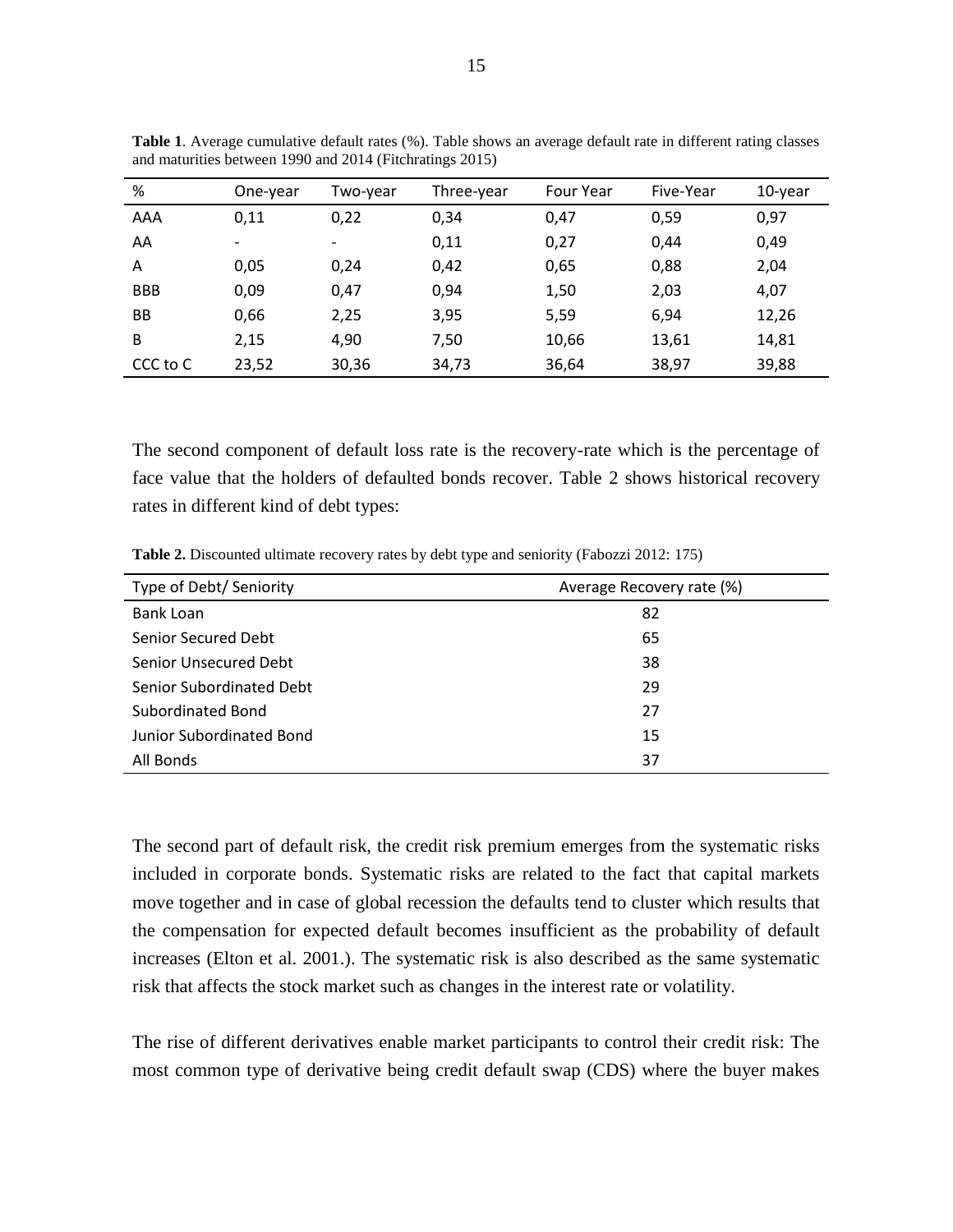periodic payments to seller until the maturity or until default event occurs. If default occurs, the seller of CDS buys the bond from the insured at par value. Credit default swap data offers more accurate information about credit risk than bond yield data as it can be seen as a transfer of pure credit risk form one market participant to another while bond price data is subject to several other factors. (Hull et al. 2004.)

## *Liquidity risk*

The liquidity's effect on the price of a bond is quite straightforward: the more liquid the issue – the lower is the liquidity premium. U.S. Treasuries and German 10y Bunds in Europe are one of the most liquid securities in the world, hence for small corporations and small issues, the liquidity effect on yield spread is expected to be greater (Jong & Driessen 2006.). Important determinant of liquidity's effect on the yield spread is whether the issue is "on-the-run", meaning a recently issued and in result more liquid or "off-the-run" which means that the issue is older and traded less (Fabozzi 2012: 108). Liquidity can be measured with the difference between the ask price and the bid price (bid–ask spread) quoted in the market. In Figure 2 is presented the average bid-ask spreads on U.S investment grade corporate bonds compared to European investment grade corporate bonds. After Fed started the QE program in 2008, we can see that the liquidity has significantly improved in the market and the figure clearly shows how the bid–ask spread increases in financial turmoil. Additional observation is that the overall liquidity risk is significantly higher in Europe. The liquidity premium could be a result of lower volumes of trading in Europe and indicates that the debt capital market in Europe is not as active as its counterpart in the U.S.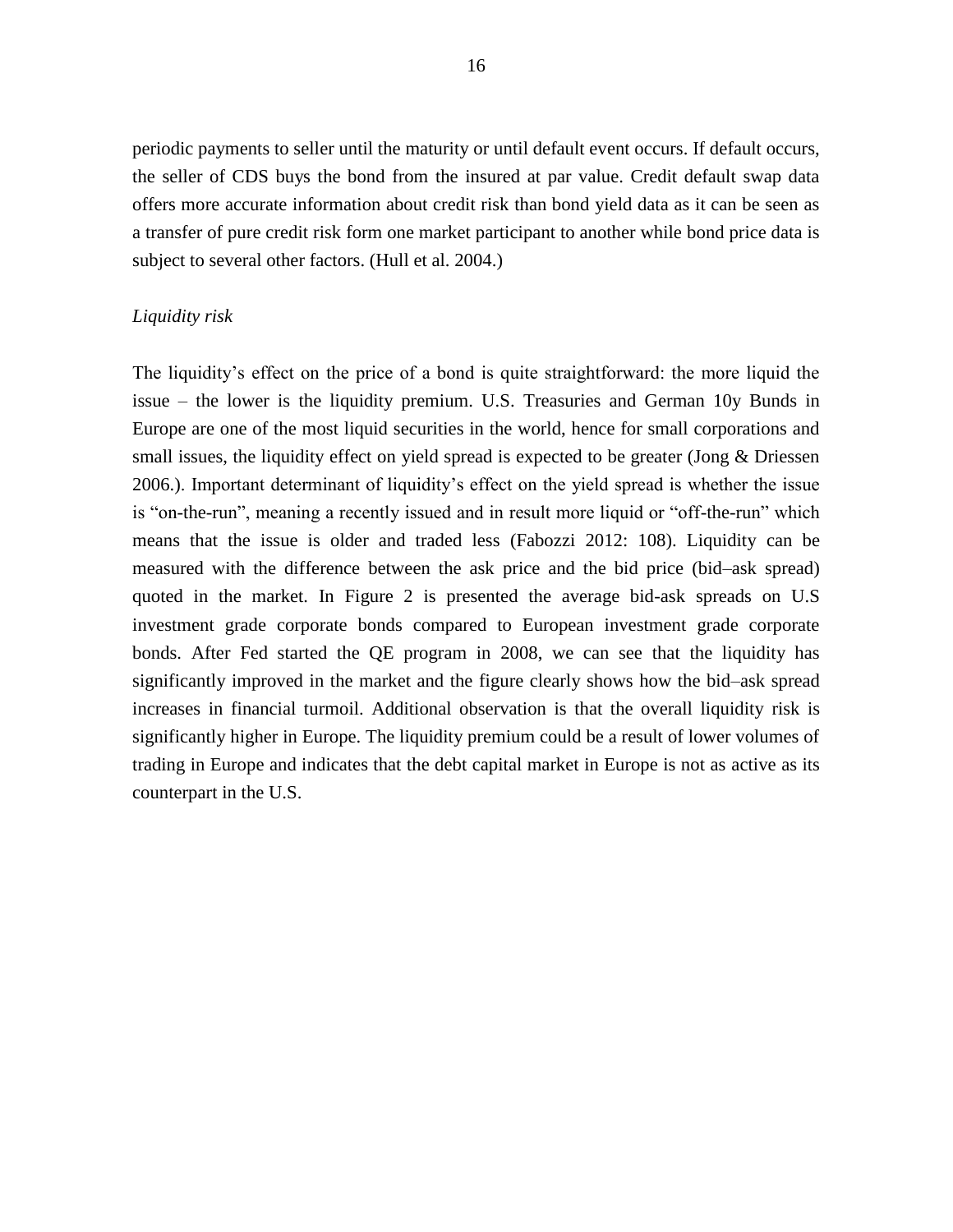

**Figure 2.** Bid-ask spread index (BASI) differential between buy and sell trades of the US investment grade corporate debt and European investment grade corporate debt (MarketAxess 2016)

#### *Other risks relating to bond investments*

Following list of risks is meant to be complementary and provide an overview of risks that are often mentioned when discussing the risks of corporate bonds (Fabozzi 2012).

*Call risk* if the bond is callable, in case of a significant decline in interest rates the company is likely to refinance (call) the bond in order to make a new issue of bonds at a lower interest rates. Call option of a bond is generally regarded as a risk to the investor, since the investor has to reinvest the money consequently at lower interest rate.

*Market risk* emerges from the general shifts in the market conditions. This includes factors such as inflation, interest rates and different policy actions. Because corporate debt instruments offer relatively stable cash flows, the value of these instruments are not as volatile as equities and can be considered as safe-havens when the equities market faces a downturn, at least in the case of U.S Treasuries. Duration is the measure for bond prices sensitivity to interest rate risks and longer maturity bonds have higher duration than short term bonds.

*Downgrade risk* is related to the assigned credit rating that bond receives from the ratings agency. Because majority of investors assess the overall riskiness of the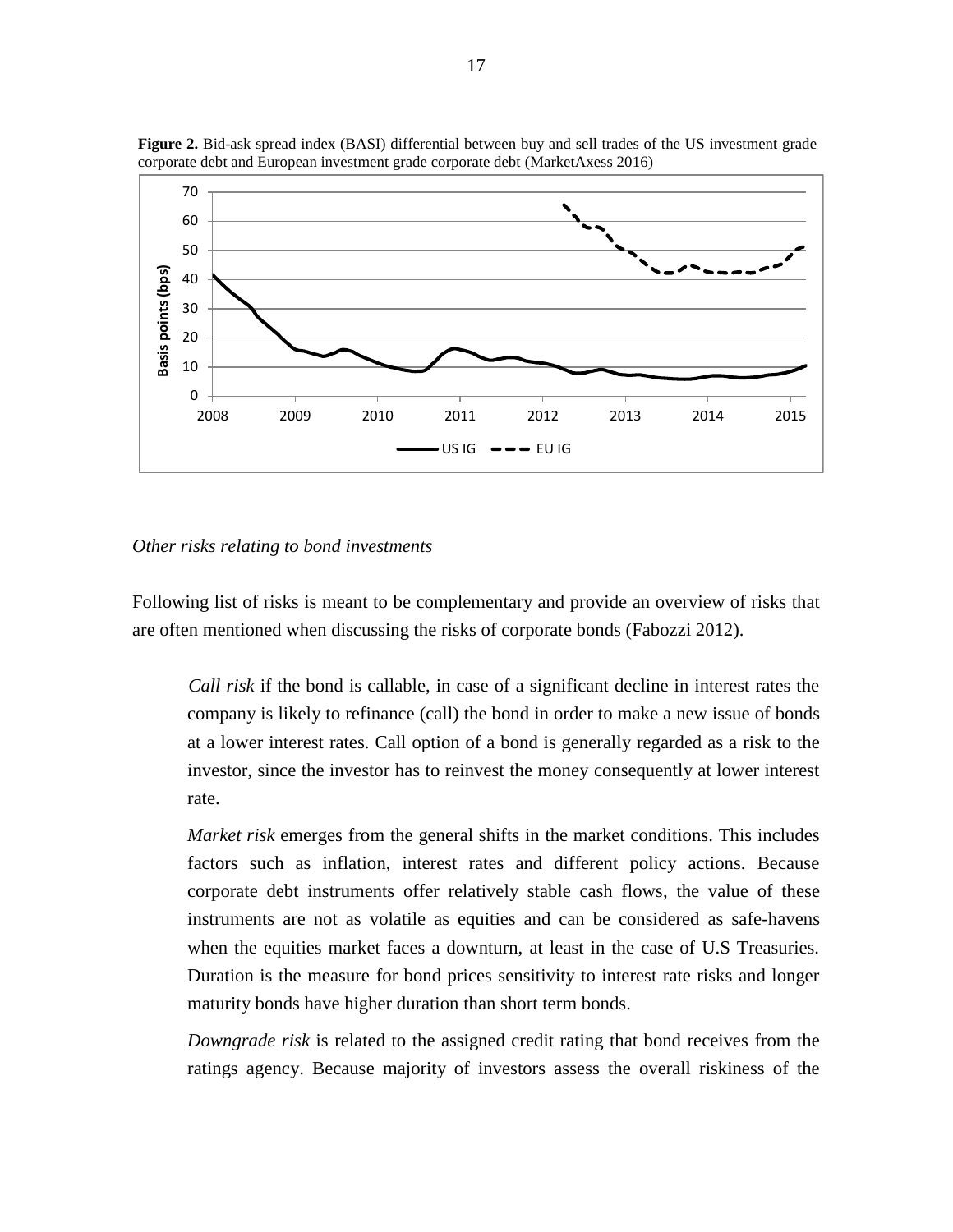company based on the given credit ratings, the deterioration of credit rating will have an impact on the price and yield of the bond. The credit rating system is further explained in the following chapter.

#### <span id="page-19-0"></span>2.1.4 Credit ratings

For an individual investor, it would be difficult to assess all the above mentioned risk factors. For these purposes the "big three" credit rating agencies (CRAs) – U.S.-based Standard and Poor's, Moody's, and Fitch – characterize their assessment of the firm's riskiness with a letter system, the safest being AAA, with lower grades moving to double and single letters. Table 3 is provides the equivalent credit ratings across different rating agencies.

|                                      | Standard & Poor's | Fitch      | Moody's |
|--------------------------------------|-------------------|------------|---------|
| Investment<br>grade                  | AAA               | AAA        | Aaa     |
|                                      | AA                | AA         | Aa      |
|                                      | Α                 | Α          | Α       |
|                                      | <b>BBB</b>        | <b>BBB</b> | Baa     |
|                                      | BB                | BB         | Ba      |
| Speculative<br>Grade<br>(High yield) | В                 | B          | B       |
|                                      | CCC,CC,C          | CCC,CC,C   | Caa, Ca |
|                                      | D                 | D          |         |

<span id="page-19-1"></span>**Table 3**. Corporate bond ratings systems and symbols (SIFMA 2016)

Rating agencies evaluate risk factors from current market conditions like the economic situation in global market, to firm-specific variables such as the financial position of the company in order to determine the probability of company paying back its debts as promised. This is extended with an analysis of the percentage of the funds likely to be returned to the investor in case of a default, the recovery rate. This rating has significant impact on the pricing of corporate's debt as investors require higher return from companies that are more likely to have problems with its payments (SIFMA 2016.).

Financial crisis in 2008 revealed problems in the way the CRAs generate revenues. White (2010) argues that the shift from business model where "investors pay" the agency for the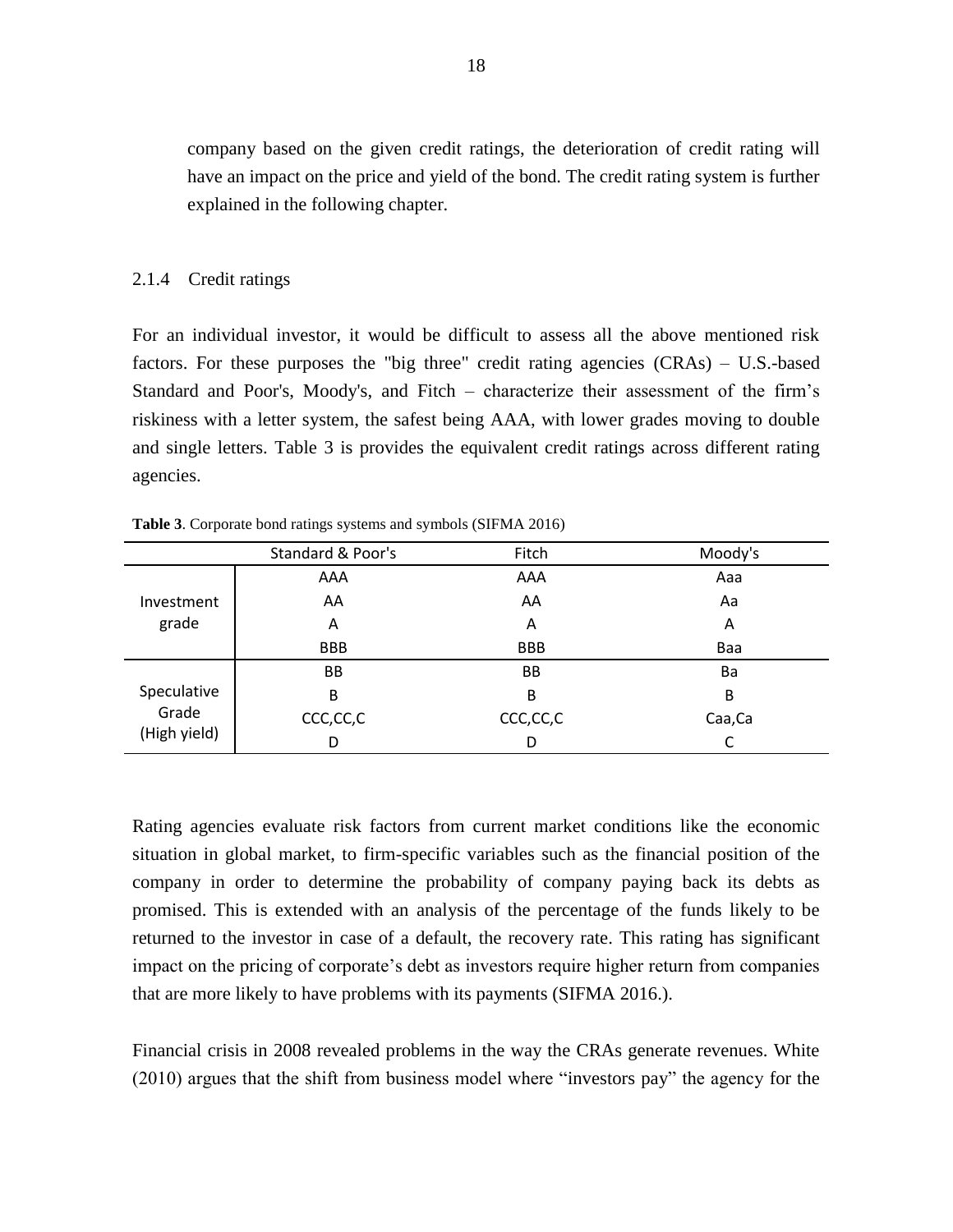ratings to a practice where "issuer pays" for the ratings contributed to the subprime mortgage crisis. The problem was that the CRAs were overly optimistic in their assessments of the credit risk of the MBS products which led the investors to believe that the riskiness of these products was lower than it actually was. White (2010) showcases that 90% of the collateralized debt obligation (CDOs) issued between 2005 and 2007 which were originally rated as AAA by the S&P were downgraded as of June 30, 2009 with 80% of these CDOs then rated below investment grade. This provides an example of how the CRAs were pressured to give good ratings to the products because the issuer could always pick another CRA to assess the rating which would mean lower revenues for the rating agency in question.

#### <span id="page-20-0"></span>2.2 Corporate bond issuance

The purpose of this chapter is to introduce the corporate finance decision making process that directs the corporations to issue debt in the capital markets. Because this thesis focuses on the European corporate bond market, it is purposeful to also focus on the characteristics of the European debt capital market which differs from the more mature and liquid U.S. market. Traditionally, the European corporations have been financed mainly by loans from the financial institutions while the U.S counterparts have actively sought financing from the investors in the market. Schinasi & Smith (1998) study the success of the U.S. debt market and identify that among other factors the market power of financial institutions, regulatory policies, taxation and investor base have all contributed to the success of the U.S. debt market and in the same time, the lack of these factors has constrained the development of the debt market in Europe.

The length of the process of bond issuance is dependent on the complexity and the size of the issue. Since the company rarely has the staff or know-how to execute this sort of bond issuance, they hire the help of an investment advisor which handles the process for its clients. The advisor also often underwrites debt and then forms a syndicate with other banks that are willing to purchase a part of the debt. After forming the syndicate, lead advisor will structure the debt by offering it to the institutional investors to determine the right pricing and maturity according to the investor appetite on the market. And once the regulatory paperwork has been complied with, the bond is ready to be released to the market (LSE, 2016.). This whole process can take up to 12 months depending on the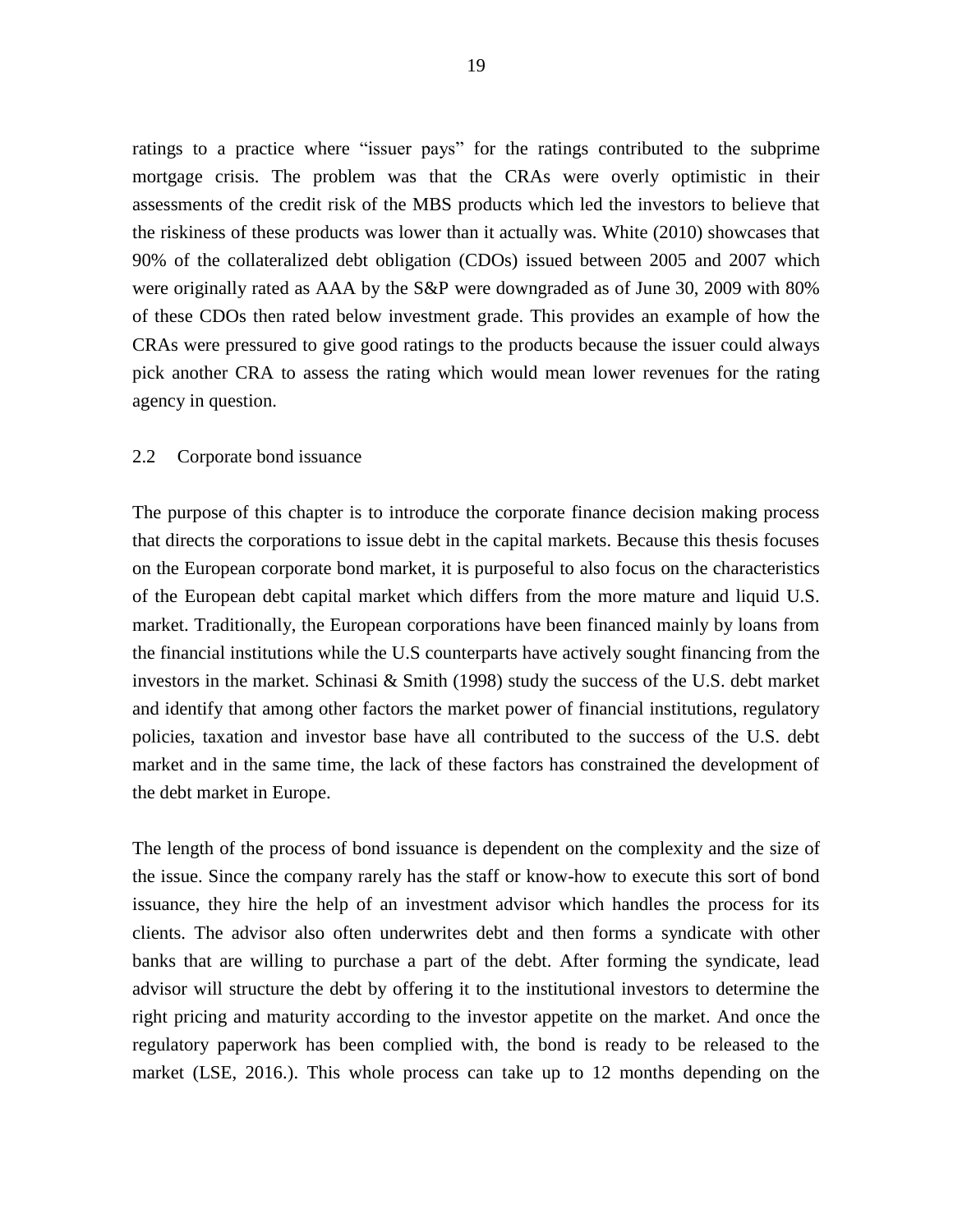investors appetite which is also why there is a certain risk that the advisor underwrites a debt that, due to the changing market conditions, is not as attractive at time of the release to the market*.* Therefore after 2008, the underwriting agreements often includes a clause for significant shift in the overall market conditions.

The decision to issue a bond instead of borrowing the money from a financial institution is based on the assessment of the cost and benefits of the alternatives. And even when the company would favor to lend from an institution there can be restrictions in this post-crisisera that the business operates, which deny the corporate from lending. For example, after the financial crisis, many banks were forced to create larger capital buffers against defaults which caused the banks to decrease their lending. This resulted in a so called "credit crunch" which forced the companies to issue bonds in order to fulfil their need of debt financing (Brunnermeier, 2008). Issuing company may also wish to exploit a low interest environment that is not reflected in the price of a simple bank loan. Additionally, there is a variety of other incentives for the issue e.g. publicity, credit limits or special appetite for corporate debt in the market. These motivations are discussed in the following chapters presenting the theories of debt capital structure.

## <span id="page-21-0"></span>2.3 Corporate debt capital structure

After familiarizing with the principles of corporate bonds and the general issuance process, it is necessary to analyze the previous theories on why the quantitative easing could have an impact on the issuance of corporate bonds. Since the QE in its current form and scale has not been evidenced in the financial market before, theories of the asset purchase programs effect on the financial market have not yet been included in the prolific studies on debt choice. In order to provide a theoretical background on why the APP could have an impact on the corporate bond issuance, we should focus on the effect on the corporate bonds as a part of capital structure and this way the theory part should appear a bit more coherent. Impact of APP into the corporate decision making process can be explained with existing theories discussing the choice of corporate debt capital structure which can be divided into two classes: (1) trade-off and (2) pecking order theories.

In principal, when a corporation is about to invest into a physical asset or finance a venture, it should decide whether or not to invest based on the rates of return of the investment and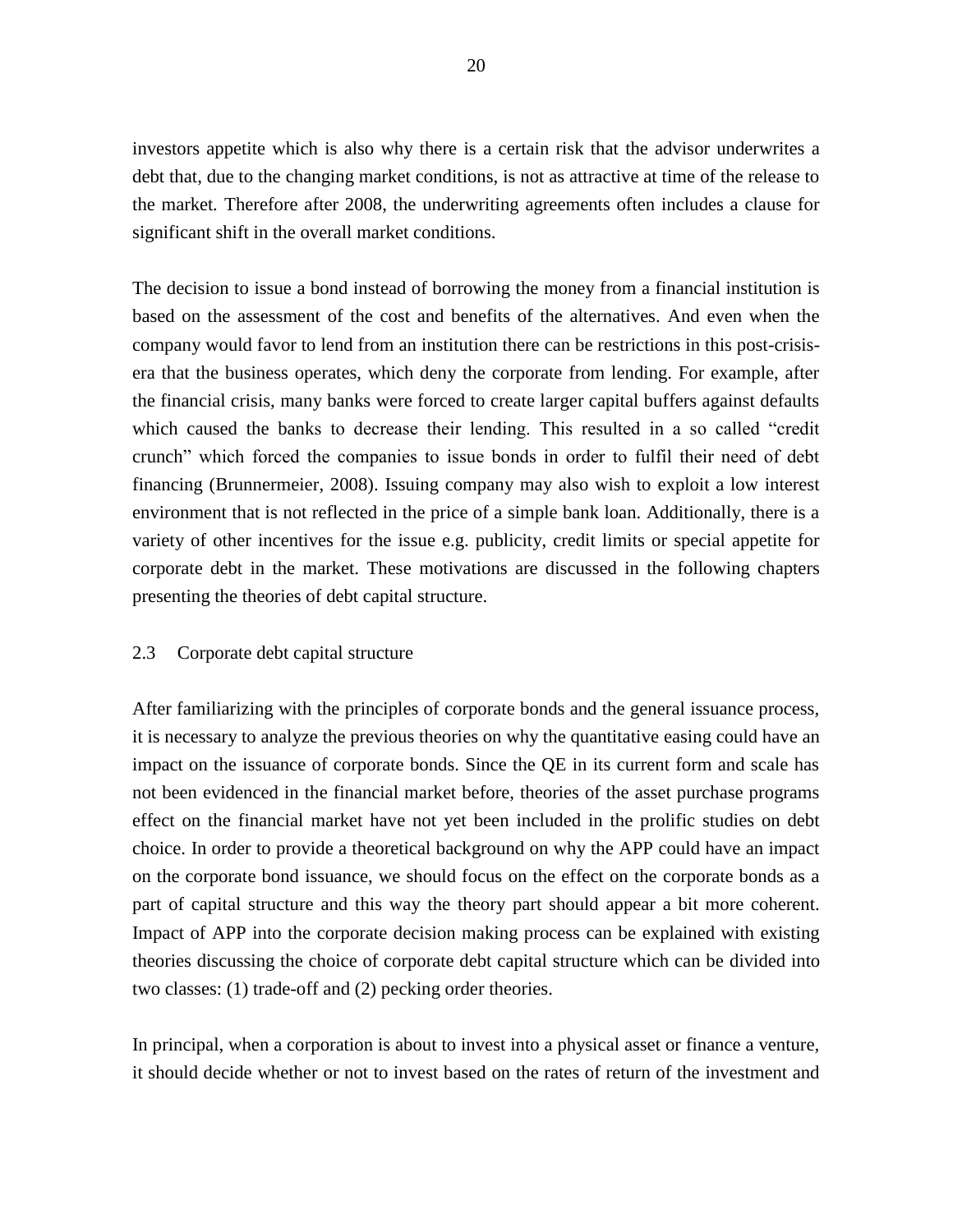the required interest rate of the funds that are required to finance that investment. According to Modigliani and Miller's (1958) "capital structure irrelevance" if there would be no risk of bankruptcy and no taxation, there would be no optimal capital structure for the investment. But the interest payments on debt offer a tax shield and equity investors often require a higher return which is why a company wishes to optimize the capital structure to achieve a lower average cost of capital. Indeed this explains why the company should maintain a certain share of equity in its balance sheet but does not provide an explanation for switching between the two, i.e. why there is a time-variation in the portion of debt versus equity.

#### <span id="page-22-0"></span>2.3.1 Trade-off theory

Again, referring to Modigliani's study where it is stated that in the efficient markets capital structure is irrelevant and there should not exist a financial gain from switching between debt and equity. Trade-off theories emerged on the principle that companies evaluate costs and benefits of different leverage plans to achieve the optimal capital structure. Trade-off theories can be divided into static and dynamic theories which are shortly described below.

#### *Static trade-off theories*

Static trade-off theory emerged after the Modigliani and Miller's study included the tax shield effect of interest payments. If there would be no cost for increasing the share of debt in the company's balance sheet, the optimal capital structure would be 100 percent debt. By introducing the bankruptcy cost into the equation, Myers (1984) stated that a company should set a target debt-to-equity ratio and gradually move toward that target by balancing the interest tax shield against the cost of bankruptcy.

#### *Dynamic trade-off theories*

The dynamic trade-off theories emerged from the fact that static theory could not explain the time-varying movements in the companies leverage structure. According to the dynamic theories the financial markets are to some extent inefficient and segmented and the company executives try to time the market for issuing debt or equity, carrying out the so called "market timing theory". Baker & Wurgler (2002) claim that the corporations tend to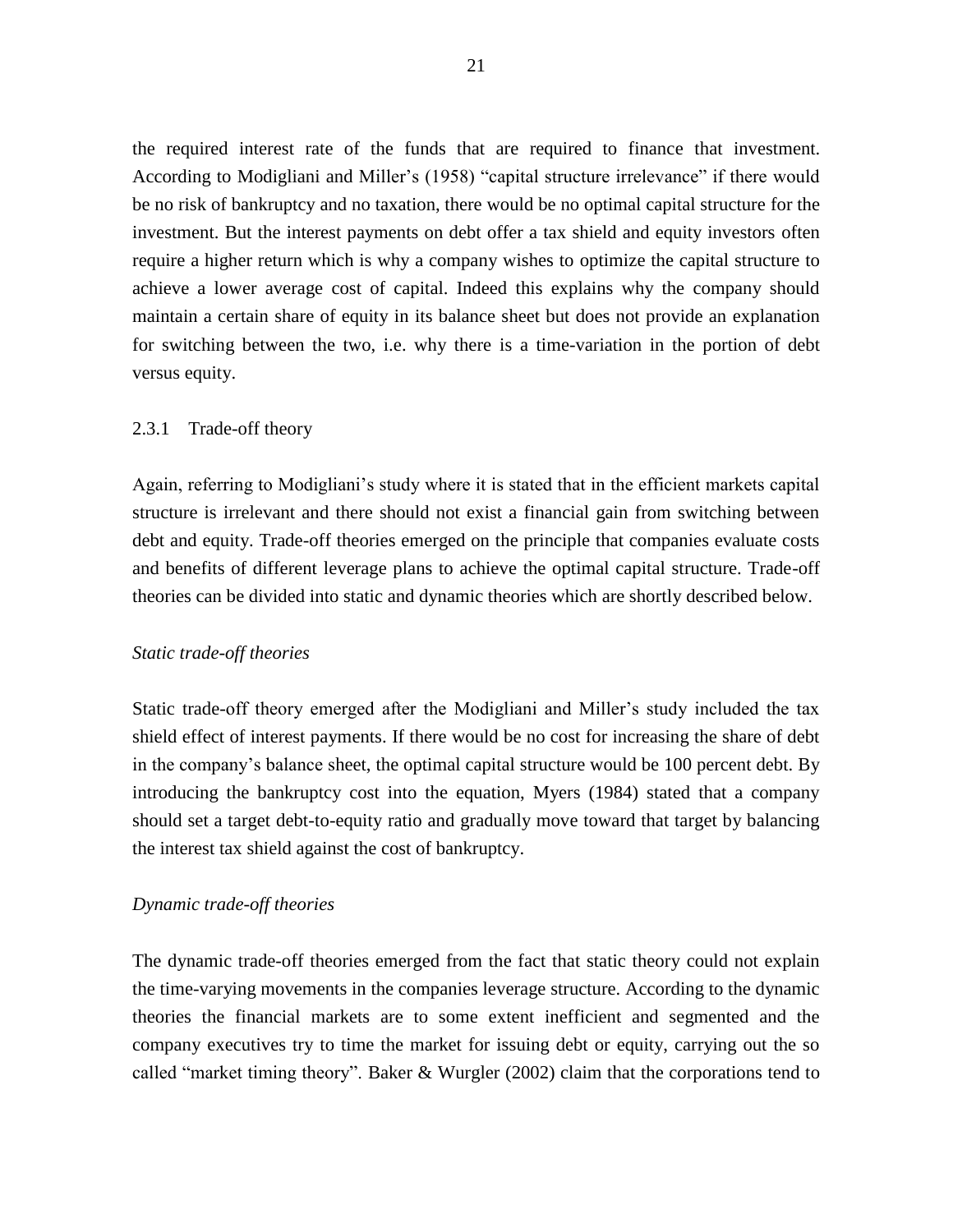issue equity during times of high market value i.e. high share price and consequently use debt to repurchase shares when the equity market value is low. This implies that the equity issues would be more frequent during bull markets and thus the issuance of corporate bonds would increase to fund the repurchases of shares during bear markets. They also state that the corporate capital structure is a result of historical attempts to time the equity market. But later studies (e.g. Leary & Roberts 2005) criticised that the effects of market timing is only temporary and the adjustment/administrative costs relating to issuing new debt or equity restrict the companies from aggressive issuance.

## <span id="page-23-0"></span>2.3.2 Pecking order theories

In addition of the static trade-off theory Myers (1984) introduced the pecking order theory where he states that the companies prefer internal financing i.e. using retained earnings for investments and if external funds are raised the company considers first debt and then equity issuance. In this framework there is no preferred debt-to-equity ratio but the order of usage is determined by the cost of capital from which the above mentioned pecking order emerges. The key motivation is adverse selection which gives the executive a superior knowledge over an investor and thus the manager always has the opportunity to choose the cheapest mean of financing. Another motivation for the pecking order is the agency theory, claiming that the managers avoid using external financing because it often requires providing financial information to the clients.

The pecking order theory's relevance to bond issuance is limited compared to for example the dynamic trade-off theories. These dynamic theories of financial market's impact on capital structure decisions is a key element when considering the effects of QE to the corporate debt issuance. As the reader now understands the corporate capital structure approach, the following two chapters discusses the theories related to corporate bond issuance in the dynamic trade-off theory's framework. These chapters are meant to clarify the theories discussing the relationship between the investors, corporates and the quantitative easing.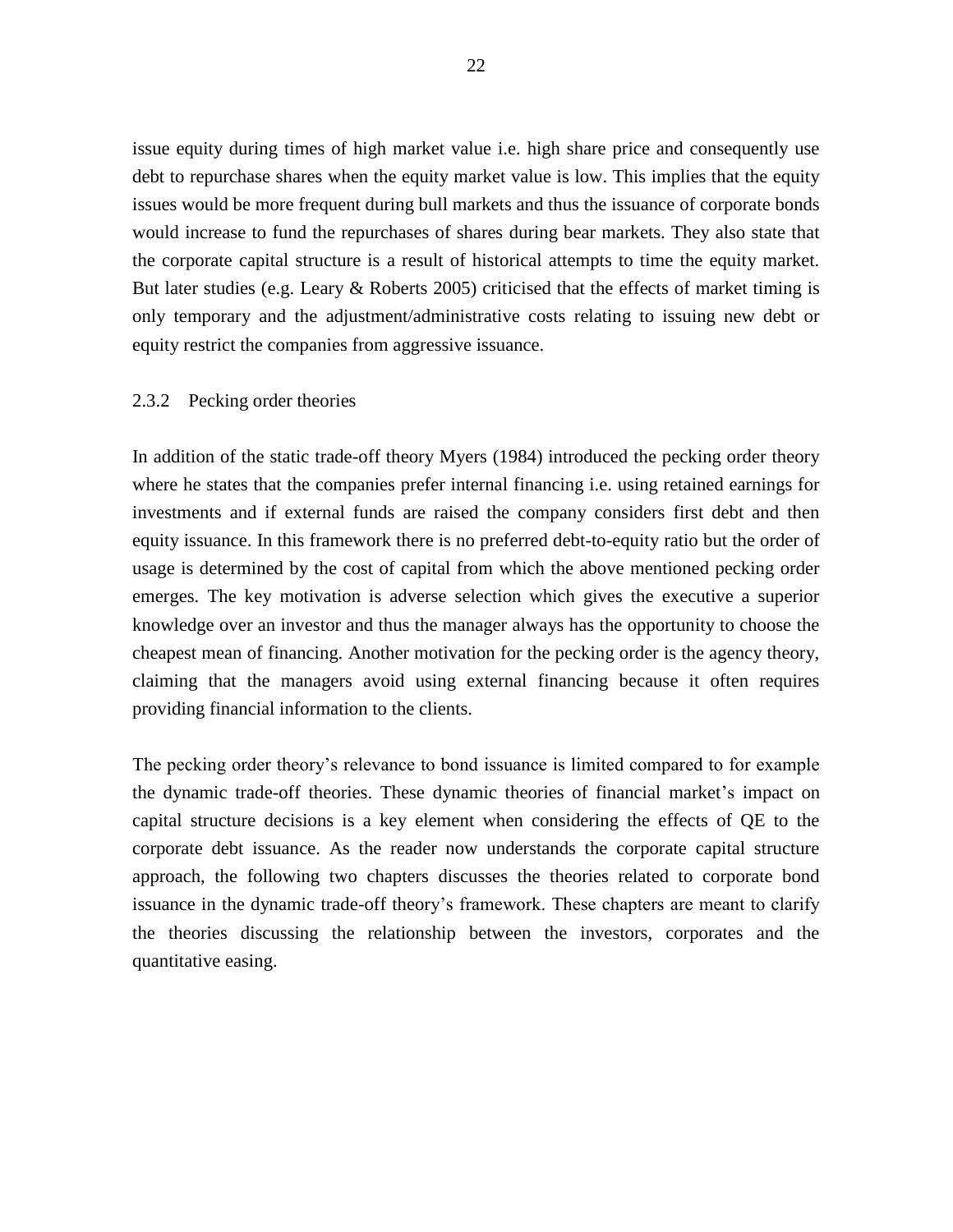## <span id="page-24-0"></span>2.3.3 Gap-filling theory

Gap filling theory is important concept for this thesis because it provides us evidence from the previous literature on how the companies adjust the maturity structure of their debt according to the existing market conditions. As the central banks have launched asset purchase programs of government bonds, the demand and supply equilibriums of these government securities changed accordingly. Greenwood et al. (2010) claim that as government debt is purchased from the market by the central banks, corporate bonds with similar maturities provide liquidity to the investors who were bought out from the government securities. Corporates are able to provide this liquidity provided that the risk characteristics and maturities match the investor appetite. The selection of the maturity of the bond issue is widely discussed and previous research focuses on three different methods for corporations to choose correct maturity for their debt issuance, descriptions and critiques is provided below:

(1) Match the maturity of assets and liabilities is based on the static trade-off theory by Myers (1984) which represents very practical point of view to determining the maturity of an issue. But because assets are somewhat constant and do not change in terms of maturity, this approach does not explain the large movements in the issuance levels of short vs. long term debt that have been witnessed in the market.

(2) Alter the liability structure according to the market conditions which translates in to borrowing short term when the yield curve is steeply upward curving to maintain a relatively low interest expense costs (Marsh 1982). Timing the market for low interest rates is questionable since the expectations hypothesis of the term structure of interest rates states that the yield of a longer maturity bond is composed of the yields of shorter maturity bonds. Therefore this approach violates the expectations hypothesis as there should be no financial gain from optimizing the liability structure to the steepness of the yield curve (Faulkender 2005).

(3) Issue debt according to the expected return. Corporations should issue short term when the return of the short term debt is below the expected return of the long term debt (Baker, Greenwood & Wurgler 2003). Regarding the alternative of executives being able to forecast the expected return of the debt: It is tempting to assume that the corporate financiers have a unique perspective of the developments of the future interest rates but do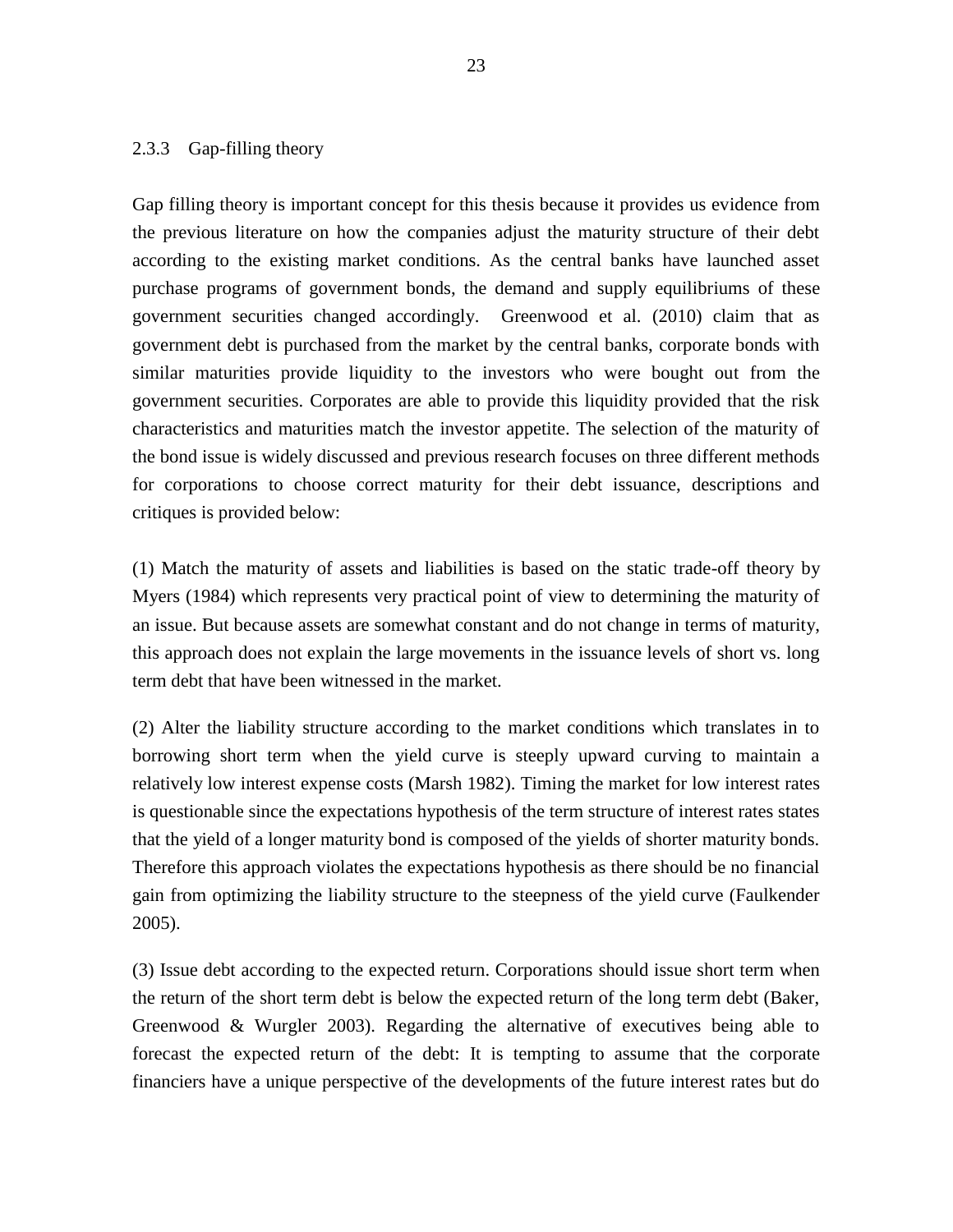the companies have an advantage to detect mispricings over the sophisticated investors (i.e. banks, institutional investors etc.) that purchase the debt issued? Greenwood (2010) also assumes that there is some predictability in the expected returns (i.e. returns are in some sense mean reverting) but that the corporates do not have the ability to predict the future returns. Instead they act as a provider of liquidity when there are movements in the macroeconomic liquidity factors. They find that as the supply of long-term government securities increases, the corporates tend to issue more short term debt to fill around 30 to 40% of the gap created by a shock to the government debt maturity.

## <span id="page-25-0"></span>2.3.4 Portfolio rebalancing theory

The channels through which the QE affects the financial markets are under rigorous debate. This thesis will not focus on the different theories of monetary policy since only a few of them focuses on impact of QE to the financial market. Origin of the idea that the monetary actions precede movements in the real economy is first observed by Friedman and Schwartz (1963) after which the economists have focused on explaining why this might be the case and introduced effects to interest rates, bank lending, asset prices and so forth. It is to be noted that asset purchase program is applied only if the traditional measures, such as lowering the policy rate close to zero, are not effective. Purchase programs transmit to the market through five channels, all of which increase the aggregate spending and inflation. Firstly, asset purchase programs increase the overall confidence in the market, as the central bank actions tend to decrease volatility in the market and signals that CB is to be supportive in its policies for an extended period of time which often leads to appreciation in the equities market. One could claim that the policy signaling has become increasingly important for the market like the renowned speeches by the heads of the central banks have evidenced. For example, Mario Draghi's speech on 26th of July in 2012 in the midst of the escalation of the sovereign debt crisis calmed the investors and decreased volatility even though no real tools were mentioned. Asset purchase programs also increase the liquidity in the market and increase money supply which should increase bank lending as their increased balance sheets are forwarded to the private sector. Transmission channels of QE are illustrated in Figure 3 below.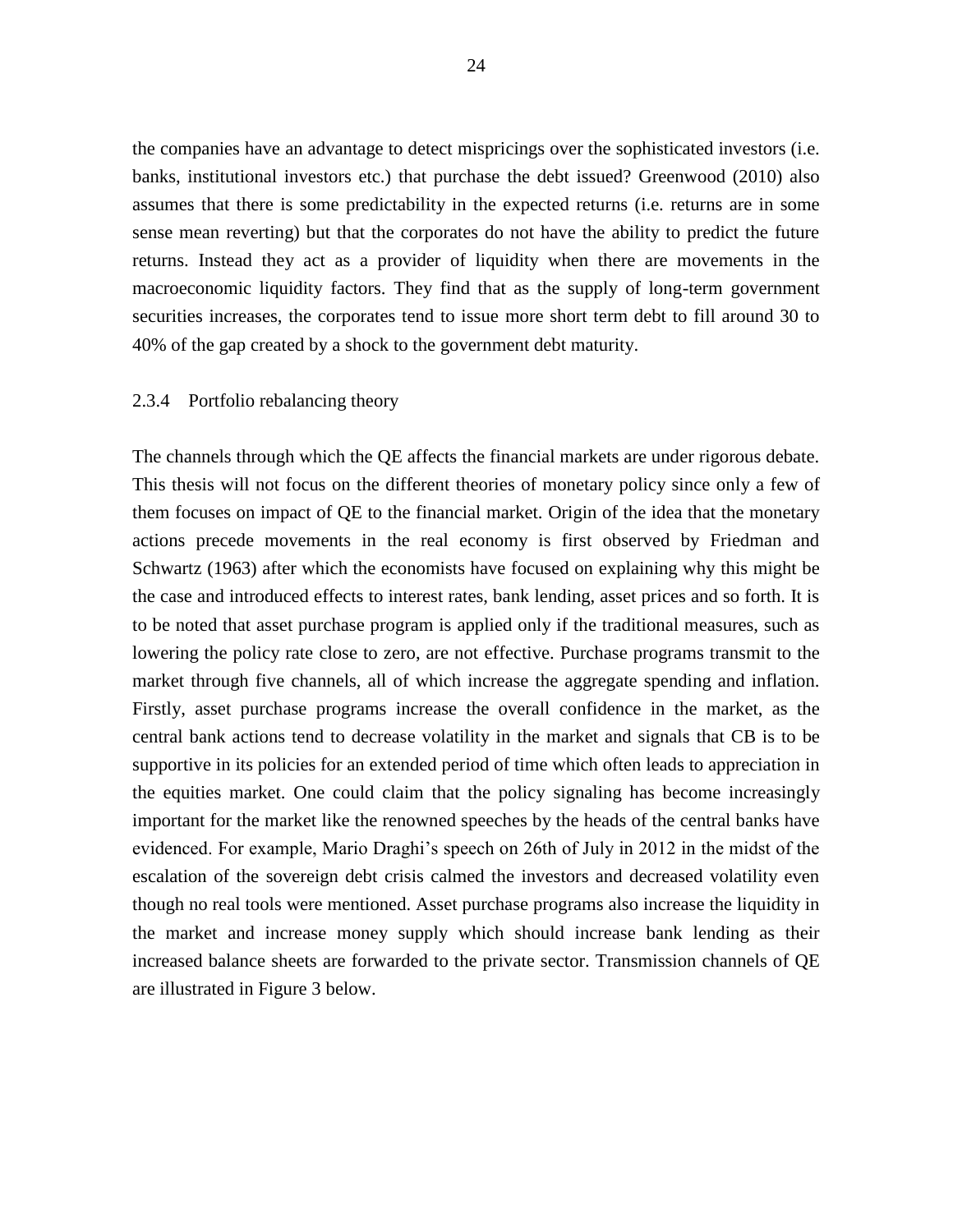

**Figure 3**. Transmission channels of central bank monetary actions. Adopted from Mishkin (1996)

Portfolio rebalancing channel is important to the bond issuance related literature since it focuses on the effect of purchases to the investor portfolios. Fundamental idea is that as the central bank purchases government debt from the private sector, the QE increases the money held by this sector since reserves are transferred in exchange for bonds. Consequently it affects the quantity and mix of securities held by the public as they replace these government securities with assets that may be similar or riskier compared to the previously held assets (Friedman and Schwartz 1963.). During this rebalancing process, the asset prices will rise (i.e. yield decreases) until the market is again saturated. As the hypothesis of this study states, the saturation comes in form of increased corporate bond issuance.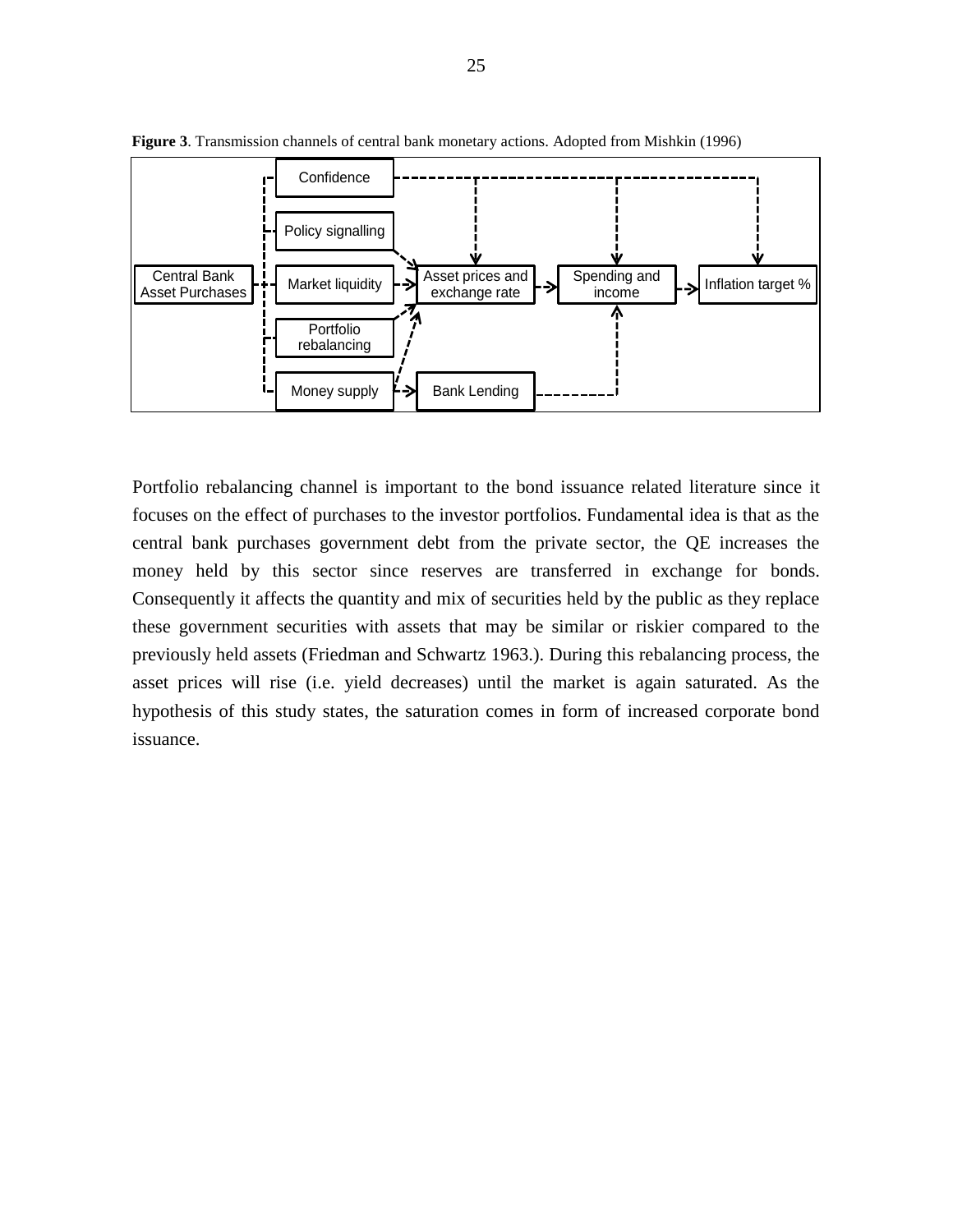## <span id="page-27-0"></span>3. PREVIOUS RESEARCH

Previous literature on the implications of QE to the financial market is rather extensive and ranges from a more theoretical approach of QE from the general market equilibrium perspective and, since 2008, empirical studies examining the implications of QE to the financial markets have emerged. The latter group of studies comprises largely of eventstudies relating to the effect of U.S. quantitative easing on asset prices and to the different transmission channels of QE. The four main areas of empirical research are (1) transmission channels of QE (2) QE impact on domestic asset prices (3) QE impact on international financial markets and (4) QE impact on corporate debt issuance levels. Since a fair share of the previous research is conducted on the implications of the U.S. Federal reserve operations, Table 4 below is provided for the reader to assess the timeline of U.S. Federal Reserve's monetary actions. It is important to understand that even though Fed finished the latest QE3 purchases in October 2014, the acquired assets from each program will stay in the Fed balance sheet for an extended period of time.

| Year | Date                         | Federal Reserve Open Market Committee (FOMC) actions                                                                                                                                                   |
|------|------------------------------|--------------------------------------------------------------------------------------------------------------------------------------------------------------------------------------------------------|
| 2008 | 25 <sup>th</sup> Nov         | QE1: Initial announcement that Fed will purchase up to \$100 bn of<br>agency and \$500 bn of MBS bonds                                                                                                 |
| 2009 | $18th$ Mar                   | QE1: MBS and agency debt purchases increased to \$1.2 trillion and \$200<br>billion respectively and purchases of Treasuries up to \$300 bn announced                                                  |
| 2010 | 10 <sup>th</sup> Aug         | QE2: Fed reserves will be kept on current levels by reinvesting principal<br>payments from MBS and agency debt into longer term U.S. Treasuries                                                        |
|      | 3rd Nov                      | QE2: In addition to reinvestment policy, further \$600 bn of Treasuries will<br>be purchased with a pace of \$75 bn per month by the end of Q2 2011                                                    |
| 2011 | $21st$ Sep                   | Operation Twist: \$400 bn of 6 to 30 years maturity Treasuries is<br>purchased and equal amount of <3 years maturity will be sold by Q2<br>2012. Also referred as the Maturity extension program (MEP) |
| 2012 | $13th$ Sep/<br>$12^{th}$ Dec | QE3: open-ended commitment to monthly purchases \$40 bn of MBS<br>agency debt and in December addition \$45 bn of Treasuries                                                                           |
| 2013 | 18 <sup>th</sup> Dec         | QE3: FOMC announces tapering (reducing) the monthly purchases by \$10<br>bn after each meeting                                                                                                         |
| 2014 | $30th$ Oct                   | QE3: Monthly purchases are ended, ten months after the tapering<br>announcement.                                                                                                                       |

<span id="page-27-1"></span>**Table 4.** Historical events relating to Fed's open market actions after the financial crisis, bolded is the QE program in question followed by short description of the action. (Fed, 2014)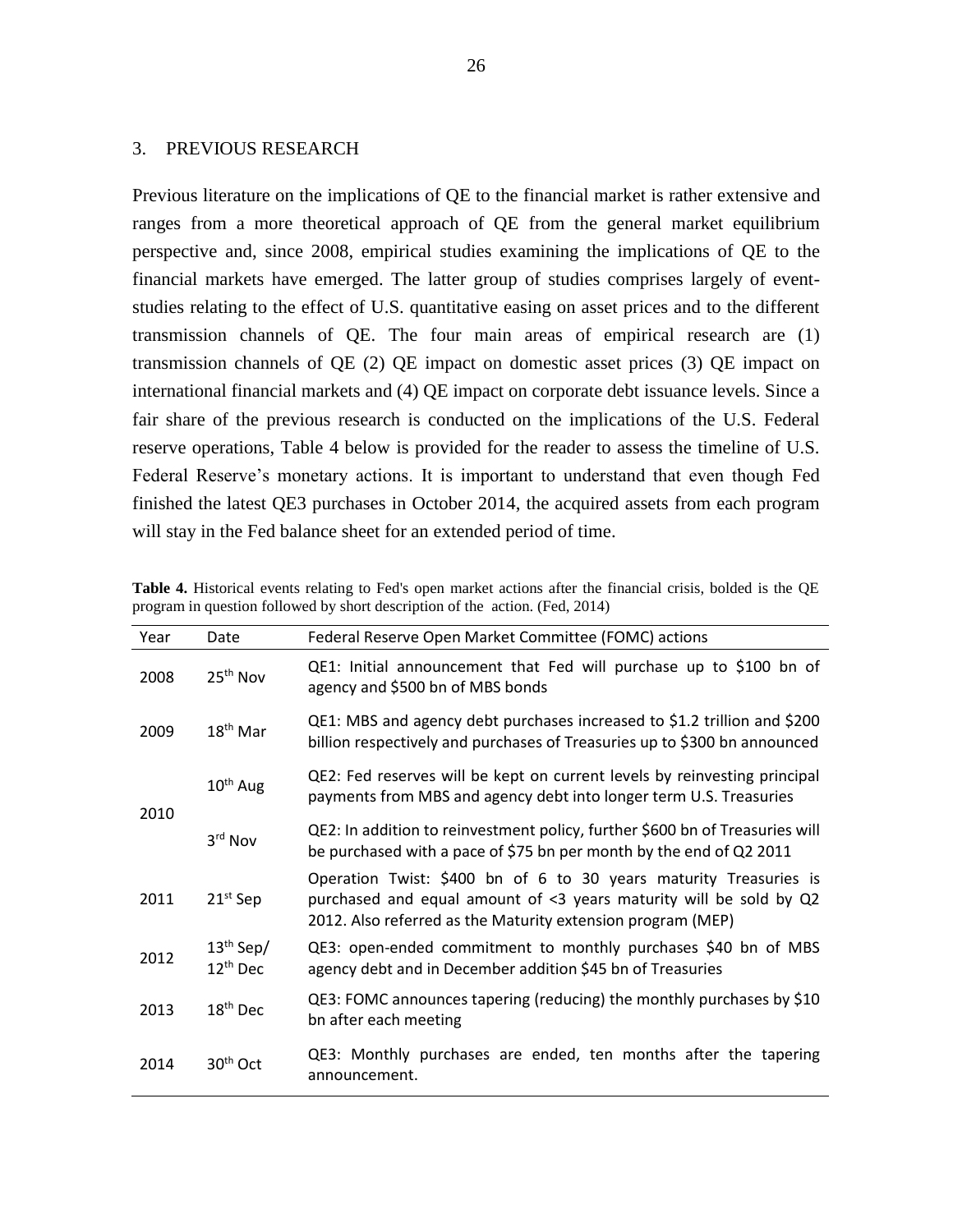Previous research on the transmission channels of quantitative easing focus on implications of increased government spending to different asset classes. The objective of these studies often is to measure how the underlying objective e.g. decreasing the long term interest rates was achieved and through which channels this change in the interest rates transmitted. This is closely related the previous section where the Figure 3 described different channels for QE.

Krishnamurthy and Vissing-Jorgensen (2011) were among the first studies to assess the channels and the impact of the U.S. QE1 and QE2 to the interest rates. By using an eventstudy methodology around the announcement days of the QE programs Krishnamurthy et al. distinquish between six different channels of which three were found significant in both QE1 and QE2 and three of which were applicable only for QE1. A possible explanation for this is that QE1 was directed at MBS, agency and Treasury debt whereas QE2 had a higher emphasis on Treasury debt. Firstly, the *signaling channel* i.e. the financial markets expectation of future lower Federal funds rates which lowers yields on all bonds. Secondly, long term *safety channel* where yields on medium and long maturity bonds fell because of increased demand for safe assets. Thirdly, inflation swap rates indicated that expected inflation increased during QE's which meant larger reductions in real than nominal interest rates. This third channel is named the *inflation channel*. The latter group of channels which were only present during QE1 includes the *equilibrium price channel*. This equilibrium of the mortgage-specific risk in terms of price decreased during QE1 but not during QE2. Second is the *default risk channel* since they find that QE1 lowered the risk premiums of corporate bonds and third is the *liquidity channel* increasing the yields of most liquid bonds. Krishnamurthy et al. especially emphasize the importance of signaling channel in their results and they convey that CB's should be extremely careful regarding the perceived message of the announcements. The importance of signaling channel also reminds about the possibility that the same effect of QE2 could have been achieved by a mere announcement from the FED committing to lower future rates and thus exploiting the signaling channel.

Possible critique to the Krishnamurthy et al. results especially relating to the findings on the importance of signaling channel is that the event study method cannot properly distinguish between expectation channel and effect of the actual intended purchase. If the FOMC would only be implying that the purchases will start, it might not have the same effect than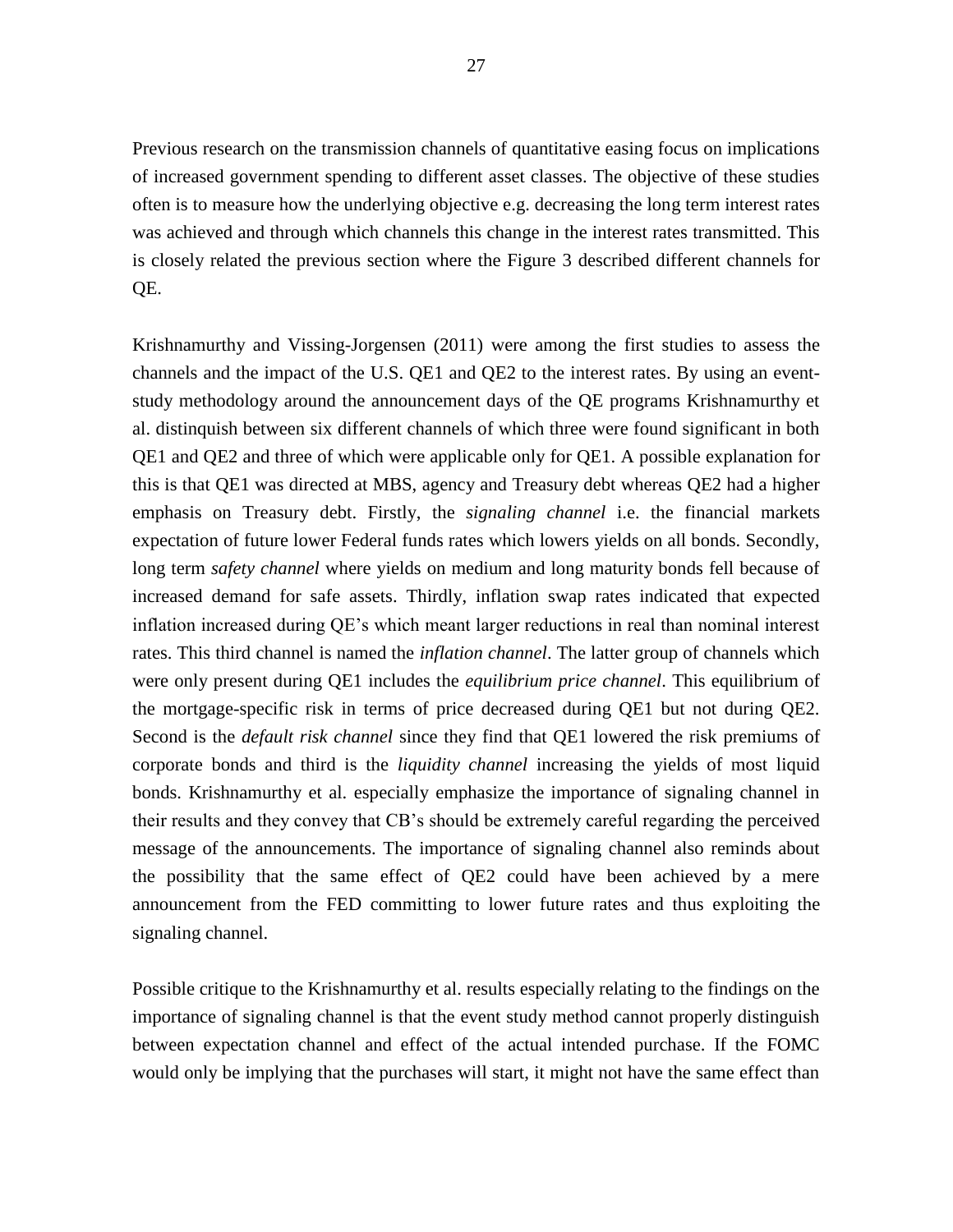FOMC actually starting the purchases. Another issue relating to the comparison between the two QE programs is that during QE1 the markets were extremely distressed in the aftermath of the financial crisis which might have even enhanced the importance of the signaling channel i.e. compared to a situation where there would have been less volatility and hence less need for comforting words from the behalf of Fed. One interesting notation is that Krishnamurthy et al. regard the portfolio rebalancing channel in their analysis as a function of the earlier mentioned safety channel. They state that the safety channel applies to assets within a low default risk class and investors substitute purchased assets only within the same risk and maturity class. Later studies such as Duca et al. (2016) have shown that the investors also substitute government debt and MBS's with corporate debt, supporting the portfolio rebalance theory but not the safety channel theory presented by Krishnamurthy and Vissing-Jorgensen.

In a close relationship with the research on the transmission channels of QE is the impact of quantitative easing on both the domestic (i.e. U.S.) and international asset prices. Since the Large Scale Asset Purchase (LSAP) programs in the U.S. were conducted by purchasing both U.S. Treasuries and MBS securities, the literature on the impact of QE to these two securities is somewhat extensive and a few key studies is presented below with the purpose to find the elements that are of relevance for this thesis.

Gagnon et al. (2011) research on the LSAP1 effect on financial markets is one of the benchmark studies in this area of research since it utilizes the event-methodology to study the effect of QE to a wide variety of financial assets, including corporate bond yields. Before discussing the main results of this study, an interesting observation is that rather than just stating the effect on financial markets, the authors also evaluate success of the LSAP program execution. Gagnon et al. claim that by announcing the size of the programs beforehand (LSAP1 was announced to be up to certain amounts of purchases of MBS and Treasuries) the Fed created a self-fulfilling prophecy. By announcing the amounts ex ante, there was little room for adjustments to changing financial environment and investors expected the programs to be executed to the full extent. They leave it for future research to investigate whether the announcement should be closed or open-ended in terms of the size of the program. This is interesting because the ECB restricted to merely announcing the size of the monthly purchases and stating that the purchases will be continued until deemed unnecessary. This is also noted in later studies presented in this section i.e. how the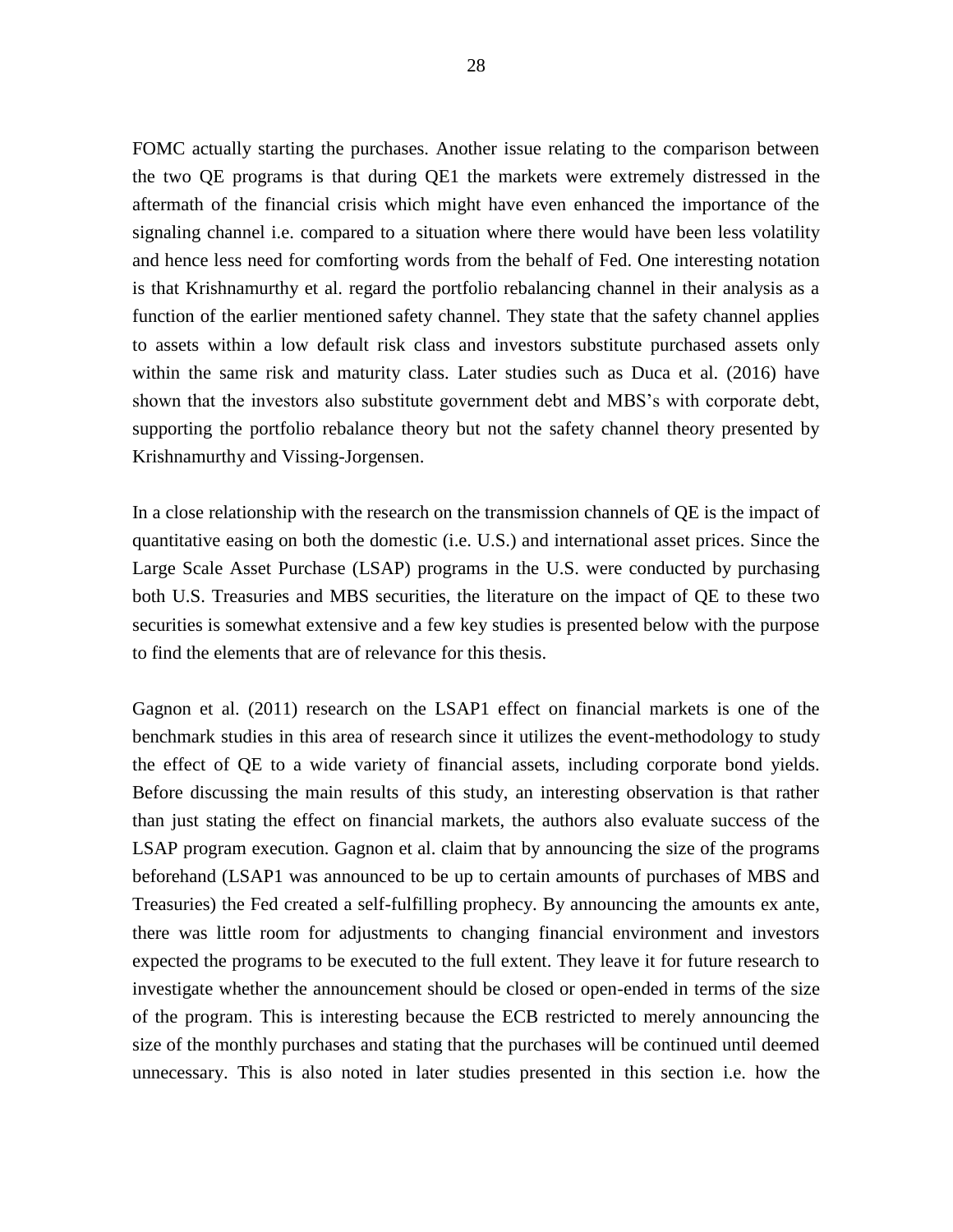different announcement methods can create problems for the research for example in the form of endogeneity in the regression (Duca et al. 2016). But in order to return to the conclusions of the research in the Gagnon et al. research: They state that by purchasing long term bonds, the LSAP programs lowered especially the 10 year U.S. Treasury term premium by approximately 30 to 100 basis points (bps) and thus flattening the yield curve from the long-term side. And as the term premium is a component of the expected yield in other risky fixed-income securities, LSAP consequently lowered the yields of corporate bonds as well, even though these were not the direct subject of the purchases. The cumulative effect on corporate bond yield index (issues rated Baa by Moody's) around the FOMC announcement dates of QE1 was around minus 70 bps whereas 10 year U.S. Treasury term premium and MBS agency yield decreased 156 and 113 bps respectively. It is thus evident that the corporate bond yield index was impacted the least compared to the two securities that were a direct target of the program. A (subjective) critique for this article is that the effects of the QE announcements are cumulated over a 2 year period during which the corporate bond yield index fell almost 500 bps indicating that the investor confidence improved significantly during the period. This raises the question of what share of the change in the index during the announcement date is due to the improvement of general confidence in the market and what is accountable for the announcements. The authors address this issue by admitting that the rebound in economic outlook and a sharp

Previously in this thesis we have separated between the effects of QE to stock and flow effect. When discussing these two effects in the context of asset prices, the stock effect translates into cumulative change in yields during the QE program and the flow effect is the change in yields during a specific time-period of purchases. D'Amico and King (2013) investigate the flow and stock effects of large-scale treasury purchases to asset prices Since this distinction between stock and flow effects is important for the outcomes of this thesis, it is worthwhile to explore this research with detail.

reversal of flight–to–quality were part of the reason why their results were robust.

D'Amico and King are among the first researchers to employ data on the level of individual issues of Treasury bonds to examine the stock and flow effects to the security directly affected by the LSAP1 in the US. Distinctive is the fact that they focus directly to the \$300bn Treasury purchases in 2009 to estimate the "local supply" effect, defined as the decrease in value of a given security in response to purchases of that security and securities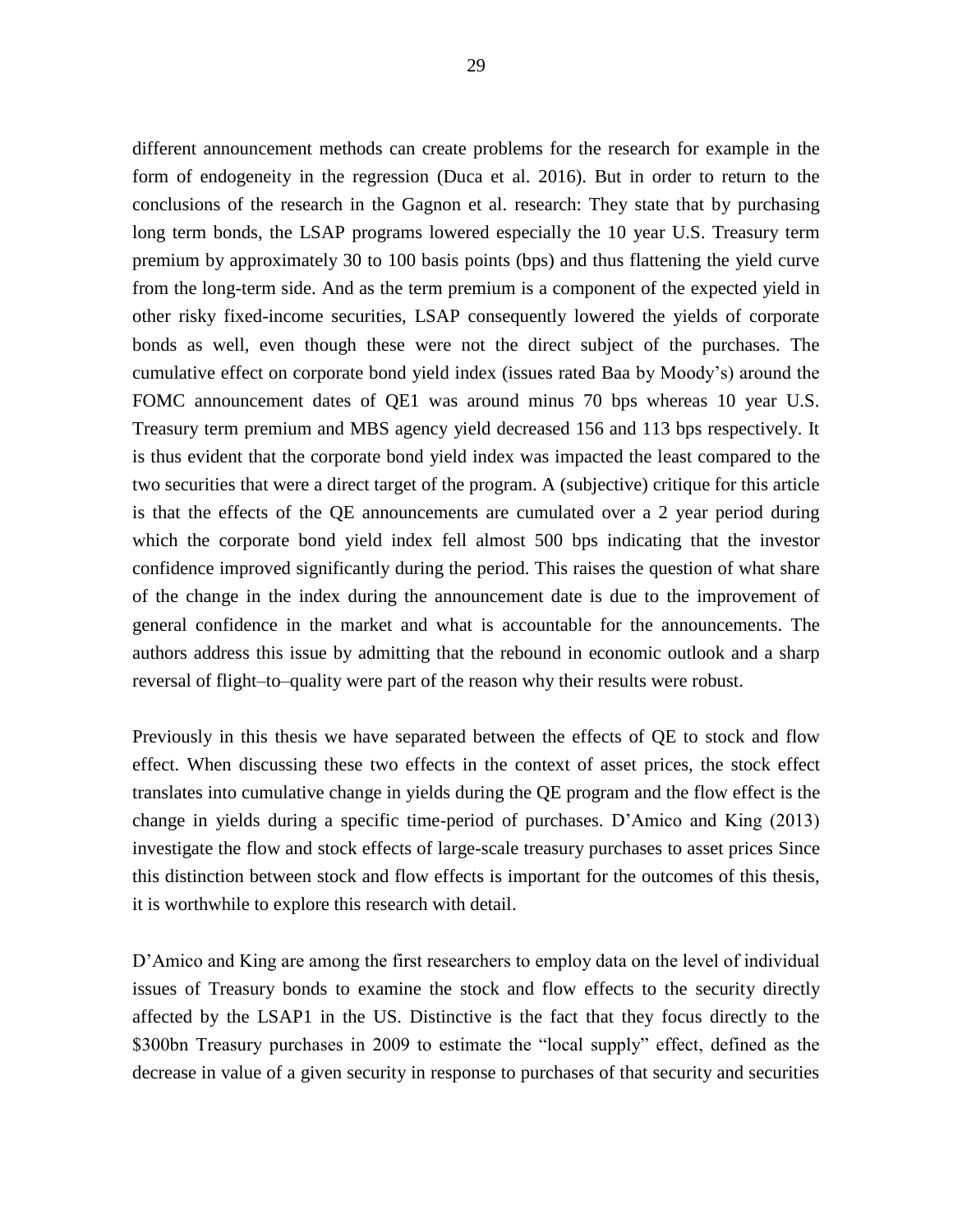of similar maturity. Stock effects are estimated by modeling the cumulative change in the price of each Treasury issue as a function of the percentage held by the Fed whereas the flow effects are estimated as the change in price of each issue during the day of purchase as a function of the total amount purchased. Equations 5 and 6 are provided for further clarification:

(5) Stock Effect = 
$$
\frac{Cumulative \ change \ in \ the \ yield}{Total \ Treasury \ debt \ outstanding}
$$

(6) *Flow Effect* = 
$$
\frac{\text{Change in yield during time period t}}{\text{Total Treasury debt outstanding}}
$$

The analysis of stock and flow effects is extended with breaking the data into subsamples to account for differences between notes and bonds, short and long maturities and older issues versus recently issued securities which differ in terms of trading volume and liquidity (offthe-run vs. on-the-run issues). Results state that collectively the local supply effect decreased the Treasury yields by 30 basis points, an average of 1 basis point for each \$10 billion of holdings (stock effect) and an additional 3.5 basis points reduction in yield accountable for an individual purchase (flow effect). As the authors suggest, if this reduction was transmitted to private credit sector it would have significantly decreased the lending costs of companies and individuals. The research does not explicitly suggest that this would be the case but as the credit spreads declined across the board during the LSAP1, it is probable that also the lending costs declined to some extent. This can be interpreted as supporting evidence for this thesis since the decrease in lending costs can be viewed as an incentive for the companies to increase the issuance of debt.

The studies presented so far have focused on the implications of U.S. quantitative easing to domestic (U.S.) asset prices and yields which provides a good foundation for further analysis but for the purpose of this thesis regarding the European market, it is also necessary to analyze the international implications of U.S. quantitative easing. It is safe to assume that since the U.S. economy can be perceived as an important driver for the world economy and the size of the U.S. QE program was significantly larger in absolute amounts than the ECB's QE, preliminary assessment is that the U.S. QE had a spillover effect on the European credit market as well. The magnitude of this effect is left for the empirical part of this study.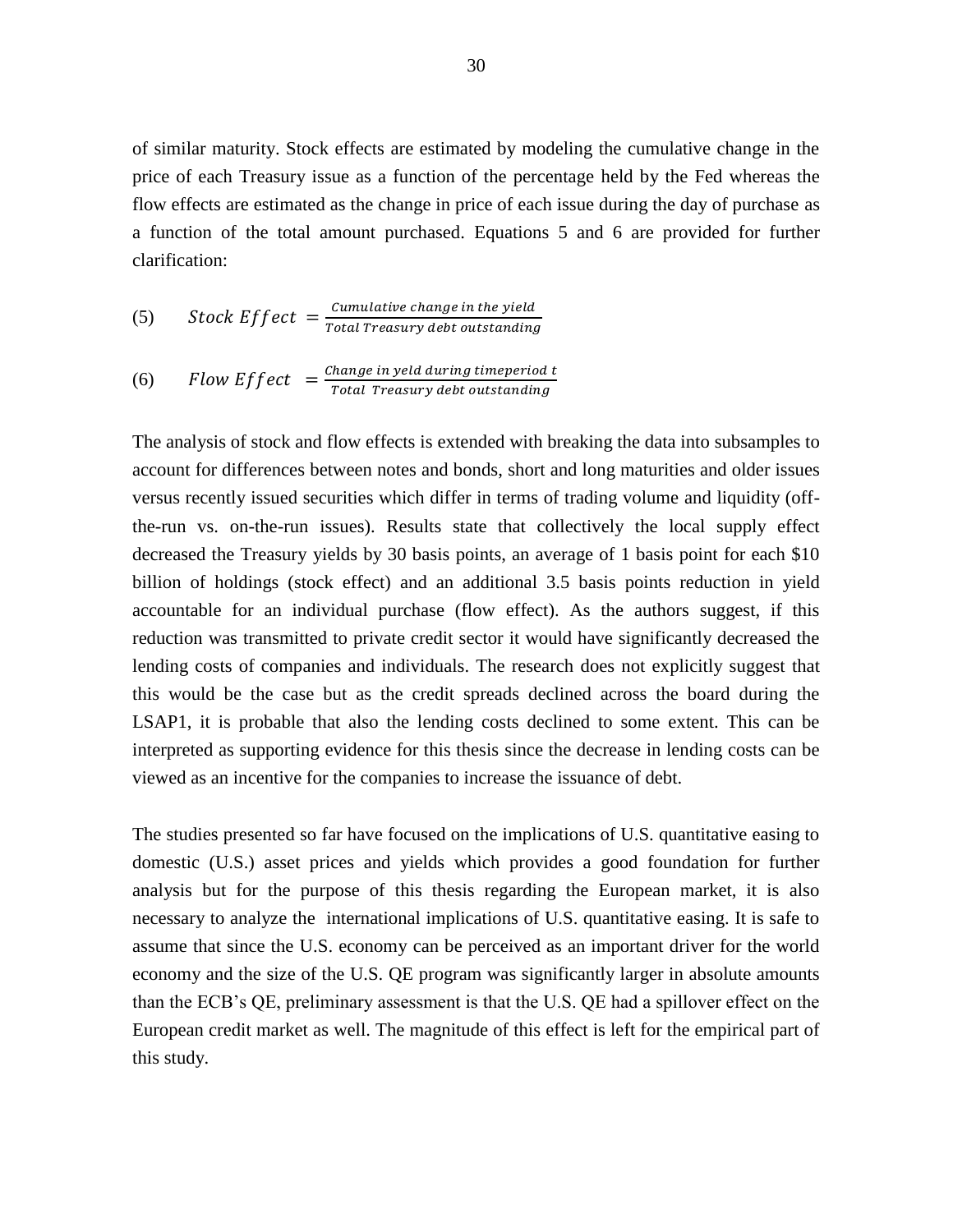International transmission channels and effects of the U.S. QE programs are discussed in the paper published by Fratzscher et al. (2013) where they examine the international spillovers of the Fed QE distinguishing between emerging and advanced economies, a total of 65 foreign countries are included in the study. Authors focus on investigating capital injections into foreign equity and bond funds during QE1 and QE2 which enables them to observe portfolio flows between U.S. and the foreign countries. A distinctive characteristic of this study is that it does not only focus on the event-window around the announcement of the QE but also to the actual roll-out of the program. By focusing on the operations of Fed rather than the announcements, they gain more insight to the decisions relating to portfolios and re-pricing of credit risk in the global perspective.

Fratzscher et al. detect that the two QE programs differed significantly in terms of the ultimate effect on the market. They argue that the first LSAP increased the prices of bonds and equities in the U.S. which consequently raise the price of the U.S. dollar. Conversely, the second LSAP increased the prices of global equities after which the U.S. dollar depreciated. Authors claim that this is due to different market conditions during the QE programs and also the different products purchased in the two programs (i.e. MBS & Treasury). This is consistent with the underlying goal that the Fed had for the two programs. The first QE was to reduce the cost of borrowing and increase the availability of debt to the private sector whereas the second program was intended to decrease the long term interest rates to support economic activity, boosting asset prices and demand. Another explanation for significant appreciation of U.S. dollar is that once the QE1 started, the investors in emerging economies and to some extent the advanced economies shifted their portfolios towards U.S. equities and bonds because U.S. assets are generally perceived safer than the European counterparts. But during the second program, once the Fed purchased Treasuries from the investors, they were crowded out from these investments and forced to rebalance portfolios towards riskier assets. Once again, this gives an indication of the existence of portfolio rebalancing during asset purchase programs.

Another interesting result from Fratzscher et al. (2013) is that the Fed policies seem to have both pro-cyclical and counter-cyclical effects in emerging and developed economies. It would appear that Fed policies explain around 4.4% of the equity inflows and 6.0% of bond outflows in emerging markets between 2007 and 2011. These figures should be assessed with caution as the employed controlling variables might not be able to fully capture the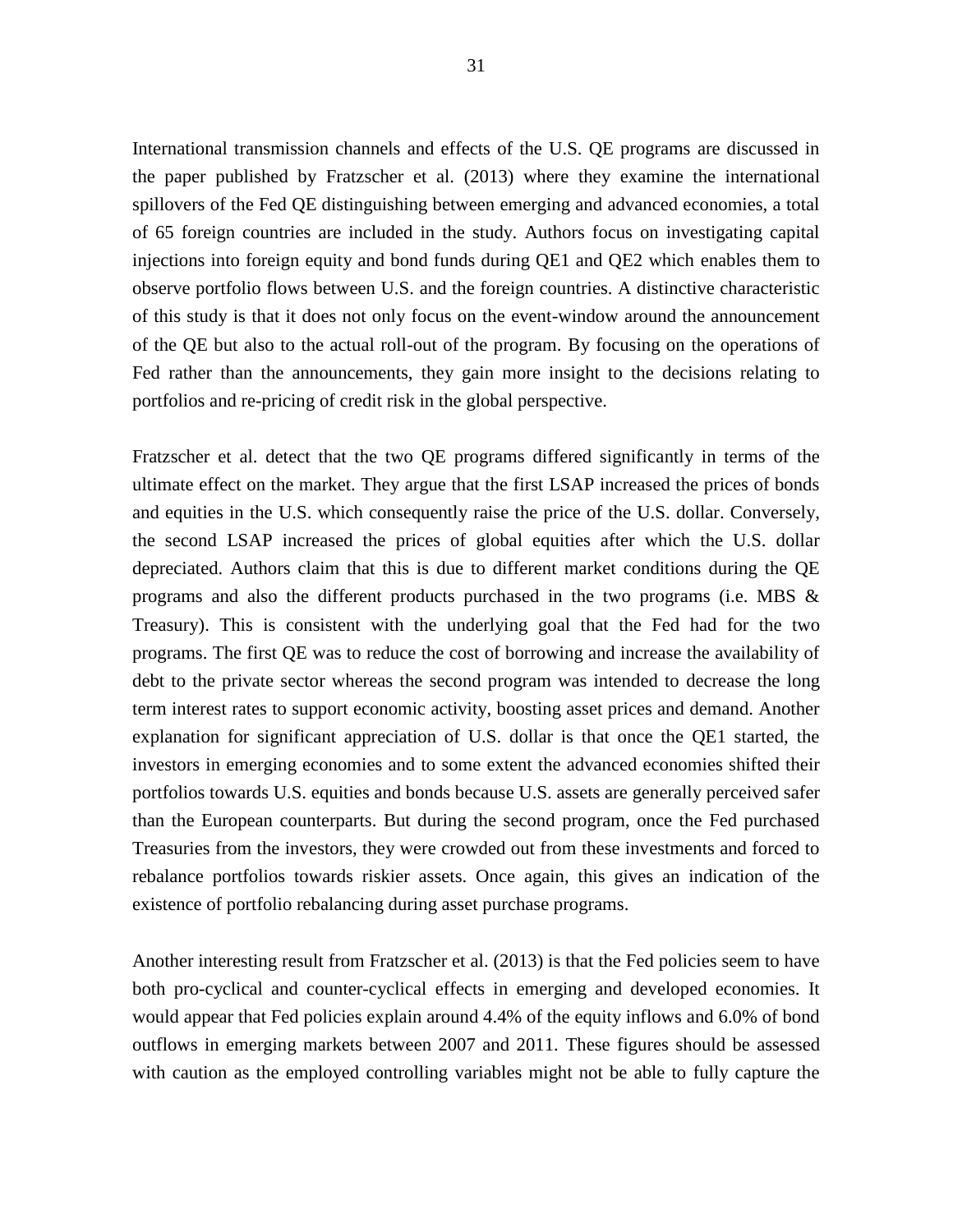convenient timing for in the economic cycle for drawing these conclusions and the authors admit that the endogenous problems are difficult to fully control. Perhaps the significant conclusion is that even in the presence of endogeneity, the sudden changes in capital inflows and outflows are further enhanced by the QE program in the emerging economies as the investors herd in and out of their investments. For the corporate bond issuance topic the research by Fratzscher et al. provides further evidence of the portfolio rebalancing but also regarding the expected result: It seems that the Fed actions have been a major driving force of the global capital movements, which would indicate that the actions by ECB might not prove significant.

When shifting the focus into the studies researching the impact of quantitative easing on corporate bond issuance, at the time of writing this thesis, the literature is still relatively scarce and empirical studies discussing the effects on bond issuance are concentrated on the effects of Fed QE to both U.S. and global market. McCauley et al. (2015) study the effect of quantitative easing to bond issuance denominated in US dollar and analyses the relationship between monetary policy, leverage and the investor risk appetite. They argue that since financial crisis the amount of outstanding debt in USD has increased by 50% from \$6 trillion to \$9 trillion which indicates that the QE has changed the global liquidity characteristics and especially increased the international holdings of U.S. dollar denominated debt.

Although the focus of the research is slightly tipped towards analyzing the overall credit growth after the financial crisis, the methodology is in itself interesting. How they control for the growth in the credit is one of the key takeaways for the purposes of this thesis and is shortly described below. McCauley et al. distinguish 5 different factors as the determinants of credit growth including short-term rates (borrowing costs), long-term rates (yield on investment), equity market volatility, bond market volatility and global controls. These methods are similar to what is presented by Duca et al. (2016) and are reasoning for the inclusion of these factors also in the regression analysis of this thesis. One interesting fact is that McCauley et al. allow different transmission channels of QE to bond markets whereas Duca et al. assumes more straightforward transmission of QE.

Significant findings emerge from McCauley's research as they state that the non-financial sector has provided a large share of dollar credit to the non-US residents through corporate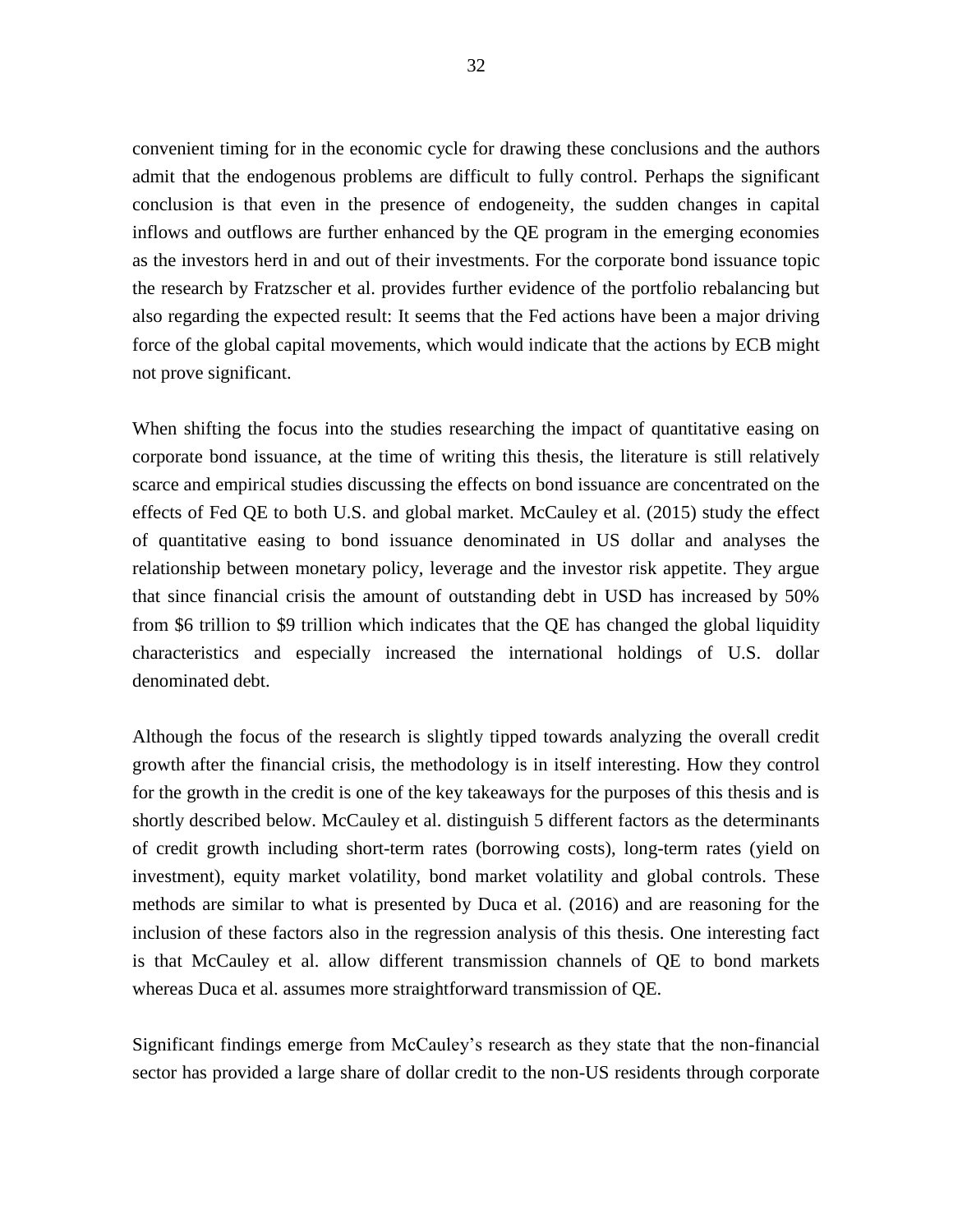bond markets and the surge in dollar borrowing appears to be associated with decreasing term premium following the Fed actions. This straightforwardly implies that the changing market conditions i.e. decreasing term premium incentivize the corporations to borrow higher amounts of money especially through the bond market. This also implies that McCauley et al. do not consider the portfolio rebalancing or gap-filling theory to explain the movements in the issuance levels. This is at odds with the evidence presented previously in this literature review and also with the next research presented which assumes that the abovementioned theories are the key drivers in pushing corporate issuance on higher levels after the QE.

Duca et al. (2016) analyze the impact of U.S. quantitative easing to global corporate bond issuance including 18 emerging markets (EME) and 20 advanced economies (AE). This research is highly influential to the methods and reasoning applied in this thesis for it investigates specifically the QE impact to bond issuance and combines several theories presented in the Chapter 2 of this thesis with evidence for both gap-filling theory and the portfolio rebalancing channel. In the dependent variable, a distinction is made between stock (level of holdings) and flow (additional purchase) effects similar to D'Amico & King (2013) and explanatory variables include quantitative easing policies and controlling variables relating to global and domestic factors. Explanatory variables are measured in percentage of the respective country's GDP in order to control for the improvements or downturns in the general economic environment. The domestic and global factors are especially designed to capture firm's investment opportunities and credit supply.

For the advanced economies, Duca et al. find that the flow effects are present in both Treasury and MBS purchases. In the case of emerging markets, the QE had a significant impact on the corporate bond issuance levels through the stock channel as they claim that the issuance would have been approximately half of the volume witnessed without the QE. In summary this would mean that stock and flow effects are present in both groups of countries but the flow effect is more important for AE and stock effect in EME.

Especially the first program which included the purchases of MBS products activated the portfolio rebalancing channel. This is not as robust in the case of the Treasury purchases, indicating that the risk characteristics of corporate bonds are too far apart from the Treasuries for investors to switch between them. These results are robust to wide variety of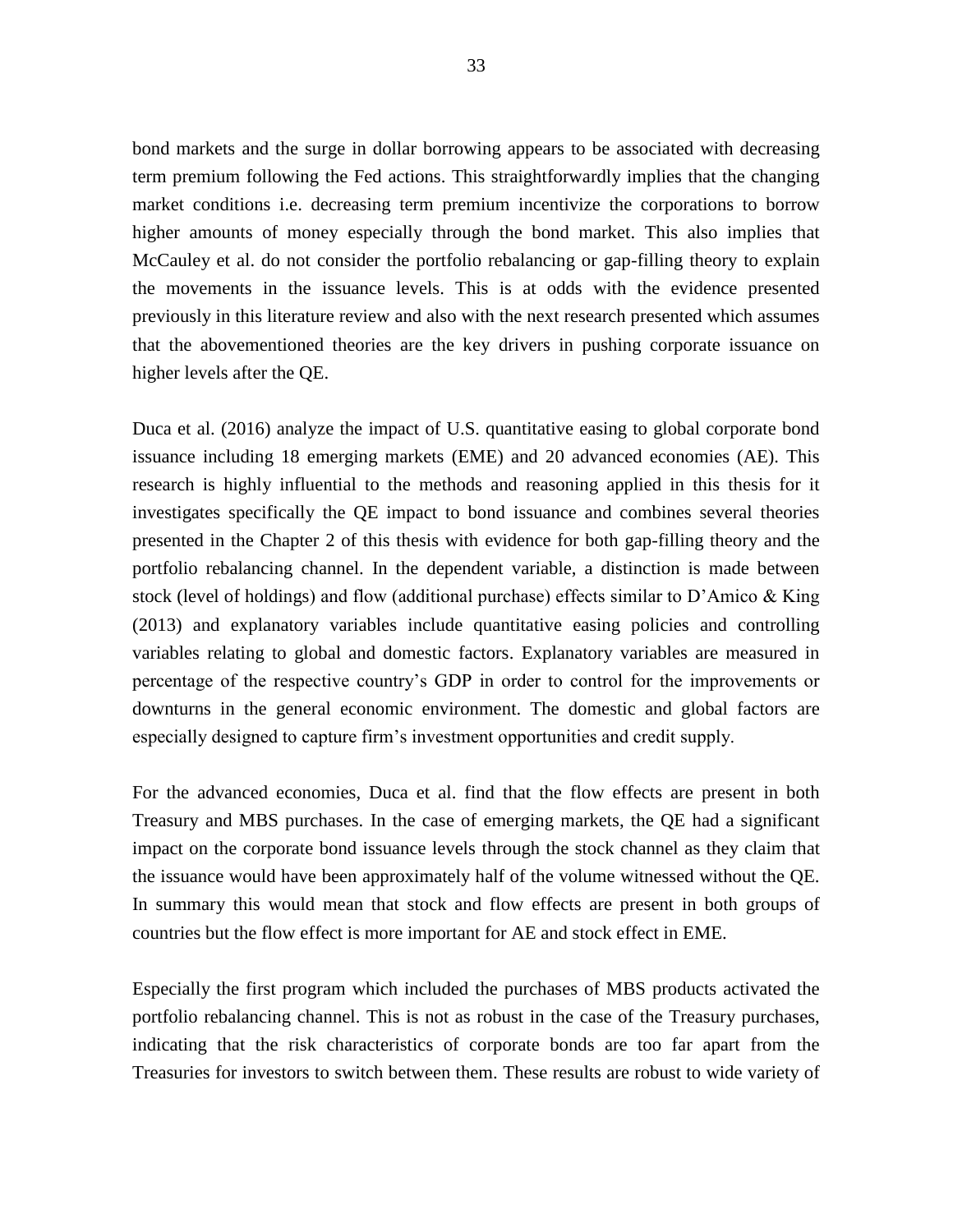additional factors which include different measures for risks and more interestingly the test for actions by other central banks. Duca et al. state that the foreign central bank's actions did not have a significant effect on the bond issuance, although the results are only tentative according to the authors. Significant contribution of this paper is that the corporate bond issuance is not only affected by the decreasing yields or cheaper debt, but also by the fact that as investors are forced from the market they replace the government bonds with assets of the same characteristics, in this case the corporate bonds which in turns incentivize corporations to issue more debt. The benchmark model predicts that a purchase of Treasuries equal to 1% of the total debt increases global corporate bond issuance by 0.1%, as for the MBS purchases the respective increase is 0.12%.

After familiarizing with the Duca et al. research the reader might ask why this thesis is focusing on the ECB as it already included in the Duca et al. study. The reason for this is twofold: Firstly, the data utilized by Duca et al. does not include the latest ECB QE program from March 2015, which is significantly larger than the previous programs and is thus expected to provide significant results for the corporate bond issuance in Europe. Secondly, the country specification for advanced economies in Duca et al. included Australia, US and UK which expectedly are not affected by ECB actions as much as their own central banks, which motivates the study of purely European data.

Summary of the previous researches is provided in Table 5. Following chapter focuses on the descriptive information of the data and methodology that are employed in this study.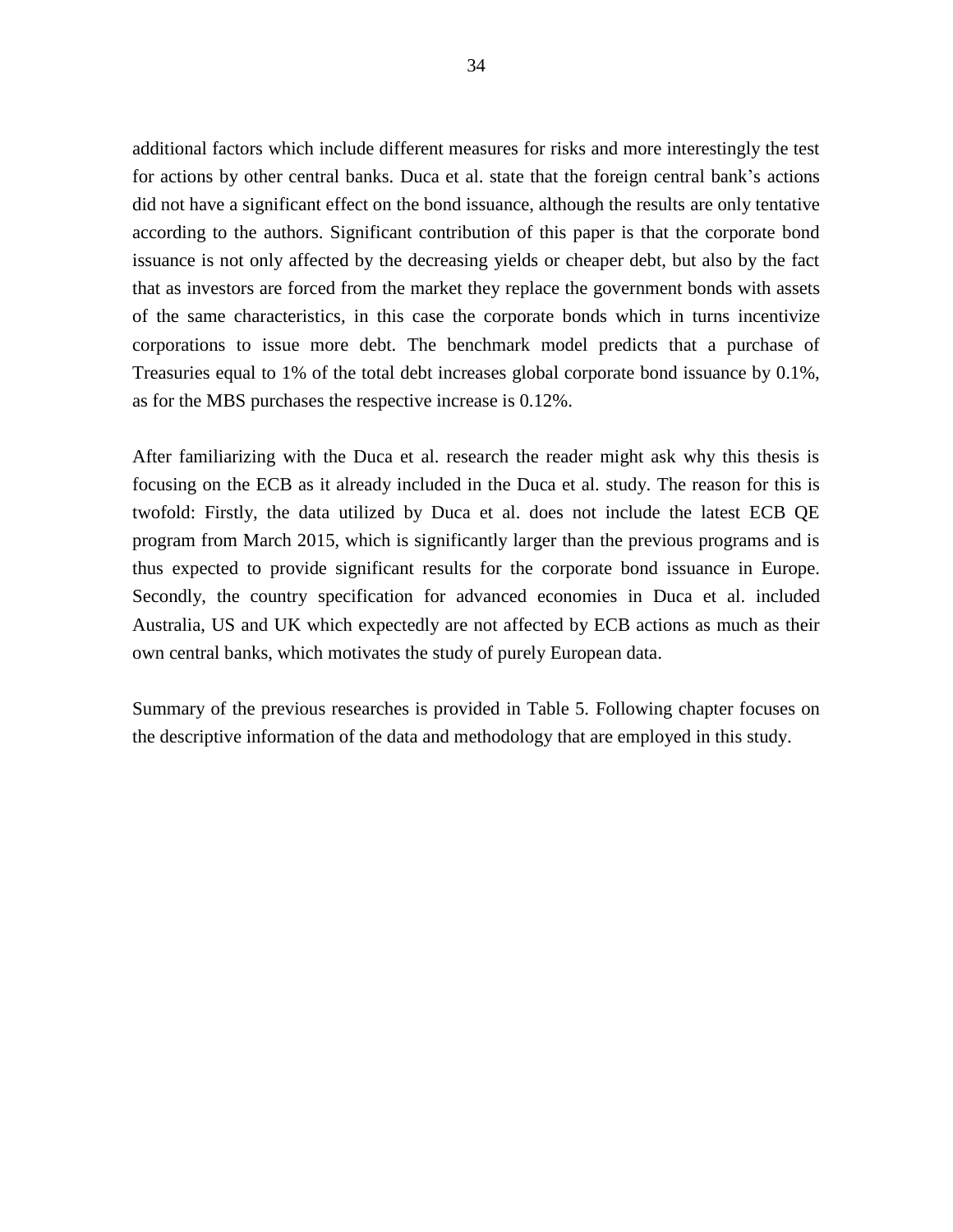<span id="page-36-0"></span>**Table 5.** Summary of previous literature

| <b>Author</b>                                        | <b>Title</b>                                                                                                | <b>Contribution / Main results</b>                                                                                                                                                                                                                           |
|------------------------------------------------------|-------------------------------------------------------------------------------------------------------------|--------------------------------------------------------------------------------------------------------------------------------------------------------------------------------------------------------------------------------------------------------------|
| Krishnamurthy<br>and Vissing-<br>Jorgensen<br>(2011) | The effects of quantitative easing<br>on interest rates: channels and<br>implications for policy            | Distinguishing between 5 different<br>transmission channels. Highlighting the<br>importance of signaling channel                                                                                                                                             |
| Gagnon et al.<br>(2011)                              | The financial market effects of the<br>Federal Reserve's large-scale asset<br>purchases                     | 10-year Treasury lowered by 30-100 bps.<br>Criticize the execution of LSAP program<br>as a self-fulfilling prophecy                                                                                                                                          |
| D'Amico &<br>King (2013)                             | Flow and stock effects of large-<br>scale treasury purchases: Evidence<br>on the importance of local supply | Examines the purchase and balance sheet<br>channel of QE. LSAP decreased 10y yield<br>by 30 bps, average of -1 bps for every \$10<br>bn purchased                                                                                                            |
| Fratzscher et<br>al. (2013)                          | On the international spillovers of<br>US quantitative easing                                                | Time-series analysis of 65 countries<br>during QE1 and QE2. QE1 boosted US<br>asset prices and USD appreciated & QE2<br>boosted international asset prices and<br>USD depreciated. Furthermore, QE had a<br>pro-cyclical effect on EMEs                      |
| McCauley et<br>al. (2015)                            | Global dollar credit: links to US<br>monetary policy and leverage                                           | QE1 decreased the Treasury term<br>premium and consequently lowered corp.<br>bond yields. Non-financial sector<br>provided a significant portion of the<br>dollar credit to foreign countries                                                                |
| Duca et al.<br>(2016)                                | <b>Global Corporate Bond Issuance:</b><br>What role for US quantitative<br>Easing?                          | QE increased the global corporate bond<br>issuance especially in EMEs. MBS<br>purchases forced the investors to<br>corporate bonds due to similar risk<br>characteristics. 1% increase in Treasury<br>purchases increased corporate bond<br>issuance by 0.1% |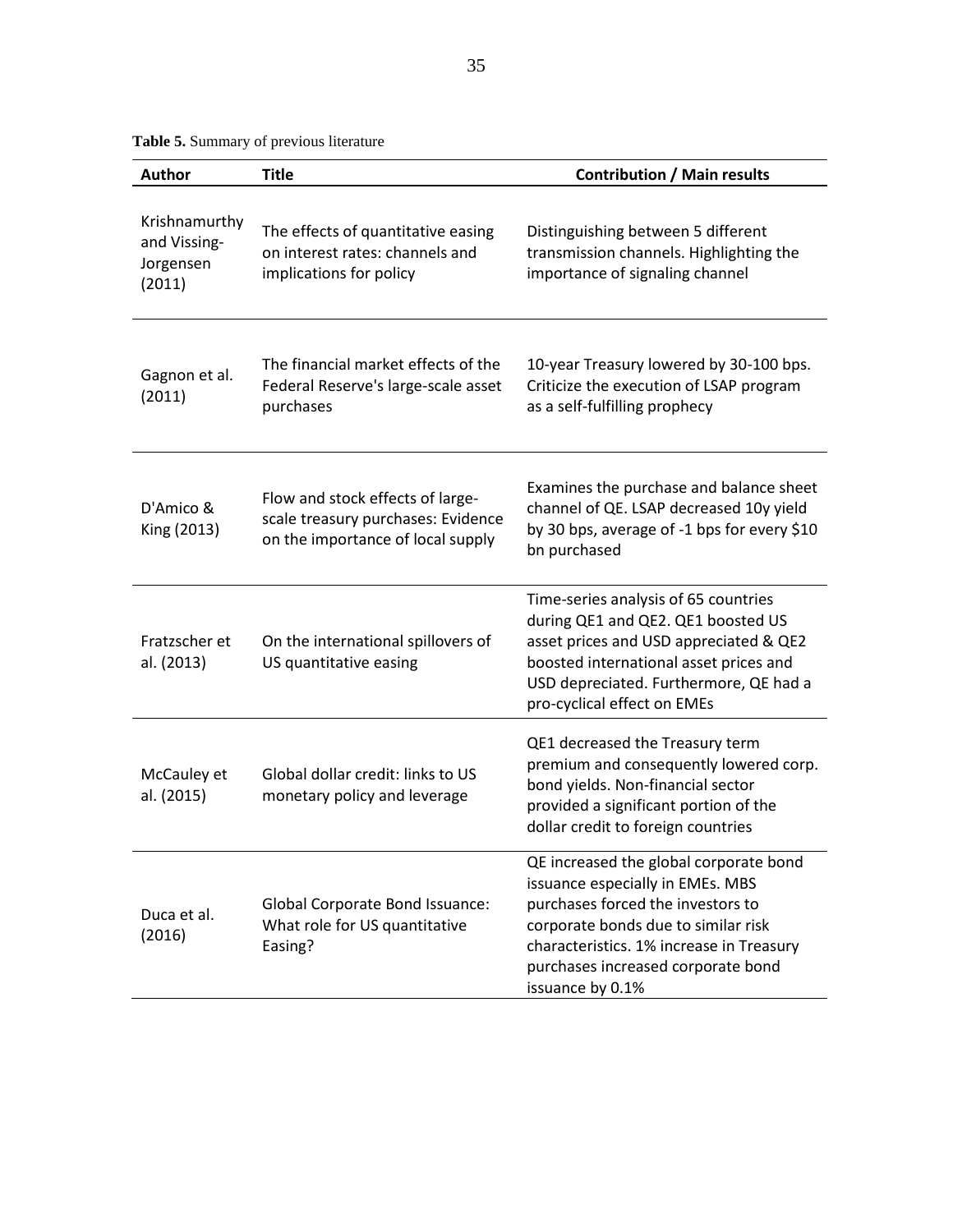## <span id="page-37-0"></span>4. DATA AND METHODOLOGY

The purpose of this study is to investigate the ECB APP effect on the corporate bond issuance and contribute to the existing literature on QE effects to financial markets. In order to achieve this goal, a wide range of different data resources is utilized. Description of the data and the methodology is provided in the following subchapters.

## <span id="page-37-1"></span>4.1 Data

The data employed in this study consists of corporate bonds issued by European companies in the Eurozone countries (EU19) with adding Czech Republic and removing Cyprus from the EU19 description. Reason for this is that the data availability for the variables chosen was extremely low and Czech Republic provides better data availability while being centrally located in Europe. These countries are then divided into developed and frontier markets in order to differentiate between different response to the asset purchase programs due to differences in the level of financial market integration and also to control for the gaps in issuance data in the frontier markets. Grouped countries in Table 6 below.

| Developed markets  |           | Frontier markets |           |
|--------------------|-----------|------------------|-----------|
| Germany            | DE        | Czech Republic   | <b>CZ</b> |
| France             | <b>FR</b> | Slovakia         | SK        |
| Italy              | IT        | Slovenia         | <b>SL</b> |
| Spain              | ES        | Malta            | MT        |
| <b>Netherlands</b> | <b>NL</b> | Estonia          | EE        |
| Belgium            | BE        | Latvia           | LV        |
| Luxembourg         | LU        | Lithuania        | LT        |
| Finland            | F1        |                  |           |
| Austria            | AT        |                  |           |
| Portugal           | PT        |                  |           |
| Ireland            | IE        |                  |           |
| Greece             | GR        |                  |           |
|                    |           |                  |           |

<span id="page-37-2"></span>**Table 6.** Research countries grouped to developed and frontier markets

The bond data consists of 15 499 bonds issued from January  $1<sup>st</sup>$  2000 to 31<sup>st</sup> December 2015. Bond data is downloaded from Bloomberg and includes all issues (matured and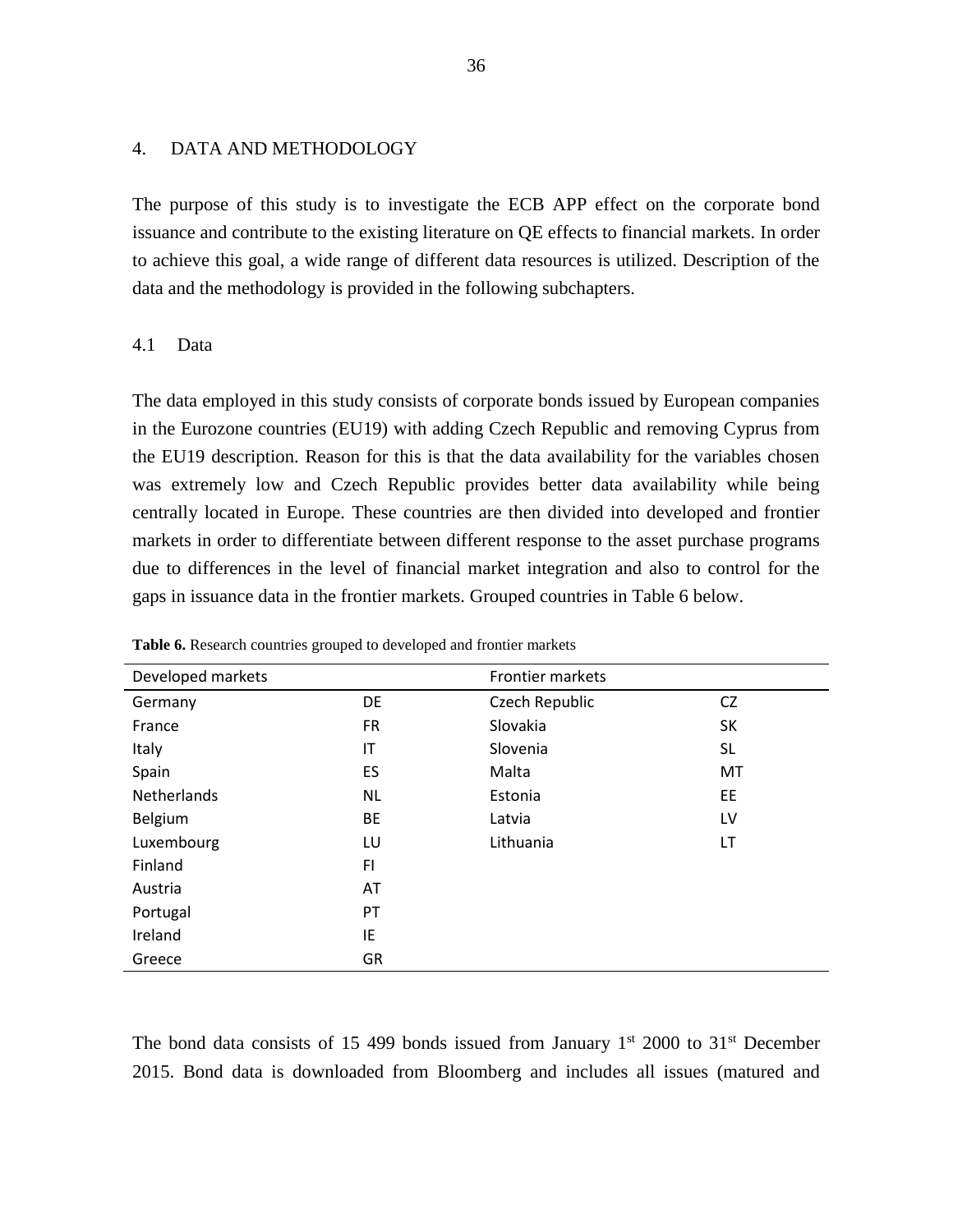active) from non-financial corporations. Issues are aggregated to quarterly issuance amounts in EUR and allocated to respective ultimate parent country of risk. This means that for example issues by Deutsche Telekom AG's subsidiary "Deutsche Telekom Finance BV" listed in the Netherlands, is accounted as a bond issue in Germany. This method is recommended by e.g. Duca et al. (2016) and Shin (2014). Descriptive statistics of the corporate issuance data is provided in Table 7 below:

<span id="page-38-0"></span>**Table 7**. Descriptive statistics of the dependent variable: quarterly European corporate bond issuance data. Sample period ranges from Q1 2000 to Q4 2015 with a total of 1216 observation points

| Description                    | Market    | Mean | Std Dev | Min  | Max   |
|--------------------------------|-----------|------|---------|------|-------|
| Non-financial corporate bond   | Developed | 4,84 | 3,04    | 0,00 | 54,59 |
| issuance in bn. euros          | Frontier  | 0,15 | 0.20    | 0,00 | 1,94  |
| Non-financial corporate bond   | Developed | 0.38 | 0,33    | 0,00 | 7,75  |
| issuance as % of GDP           | Frontier  | 0,07 | 0.19    | 0,00 | 3,24  |
| <b>Observations (Quarters)</b> | Developed | 768  |         |      |       |
|                                | Frontier  | 448  |         |      |       |

As we can see from the descriptive statistics already, the developed markets differ significantly from the frontier markets in terms of activity and size. One could argue that countries included in the frontier markets, do not possess the necessary financial infrastructure to issue debt to the markets which would partly explain the differences. Figure 4 shows how the bond issuance has increased in size after the financial crisis and also illustrates the effect of the financial crisis to the corporate bond market as the banks decreased their lending, the issuance of corporate bonds peaked. It would also appear that the aggregate corporate bond market is increasing over time with the period after the financial crisis averaging well above EUR 600 million in issuance each quarter. Figure 5 represents the corporate bond issuance in percentage of the respective country's GDP and clearly indicates how issuance in the frontier markets has increased significantly after the financial crisis. For the purpose of this thesis the issuance is expressed as percentage of the GDP as it captures the possible economic developments in our regression and eases the problems with possible econometric biases.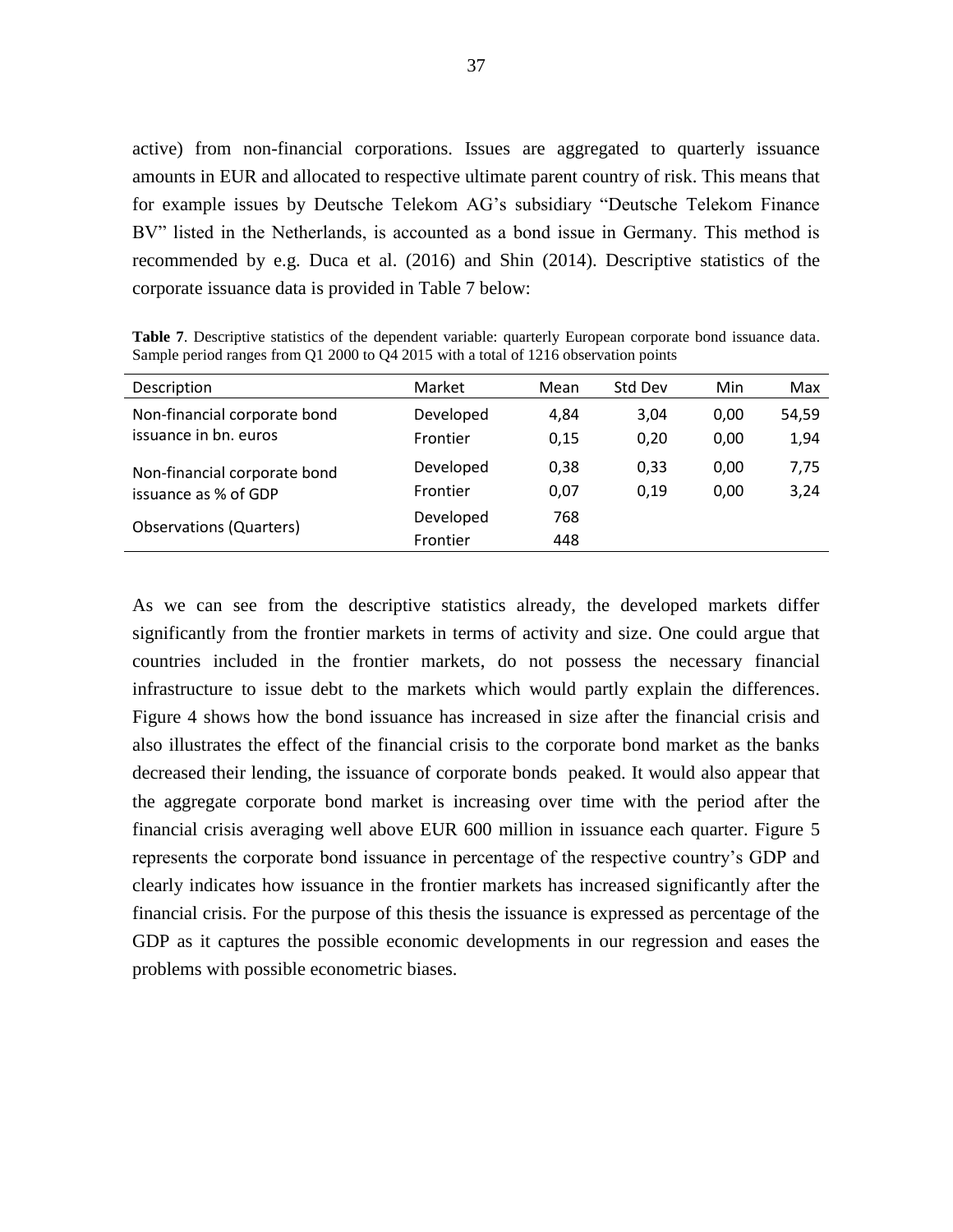

**Figure 4.** Corporate bond issuance in EU19 countries in million euros between 2000 and 2015. 12 month moving average. (Bloomberg 2016)

**Figure 5.** Corporate Bond Issuance in EU19 countries in percentage of GDP between 2000 and 2015. 12 month moving average. (Bloomberg 2016)



Developments evidenced in Figures 4 and 5 of the corporate bond markets are influenced by variety of factors that depend on factors like the economic development, interest rates and the performance of alternative investments such as stocks. In order to account for these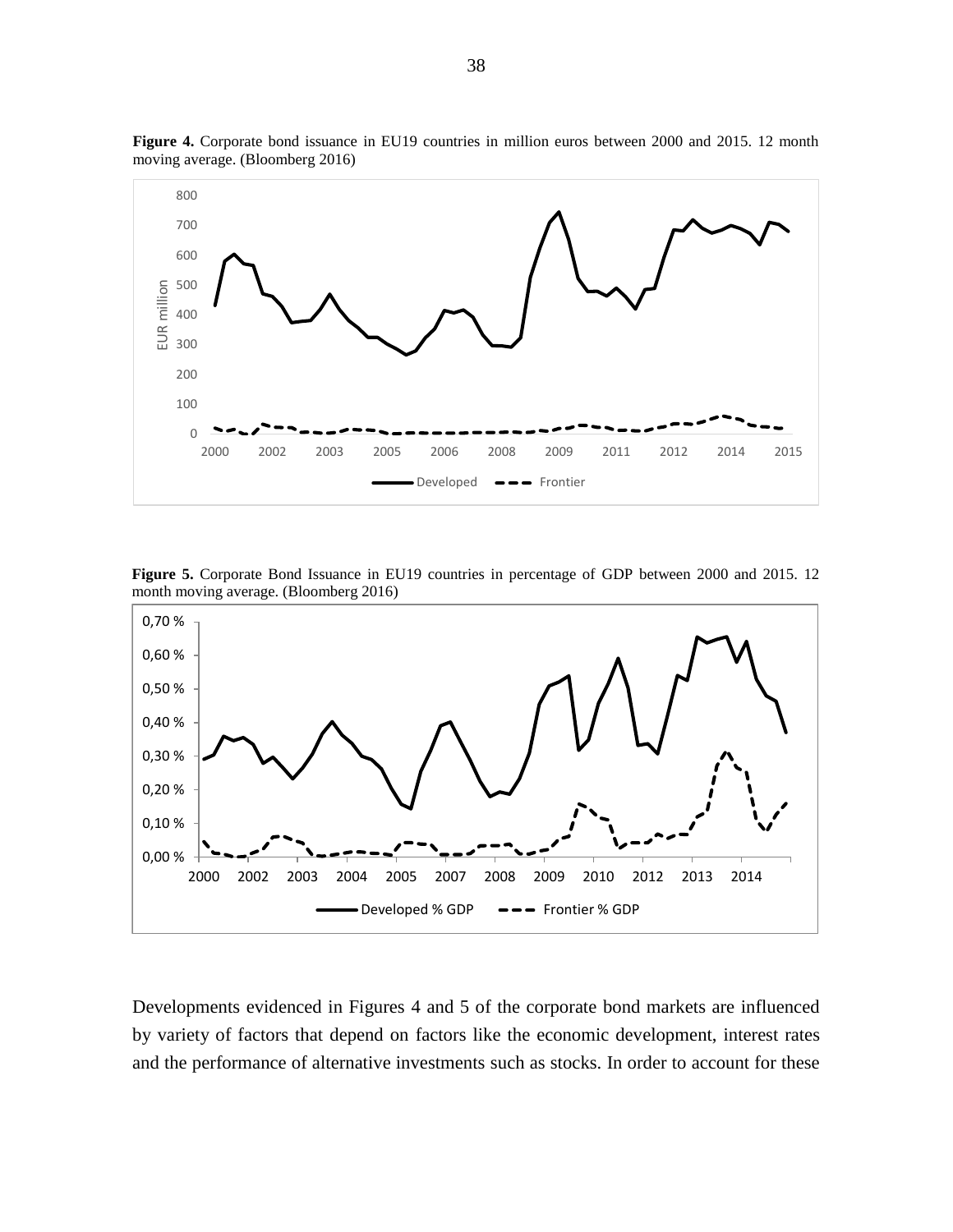developments, a variety of controlling variables is obtained to control for possible externalities between the dependent and main explanatory variables. Selection of these variables is based on Duca et al. (2016) but altered for the European data set. The controlling factors along with descriptive statistics are provided in Table 8.

| Variable <sup>(1)</sup>                                                              | Description                                                                                                                 | Mean    | Std Dev | Min      | Max   |
|--------------------------------------------------------------------------------------|-----------------------------------------------------------------------------------------------------------------------------|---------|---------|----------|-------|
| <b>ECB holdings of debt</b><br>securities in % of<br>total EU debt -<br>Stock effect | Total amount of debt securities held by<br>the ECB in % of the total debt. Source:<br><b>ECB and Bloomberg</b>              | 4,36    | 3,64    | 0,70     | 15,08 |
| ECB purchases of<br>debt securities in %<br>of total EU debt -<br>Flow effect        | Change in the amount of securities<br>held by the ECB in % of the total EU<br>debt. Source: ECB and Bloomberg               | 0,27    | 0,63    | $-0,36$  | 3,04  |
| <b>VIX</b>                                                                           | Average difference in daily closing price<br>for implied volatility of S&P500 during<br>each quarter. Source: Yahoo Finance | 20,67   | 8,24    | 11,03    | 58,60 |
| ECB key interest rate<br>(real)                                                      | ECB interest rate for deposit facility<br>minus the expected one year ahead<br>inflation expectation. Source: ECB           | $-0,43$ | 1,05    | $-1,90$  | 2,05  |
| 10 year Benchmark<br>yield                                                           | Euro area 10-year Government bond<br>benchmark yield. Source: ECB                                                           | 3,81    | 1,07    | 0,96     | 5,49  |
| Return of local<br>equities                                                          | Local equity market index return in $\frac{1}{2}$ <sup>(2)</sup><br>Source: Bloomberg                                       | 1,06    | 11,98   | $-44,12$ | 72,12 |
| Realized volatility of<br>equities                                                   | Quarterly volatility of the country's<br>equity index. Source: Bloomberg                                                    | 19,38   | 9,81    | 0,00     | 75,58 |
| Domestic claims                                                                      | Nominal growth rate of the country's<br>bank debt to the private sector. Source:<br><b>IFS</b>                              | $-0,06$ | 0,73    | $-4,82$  | 0,91  |
| International bank<br>debt                                                           | Nominal<br>growth<br>of<br>the<br>rate<br>international bank debt. Source: IFS                                              | 0,79    | 2,97    | $-5,42$  | 7,55  |

<span id="page-40-0"></span>**Table 8**. Descriptive statistics for the main explanatory variables. Sample period from Q1 2000 to Q4 2015

 $\frac{(1)}{(1)}$ Table 10 for correlation analysis of the main explanatory variables

 $(2)$  Appendix 1 for the list of country indices and equity market performance

Following sequence is to provide explanations for the explanatory variables and to provide extra insight on how these variables are to effect the corporate bond issuance. Main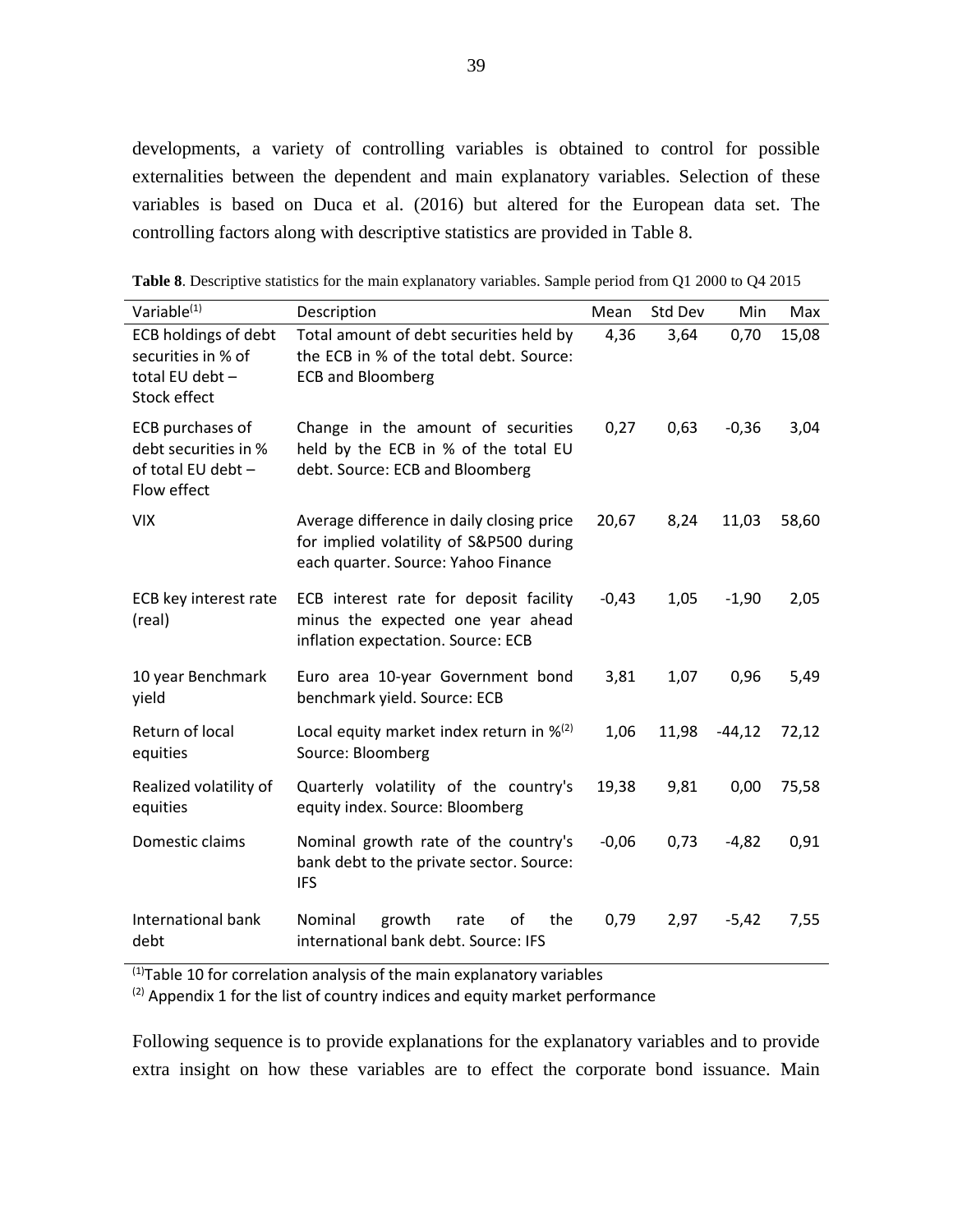explanatory variables relating to the research topic is the effect of both purchases and the holdings of debt securities to the corporate bond issuance. When examining the timeline of the ECB purchases, it becomes evident that the holdings of the government debt increased significantly after the announcement of the first QE program but especially in 2015 once latest purchase program commenced. Table 9 is provided to further clarify the schedule and the magnitude of the ECB purchases and indicates also the significant difference in sizes of the QE programs. By December 2015, the latest QE program is already larger than the previous programs combined and it is expected to continue until economic balance is restored in the Eurozone. Figure 6 further explains the unconventionality of the ECB QE program. Until 2009 the balance sheet of ECB included little government issued securities but has since increase significantly

| Date       | Program      | Action                                                                                                                                 | Volume in<br>Dec 2015 |
|------------|--------------|----------------------------------------------------------------------------------------------------------------------------------------|-----------------------|
| 2.7.2009   | CBPP1        | οf<br>CBPP1: First covered<br>bond<br>purchase<br>program<br>bonds.<br>covered<br>Terminated<br>grade<br>investment<br>in<br>30.6.2010 | EUR 60.0 bn           |
| 10.5.2010  | <b>SMP</b>   | SMP: Securities Markets Program to ensure liquidity in<br>market segments. Program terminated in 6.9.2012                              | EUR 210.0 bn          |
| 3.11.2011  | CBPP2        | CBPP2: Direct purchases CB's from primary and secondary<br>markets. Terminated in October 2012.                                        | EUR 16.4 bn           |
| 20.10.2014 | CBPP3        | CBPP3: Third covered bond purchase program to support<br>financing conditions and facilitate credit provision                          | EUR 143.0 bn          |
| 21.11.2014 | <b>ASBPP</b> | ABSPP: Purchase of asset-backed securities to diversify<br>funding sources and stimulate new issues from banks.                        | EUR 15.0 bn           |
| 9.3.2015   | <b>PSPP</b>  | PSPP: Purchase of public bonds i.e. government and<br>multinational agencies located in the euro area.                                 | EUR 500.0 bn          |

<span id="page-41-0"></span>**Table 9.** Timeline of the open market operations by the European Central Bank. ECB (2016)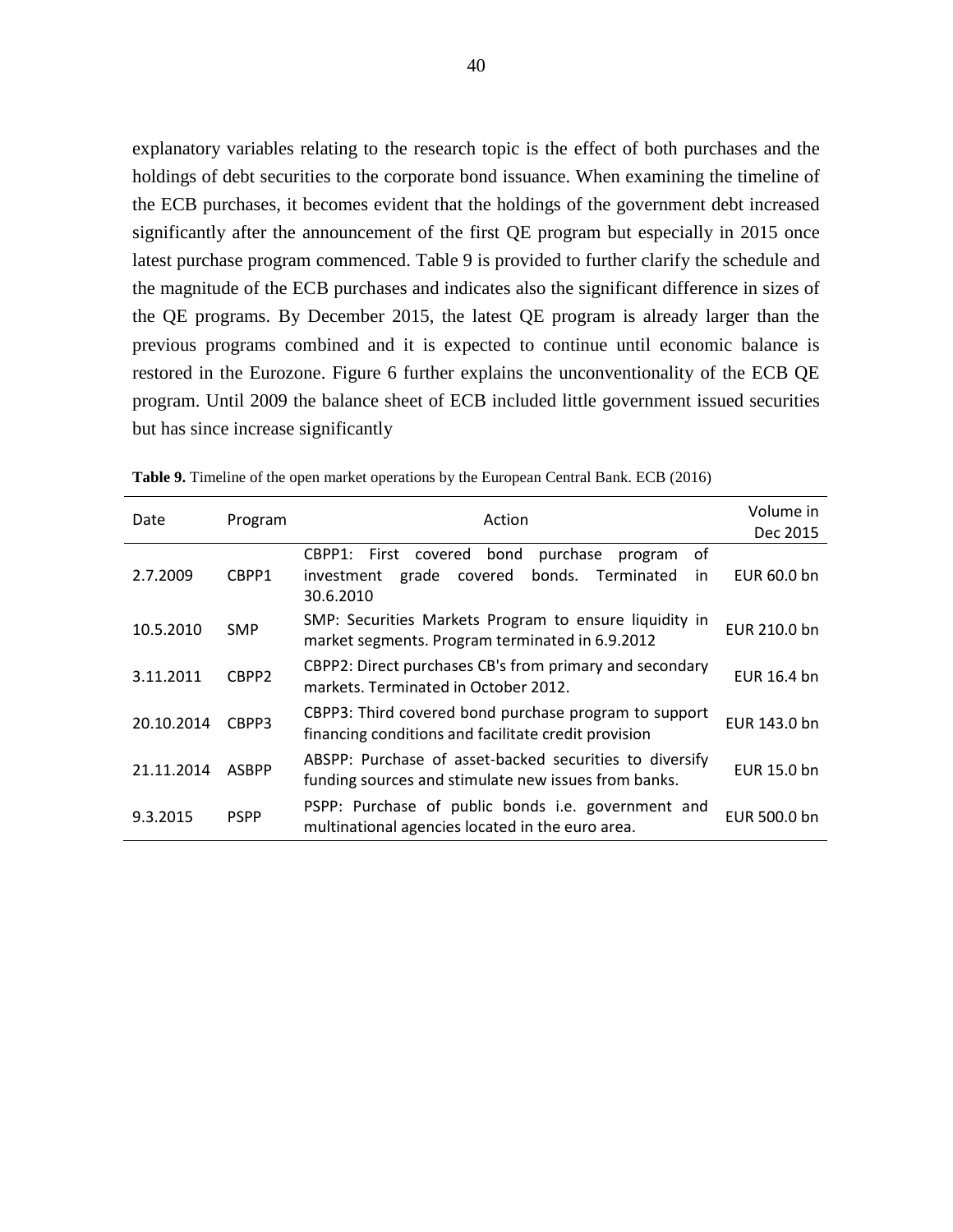

**Figure 6.** Outstanding Eurozone government debt (left axis) and total ECB debt holdings of (right axis), QE related holdings in black area. Bloomberg (2016)

The main explanatory variable, i.e. the central bank purchases, is separated between the total holdings and additional purchases of the debt securities. This is consistent with D'Amico and King (2013) and Duca et al. (2016) and enables the discovery of both *stock*  and *flow effects* of the central bank purchases. Furthermore, as the variable is measured in percentage of the total debt, it supports the discovery of the portfolio rebalancing channel as an increasing share of the total debt is held by the ECB, the investors are crowded out from the debt securities. In December 2015, ECB already owned close to 15% of the total Eurozone government debt.

The implied volatility index or *VIX* measures the average volatility of the S&P500 index in during each quarter and is often used as a indicator of global uncertainty (Bekaert & Hoerova, 2014). Although it is not entirely straightforward, the bonds function at least partially as a safe haven for the equity investors when the uncertainty is high. This does not directly lead to increased issuance but exhibits the increased appetite for stable debt instruments during times of financial distress and high volatility.

The *ECB key interest rate* is set by the ECB governing council for the euro area. ECB can control the banks willingness to deposit funds to the central bank by altering the deposit facility interest rate which determines the interest on overnight deposits. After turning the rate negative in 2014, the ECB has continuedly lowered the rate and as of December 2015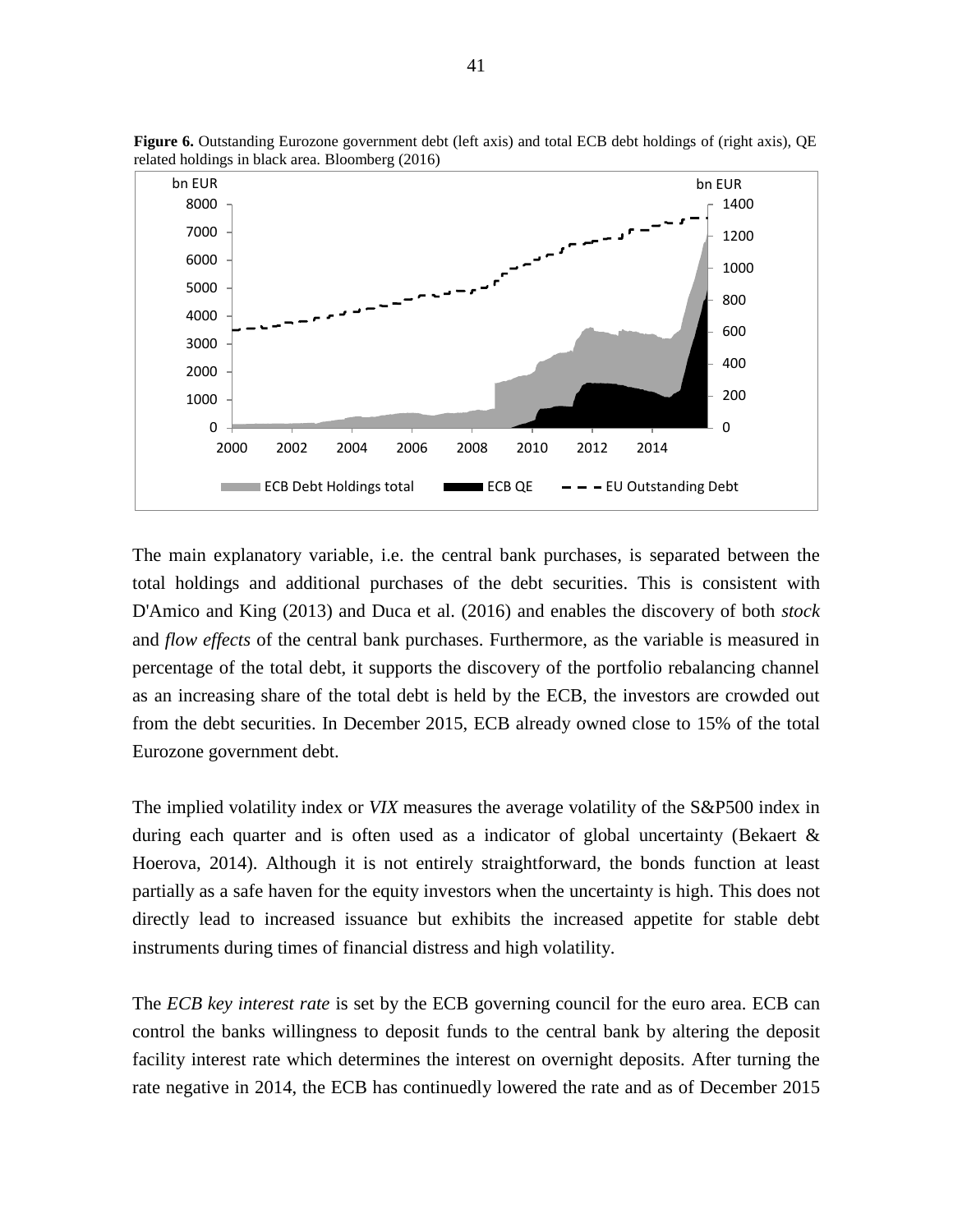it is set at negative 0.3 per cent. The real key interest rate is calculated by deducting the year ahead inflation expectation (ECB 2016.). The key interest rate can be seen as an indicator of the bank and lending activity as the negative interest rate encourages banks to lend money to the market and private sector.

The Euro area *10-year government benchmark bond yield* is ECB's indicator of the average yield for 10 year government issued debt in the Eurozone. The average yield of 3.81% may seem low but one has to account the relatively long stability of the Eurozone before the financial crisis and strong stable economies such as Germany and France have supported the low yield environment. Previous studies have evidenced the inverse relationship between corporate bond issuance and long term yields. This relates to the theory section of this thesis where the market timing is discussed. Financial managers pursue to benefit from cheaper credit which is why increased levels of corporate bond issuance should be observed during low yield environment (Baker & Wurgler, 2002).

The following two variables are meant to capture the country specific information on the equity markets as the VIX can be perceived as a more general and global indicator of risk. Firstly, the *local equity returns* expresses the market performance of the respective country during each quarter. The indexes used for this variable and country specific statistics are provided in the Appendix 1. Purpose of these variables is to capture the local financing conditions which may vary significantly across Europe. It is also shown in previous research that companies might engage in stock buy-backs financed by issuing bonds when they are expecting positive future returns in the equity market i.e. when the share value is low (Baker, Greenwood & Wurgler 2003). *Local equity market volatility* is included to separate between domestic factors that vary between the countries and the more general indicator VIX. By investigating different countries equity markets it is apparent that there are significant differences between the countries. For example, in Germany the mean return for the DAX index between 2000 and 2015 is 1.36% whereas in Portugal the corresponding return is -0.78%. It is thus reasonable to include the country specific factors into the regression.

Factors relating to the credit supply i.e. the domestic claims and the international bank debt are discussed in the robustness checks section of this thesis along with additional analysis on the QE effect on the individual bond issue characteristics and the effect of other central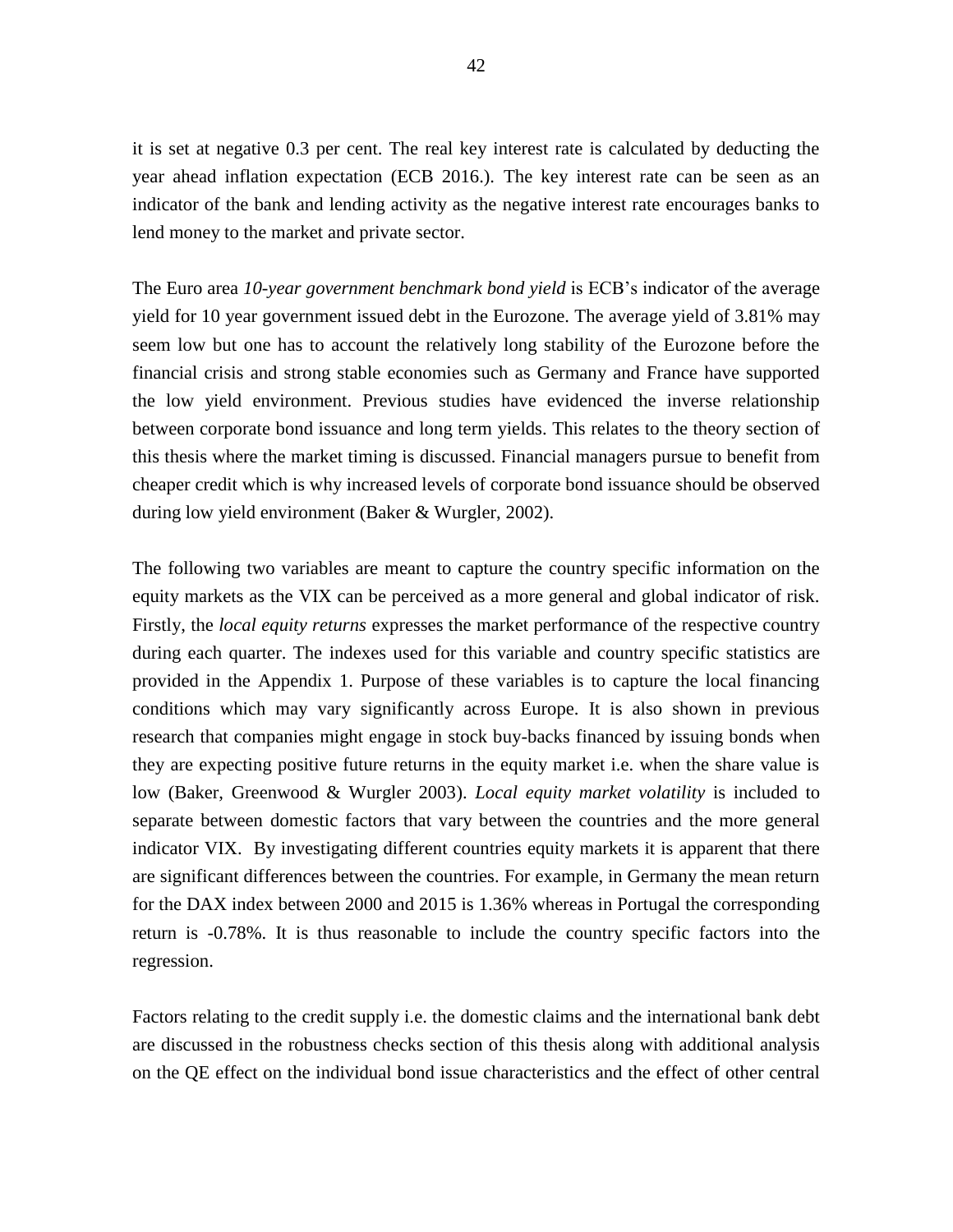banks, namely the Federal Reserve of the U.S, Bank of England and Bank of Japan actions on the Eurozone corporate bond issuance.

#### <span id="page-44-0"></span>4.2 Methodology

Analysis of the variables described in the previous section is conducted with following methodology. Variables are formed into a panel data set by country of issuance following the setup introduced in Duca et al. (2016). Since the data includes quarters of zero issuance especially in the case of frontier markets, the data is treated as unbalanced panel data – the implication of this is further discussed later in this chapter. Regression method used is ordinary least squares (OLS). Duca et al. also suggests using Tobit equation because of the nature of always positive dependent variable (i.e. gross issuance cannot be negative) which is why the results of using the Tobit equation is represented in the robustness checks along with other alternative econometric techniques.

The impact of European central bank asset purchase programs to the corporate bond issuance is evaluated with the following panel setting:

# (7)  $C_{i,t} = \beta_1 Stock_t + \beta_2 Flow_t + \beta_3 Market_t + \beta_4 Domestic_{i,t}$

where the dependent variable  $C_{i,t}$  is the corporate bond issues in country *i* in quarter *t* as a percentage of the country *i* GDP*.*

The main explanatory variables are *stock effect* which is the ECB debt holdings at the end of quarter *t* as a percentage of the total debt and *flow effect* which is the ECB debt purchases during quarter *t* as a percentage of the total Euro–area debt outstanding. The *Market* variable includes the average VIX return, ECB key interest rate and the benchmark yield for 10 year government bonds in the Eurozone in quarter *t*. These market variables are expected to capture the effect of improved/declined financing conditions on the corporate bond issuance. The *Domestic* variable group includes both the return and volatility of the equity market in country  $i$  in quarter  $t$  and are meant to capture the country–specific changes that might affect corporate bond issuance in respective countries. Different from previous research (e.g. McCauley et al. 2014) no distinction between different debt products is made. This is due to couple of reasons: Firstly, the availability of data casts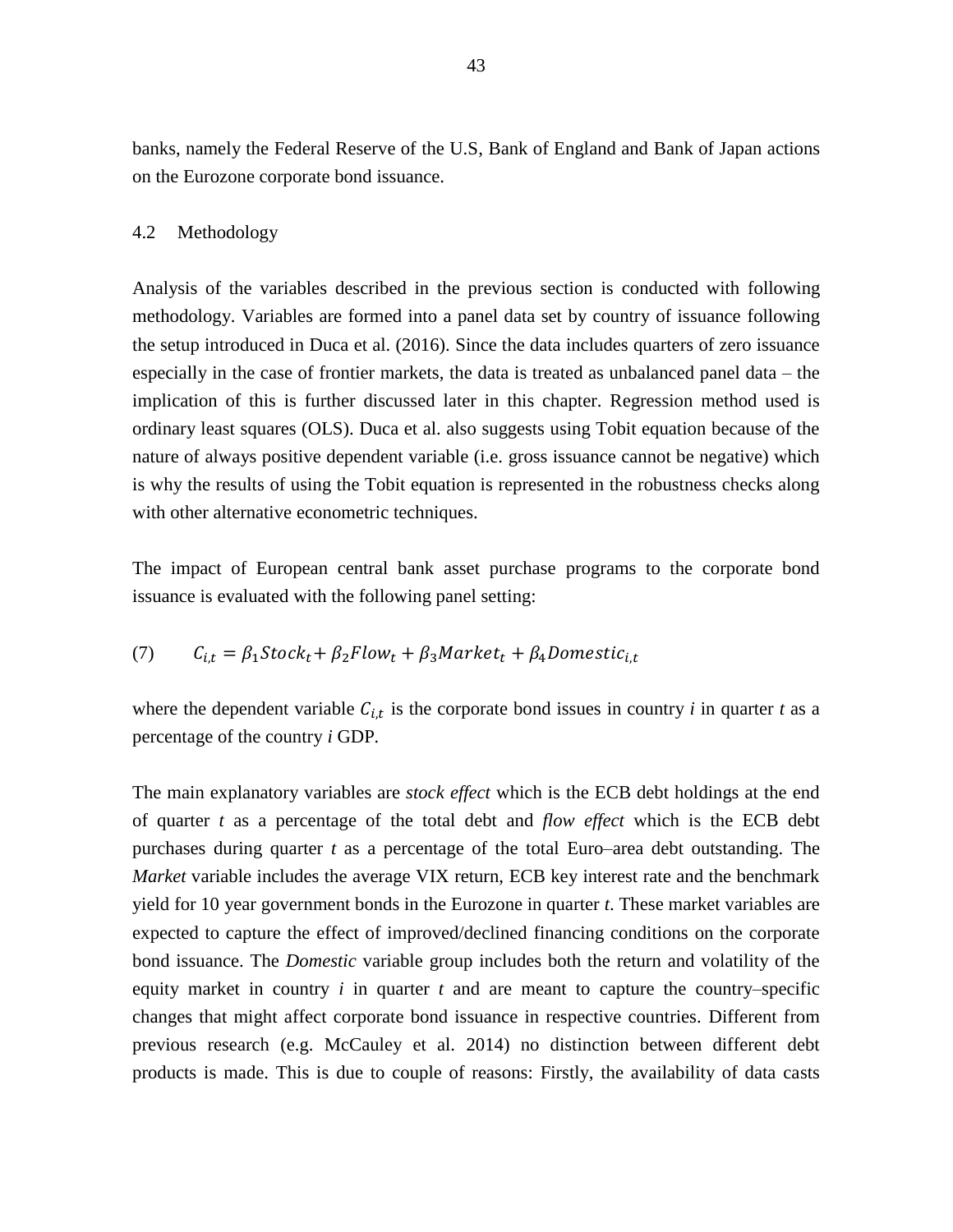limits on differentiating between different debt products and countries because the ECB does not report purchase quotas in categorized manner but merely on aggregate level. Secondly, even in the case where categorized data would be available, the decreased volume after separating the products to different debt tranches would reduce the explanatory power of the variables. In researches based on U.S. data the distinction was more obvious as the Fed reported the purchases separately for Treasuries and MBS's.

As mentioned earlier, the dataset includes quarters during which there is no issuance data available. Especially in the case of frontier markets, the portion of zero values is relatively high, 310 out of 448, and the reliability of the regression results must be scrutinized. In the case of developed countries the zero values are less prominent (47 out of 768). Following the reasoning by Woolridge (2002 p.488) if this lack of data would be a cause of economic environment or fiscal imbalances, it would be reflected in the national accounts such as the GDP and act as an evidence that some explanatory variable could explain the zero issuance. But as this is not the case, assumption is made that the zero values in data are likely to be caused by informational reasons (i.e. all issues are not listed in Bloomberg), no further actions are needed as the statistical package Eviews controls for the existence of zero values.

Before conducting the regression analysis on the data set, a choice between fixed effects estimator and random effects estimator in the regression is necessary. As Woolridge (2002, p.481) argues, the random effects estimator should be used if it is expected that the unobserved effect of omitted variables is uncorrelated with the explanatory variables. In practice, this would mean that the explanatory variables are able to almost fully explain the variation in the dependent variable i.e. the issuance amounts. There is a number of reasons why this might not be the case: Firstly, the dataset does not include explanatory variables relating to e.g. corporate developments or more specific variable on the market characteristics. This means that the explanatory variables are probably not able to fully explain the changes in the dependent variable. As Woolridge (2002) expresses, situations where explanatory variables would explain majority of the movements in the dependent variable are rather an exception than a rule. Secondly, the previous researches (e.g. Duca et al. 2016) where random effects estimators are used, assume that there is no significant correlation (i.e. endogeneity) between the explanatory variables. This is not the case in this thesis but it is assumed that the ECB actions are linked to the subsequent actions of the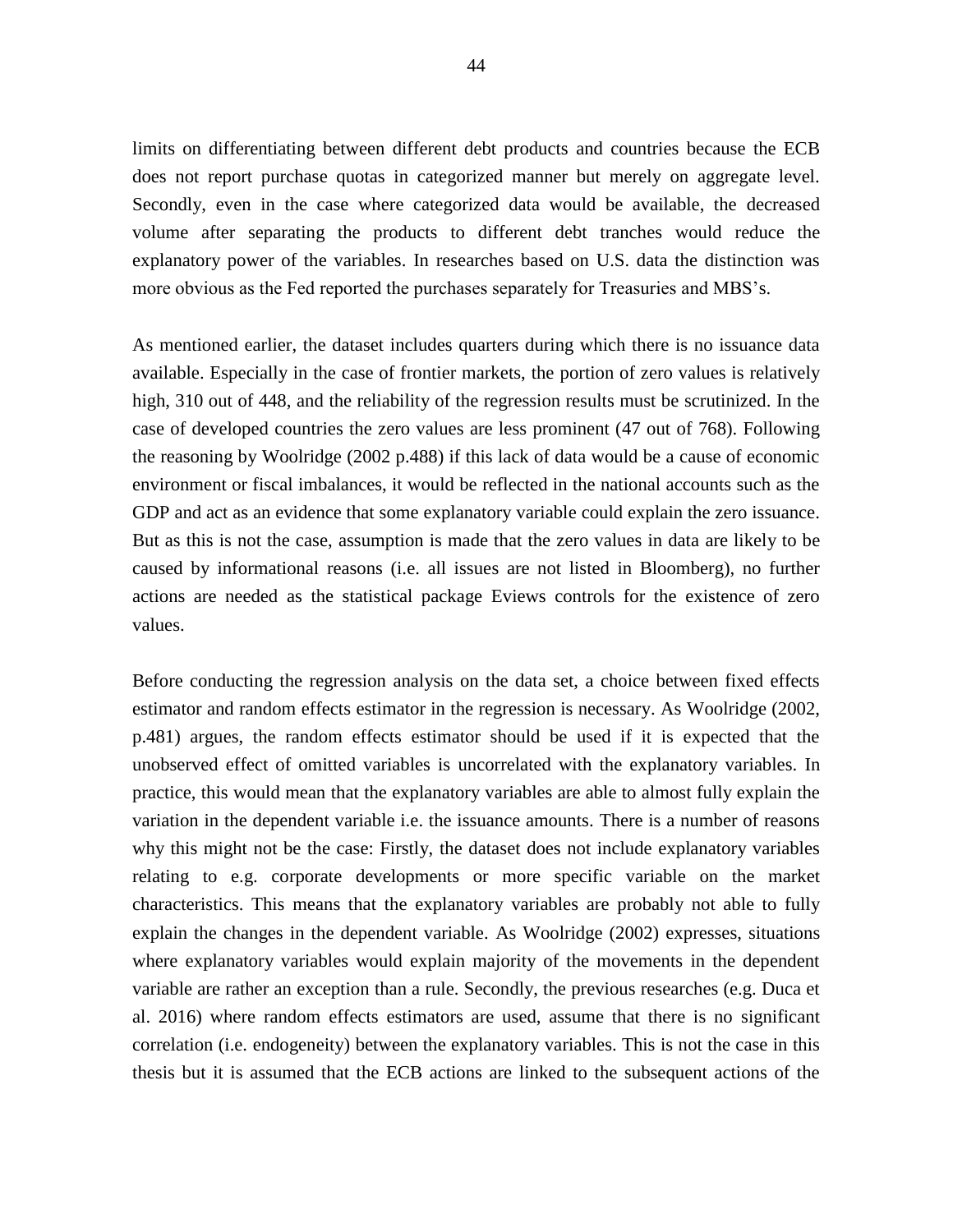market participants. For example, in this thesis the additional liquidity provided by the ECB is assumed to have an effect in the benchmark yield as it is previously discussed that the yield is linked to the demand of the government securities.

Assumption that the benchmark yield and the QE are correlated is further evidenced in Table 10 which shows a relatively high correlation coefficients between ECB holdings, 10 year benchmark yield and the policy rate. Also the VIX and local equity return are highly correlated which is partly explained by the asset markets co–movement and is addressed by testing how the regression results are impacted by excluding variables from the regression.

| Variable                |            |                 |            |          |                             | Local    | Local      |
|-------------------------|------------|-----------------|------------|----------|-----------------------------|----------|------------|
|                         | <b>ECB</b> | <b>ECB</b>      |            |          | <b>ECB Policy Benchmark</b> | equity   | equity     |
|                         | Purchases  | <b>Holdings</b> | <b>VIX</b> | Rate     | 10y yield                   | return   | volatility |
| <b>ECB Purchases</b>    | 1,000      | 0,491           | 0,245      | $-0,255$ | $-0,360$                    | $-0,131$ | 0,219      |
| <b>ECB Holdings</b>     | 0,491      | 1,000           | $-0,166$   | $-0,760$ | $-0,760$                    | 0,027    | 0,052      |
| <b>VIX</b>              | 0,245      | $-0,166$        | 1,000      | 0,255    | 0,349                       | $-0,402$ | 0,615      |
| <b>ECB Policy Rate</b>  | $-0,255$   | $-0,760$        | 0,255      | 1,000    | 0,703                       | $-0,211$ | 0,062      |
| Benchmark 10y yield     | $-0,360$   | $-0,760$        | 0,349      | 0,703    | 1,000                       | $-0,139$ | 0,091      |
| Local equity return     | $-0,131$   | 0,027           | $-0,402$   | $-0,211$ | $-0,139$                    | 1,000    | $-0,340$   |
| Local equity volatility | 0,219      | 0,052           | 0,615      | 0,062    | 0,091                       | $-0,340$ | 1,000      |

**Table 10.** Correlation statistics of the main explanatory variables

The results for the Hausman–test (Hausman 1978) which is used to choose between random and fixed effect model are presented in Table 11. The test compares the standard error of the random effects estimation to the fixed effect estimation by examining the variance in the explanatory variables from random and fixed model results. The idea is to use random effects model unless the Hausman test rejects the null hypothesis. The illustration is provided in equation 8 where  $β_{FE}/β_{RE}$  is the coefficient outputs of fixed effects and random effects estimation while the denominator is the difference in variances of the respective coefficients.

(8) *Hausman test* = 
$$
\frac{(\beta_{FE} - \beta_{RE})^2}{Var(\beta_{FE} - \beta_{RE})}
$$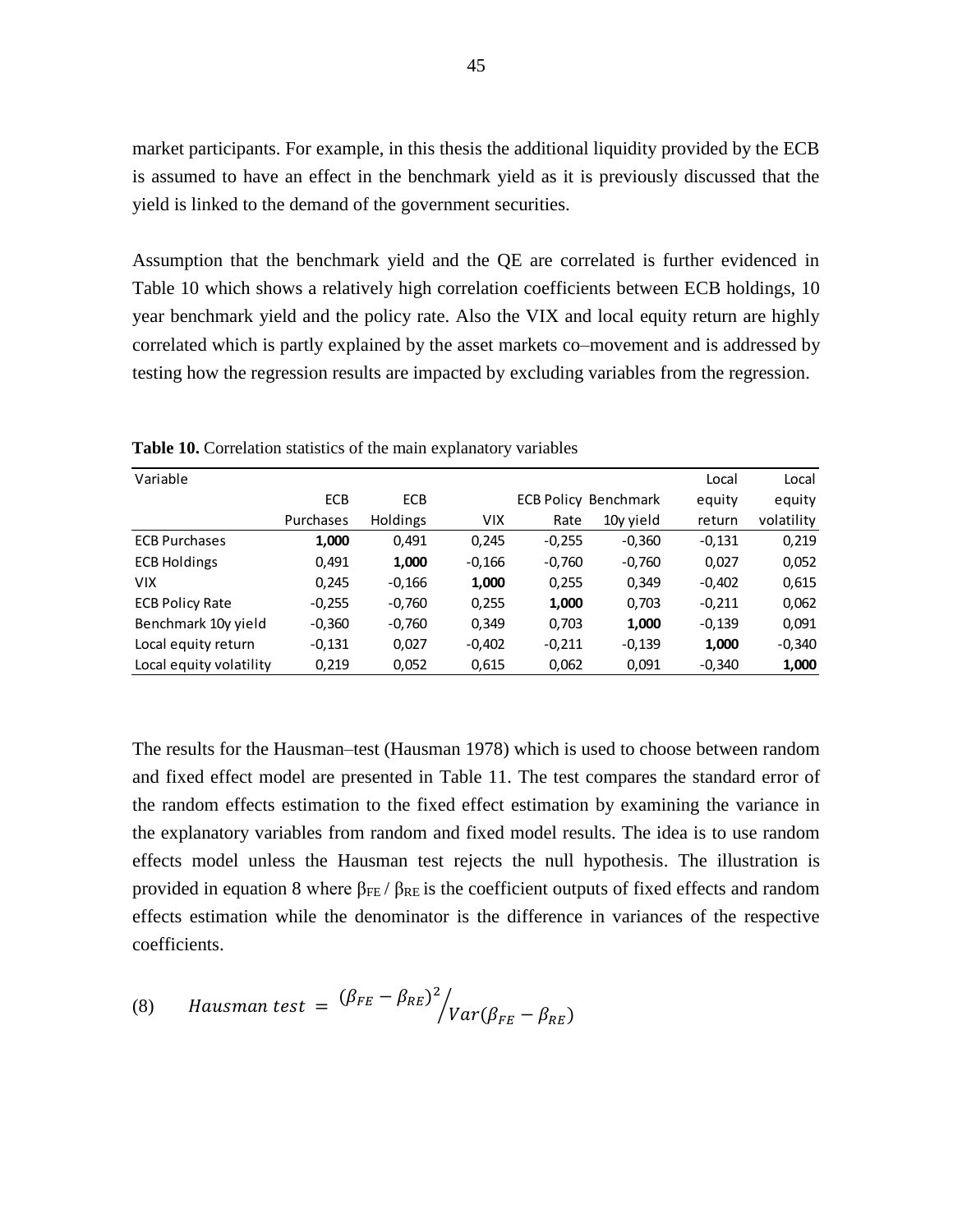| Variable                | Fixed        | Random       | Var(Diff.) | Prob. |
|-------------------------|--------------|--------------|------------|-------|
| Stock effect            | 0.0328538    | 0.0329009    | 0.0000003  | 0.928 |
| Flow effect             | $-0.1033506$ | $-0.1030885$ | 0.0000032  | 0.884 |
| ECB policy rate         | $-0.0413820$ | $-0.0413486$ | 0.0000022  | 0.982 |
| Benchmark yield         | 0.0689118    | 0.0690686    | 0.0000021  | 0.914 |
| Local equity return     | 0.0036906    | 0.0036727    | 0.0000000  | 0.868 |
| Local equity volatility | $-0.0008379$ | $-0.0009114$ | 0.0000000  | 0.609 |

<span id="page-47-0"></span>**Table 11.** Hausman–test scores. A higher precision in the coefficients is visible for distinguishing the different coefficients

If it would be the case that the probabilities would be close to zero or less than 0.05 we could accept the null and use the random effects model, but as it is not the case and all p– values range above 0.6 we can safely assume that the fixed effects estimation methods is more efficient for conducting the regressions in this thesis. For the sake of validity, the results from the random effects model and the Tobit equation are included in the robustness checks section of this thesis. The regression also controls for heteroscedasticity in the error terms by using White robust standard errors.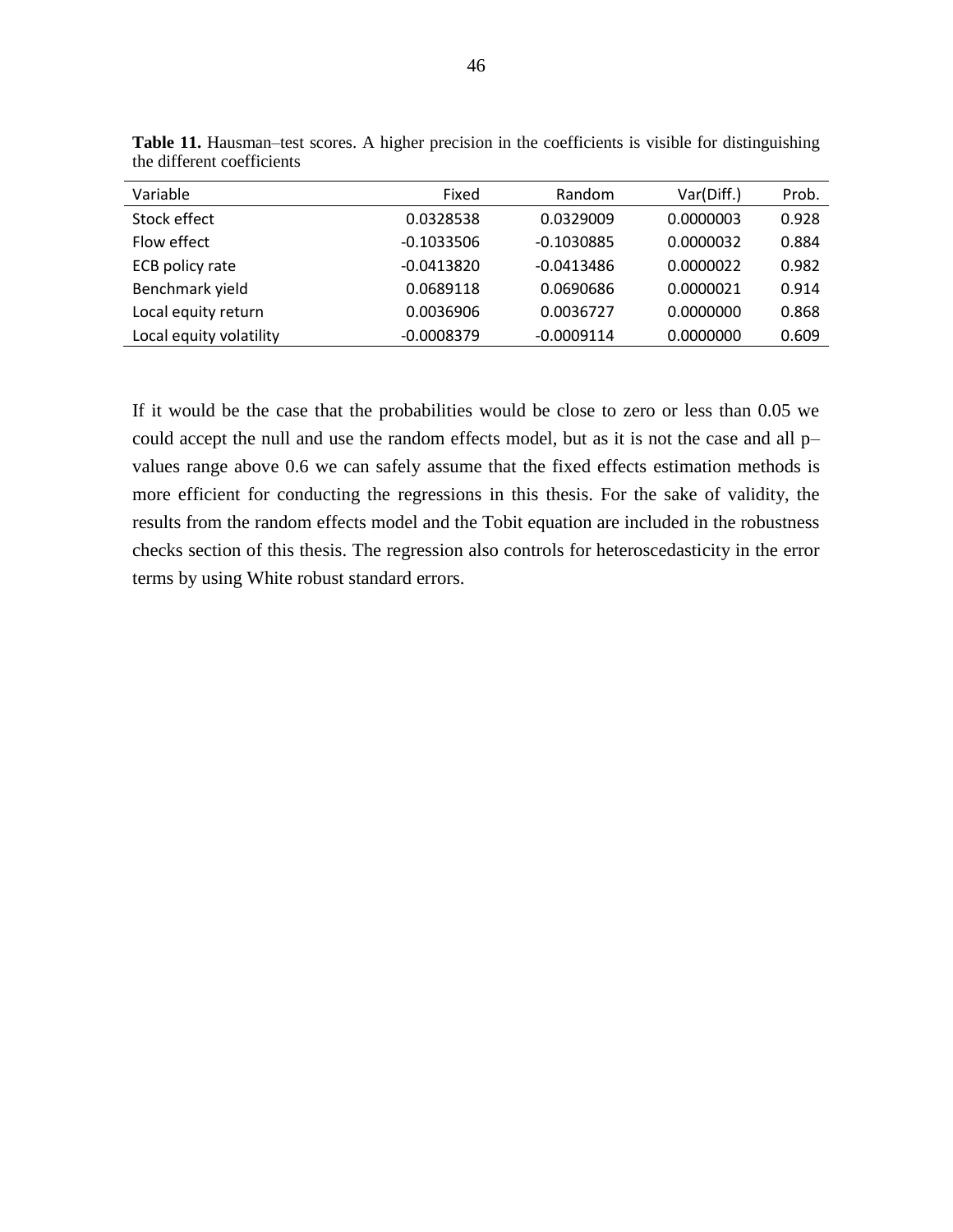## <span id="page-48-0"></span>5. EMPIRICAL ANALYSIS

The results of the empirical research are presented in the following section. Firstly, the results of the benchmark model with the main explanatory variables are presented after which we continue with further analysis with additional factors and time periods.

## <span id="page-48-1"></span>5.1 Benchmark model

Before introducing additional factors in to the equation, the results for the so–called benchmark model are presented in Table 12. The purpose of this is to understand the fundamental effects of the QE in the regression model and to provide a comparison of results to the model applied by Duca et al (2016).

<span id="page-48-2"></span>**Table 12.** Benchmark regression model estimating the impact of ECB asset purchases to corporate bond issuance. First panel presents the impact on all 19 countries, second to developed markets and the third to frontier markets, t–statistics in parenthesis. Statistical significance of the explanatory variable indicated with an asterix: \* 10%, \*\* 5% and \*\*\*1% level of confidence. Sample data range from Q1 2000 to Q4 2015.

| Dependent variable:                     | All countries | Developed   | Frontier    |
|-----------------------------------------|---------------|-------------|-------------|
| Corporate bond issuance in % of GDP     |               |             |             |
| Constant                                | 0,000         | 0,000       | 0,000       |
|                                         | $-(0,018)$    | (0, 118)    | $-(0, 141)$ |
| ECB holdings in % of total debt (Stock) | $0,034***$    | $0,045***$  | $0,015**$   |
|                                         | (4, 577)      | (4,072)     | (2,091)     |
| ECB purchases in % of total debt (Flow) | $-0,056**$    | $-0.086**$  | 0,001       |
|                                         | $-(2,024)$    | $-(2,103)$  | (0,030)     |
| <b>ECB Real Policy Rate</b>             | $-0,005$      | $-0,005$    | $-0,002$    |
|                                         | $-(0,204)$    | $-(0, 149)$ | $-(0,075)$  |
| <b>VIX</b>                              | 0,003         | 0,006       | $-0,001$    |
|                                         | (1,053)       | (1, 345)    | $-(0, 423)$ |
| 10y Benchmark Yield                     | 0,035         | 0,045       | 0,013       |
|                                         | (1, 573)      | (1, 348)    | (0,611)     |
| Local Equity Return                     | $0,003**$     | $0,005**$   | 0,000       |
|                                         | (2, 222)      | (2,047)     | $-(0, 265)$ |
| Local Equity Volatility                 | $-0,003*$     | $-0,005$    | $-0,001$    |
|                                         | $-(1,823)$    | $-(1,554)$  | $-(0,593)$  |
|                                         |               |             |             |
| R squared                               | 0,500         | 0,505       | 0,091       |
| SE of the regression                    | 0,005         | 0,006       | 0,003       |
| Observations                            | 1216          | 768         | 448         |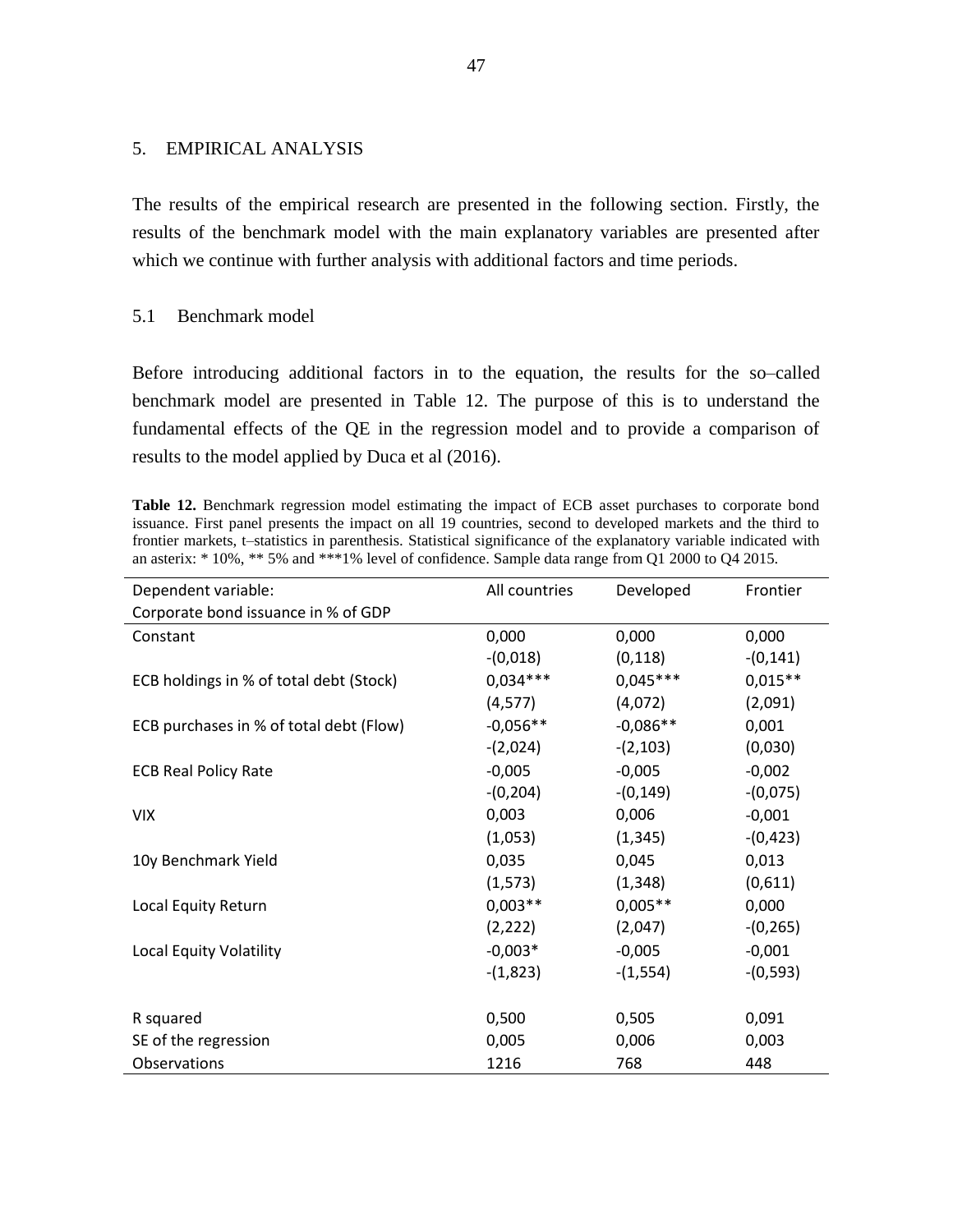Table 12 indicates a strong positive relationship between ECB debt holdings and the corporate bond issuance. According to the regression results, during the sample period in all cross-section countries, the increase in debt holdings of the ECB increased bond issuance by 0.03 percent of the GDP in each quarter. In cumulative terms this would mean an annual increase of 0.12% in issuance due to ECB QE. This provides evidence of the stock effect in European debt markets i.e. the increased holdings of ECB force the investors to seek alternative investments because of the decreased availability of government debt securities. This result holds true across different econometric methods as is shown in the robustness analysis. The second explanatory variable, the ECB purchases of corporate debt, has a negative impact on the corporate bond issuance according to the regression results. This might seem counterintuitive to the findings relating to the stock effect and deserves a closer examination of the possible reasons behind this result.

The flow effects parameter in the regression is generated as the change in the total debt holdings of the ECB which does not consist purely of the QE purchases made by ECB but also of other debt products held in the balance sheet of ECB. This aggregate amount is affected by other factors such as sovereign states repaying their debt or sterilization of debt securities purchased previously. If we look at the Figure 6 in the chapter 4 which shows the ECB debt holdings we can evidence a significant decline between the years 2012 and 2014 after which the debt holdings surge in 2015 because of the latest APP. ECB states in its press release of 2014 financial statements that the "Total liabilities decreased mainly owing to … sterilizing the liquidity injected under the SMP" and "Total assets decreased, mainly owing to early repayments by counterparties of … longer–term refinancing operations" (ECB a, 2015). This means that during the years of which the corporate bond issuance increased significantly (as evidenced by Figure 4 and 5) the ECB holdings of debt actually decreased which explains the negative coefficient of the ECB purchases in Table 12. This is also consistent with the fact that ECB did not conduct any significant asset purchasing programs between 2012 and 2014 as CBPP2 terminated in Oct 2012 and CBPP3 did not commence before Q4 2014 as Table 9 in Chapter 4 shows.

Before suggesting an adjusted version of the Duca et al. (2016) benchmark model, a brief overlook on the effect of other explanatory variables. It seems that the local equity return has some explanatory power in the case of the developed countries and as the developed economies represent a significant share of the observations in the whole dataset, the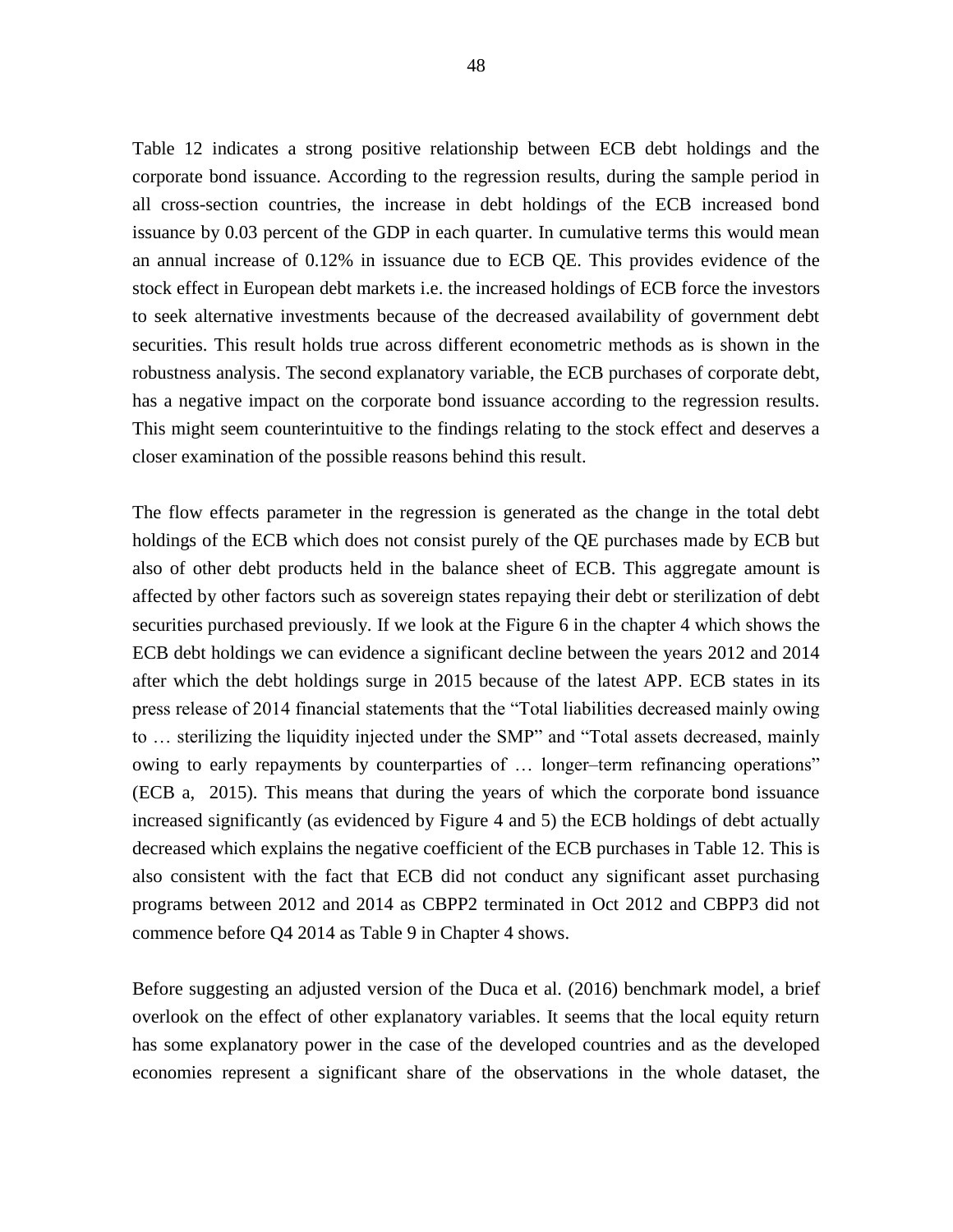coefficient is significant on 5% level also in the case of all countries. According to the trade–off theory the corporate bond issuance should increase during economic downturns as the companies, presumably, issue debt to engage in share–buybacks. The results in the benchmark model cannot confirm this theory since the bond issuance and equity returns have a positive coefficient, opposite to the theory stated. On the other hand if the equity returns and bond issuance are positively related, this would mean that during economic upswings the lending activity also increases. This could mean that the companies are for example investing more when the confidence in the economy increases along with stock returns and therefore need more debt financing. These motives are purely speculative in nature and a more qualitative data should be employed to account for further analysis on the subject.

## <span id="page-50-0"></span>5.2 Adjusted model

Next the benchmark model is adjusted to account for the discrepancies observed in the first regression. Firstly, the negative coefficient of the ECB purchases to corporate bond issuance controlled with a dummy variable. The variable excludes the period where the debt holdings of the ECB was decreasing in size i.e. taking the value of zero between Q2 2012 and Q3 2014 and value of one in other periods. This enables us to better assess the effect of the actual ECB asset purchase programs and excludes the period where there were no active asset purchase programs.

Furthermore, the high correlation between VIX and local equity market volatility is addressed by excluding the VIX from the regression results. This still allows us to control for the volatility observed in the market but limits the endogeneity and multicollinearity issues arising from the inclusion of two highly correlated variables into one regression model. The effect of these changes is represented in Table 13 below.

In this adjusted model, the main findings of the benchmark model still hold true. The ECB stock effect is still highly significant in developed European countries with an increase in the holding resulting in approximately 0.034% increase in the debt issuance at 1% confidence level. This translates into annual increase in issuance by 0.13% of the GDP across the developed countries. For the frontier markets the coefficients remain insignificant which is likely a result of smaller number of observations. By excluding the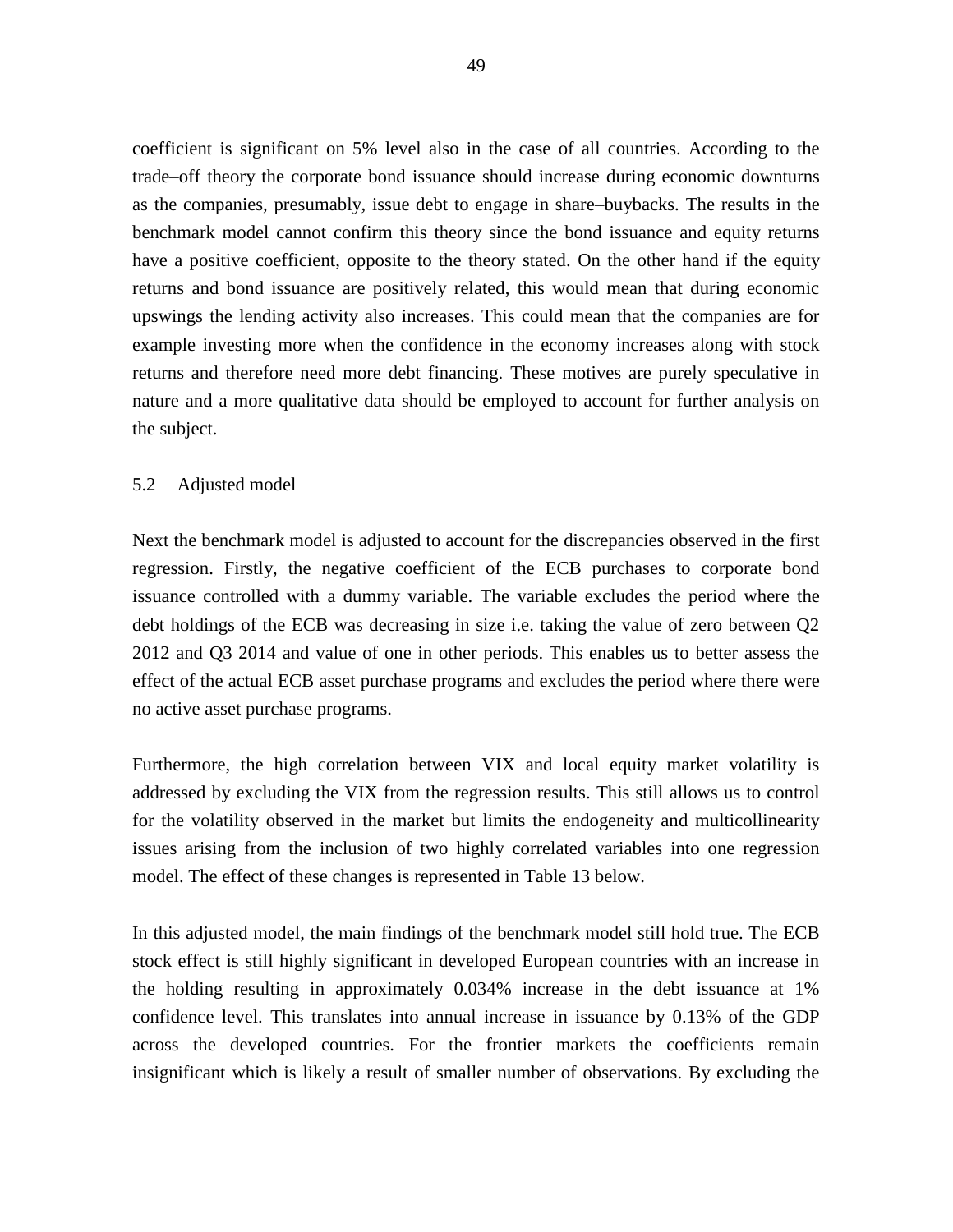periods from Q2 2012 to Q3 2014, the flow effect turns positive although remains insignificant. In addition, the dummy variable is highly significant in the case of all countries and frontier markets whereas in developed markets only at 10% confidence level. These findings confirm that the increased level of ECB holdings of debt securities increase corporate bond issuance as the investors are seeking alternative investments due to decreased availability of government debt securities.

Dependent variable: All countries Developed Frontier Corporate bond issuance in % of GDP Constant 0.001 0.001 0.001 0.001 (1.021) (0.845) (0.941) ECB holdings in % of total debt (Stock)  $0.025***$  0.034\*\*\* 0.007 (2.919) (2.834) (0.919) ECB purchases in % of total debt (Flow)  $0.000$   $-0.021$  0.043  $(0.007)$   $-(0.445)$   $(1.439)$ ECB Real Policy Rate  $-0.002$  -0.004 0.003 -(0.069) -(0.135) (0.151) 10y Benchmark Yield 0.046\*\* 0.063\*\* 0.015  $(2.087)$   $(2.032)$   $(0.760)$ Local Equity Return  $0.003**$  0.005<sup>\*\*</sup> 0.000  $(2.230)$   $(2.119)$   $(0.270)$ Local Equity Volatility  $-0.001$  -0.001 -0.001 -(0.961) -(0.559) -(0.764) Dummy excl. Q2 2012 - Q3 2014  $-0.001***$   $-0.001***$   $-0.001*$   $-0.001*$  $-(2.362)$   $-(1.715)$   $-(2.644)$ R squared **0.502** 0.500 0.506 0.104 SE of the regression  $0.005$  0.006 0.003 Observations 1216 768 448 Countries 19 12 7

<span id="page-51-0"></span>**Table 13.** Adjusted model for estimating ECB QE effect on corporate bond issuance. First panel presents the impact on all 19 countries, second to developed markets and the third to frontier markets, t–statistics in parenthesis. Statistical significance of the explanatory variable indicated with an asterix: \* 10%, \*\* 5% and \*\*\*1% level of confidence. Sample data range from Q1 2000 to Q4 2015.

\*Appendix 2 shows different adjustments of benchmark model, results confirm that although removing VIX has a small positive impact on flow effect (-0,056/-0,047), the dummy variable outperforms (-0,056/-0,008).

Two findings emerge from examining other explanatory variables in the adjusted model. Firstly, the benchmark yield for government debt securities in positively correlated with the corporate bond issuance at 5% level in the developed countries and all countries cross–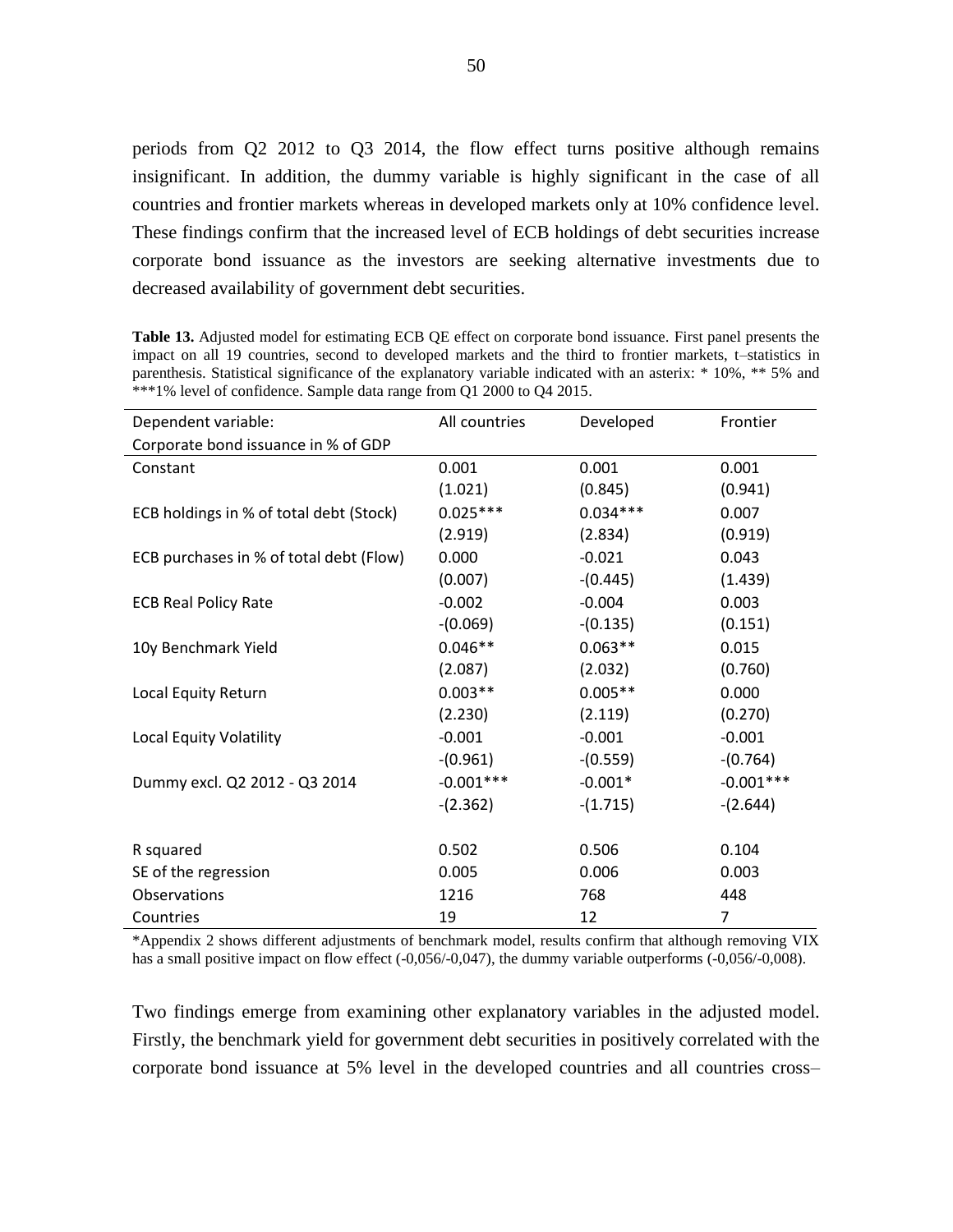51

section. This implies that the decrease in price of the government securities (i.e. the increase in yield) causes the bond issuance to increase. This should not be the case as we have seen in the theory section of this thesis that the increased yield makes the bonds more expensive to the companies to issue (Fabozzi, 2012). It would appear that by removing the period where the balance sheet of ECB decreased, we also lose the effect of significant decrease in the benchmark yield as it dropped from 4% in Q1 2012 to 1.8% in Q3 in 2014. During the same period the issues increased significantly which is could explain the observed coefficients. Also the exclusion of VIX which is strongly correlated with the benchmark yield might have had similar impact on the benchmark yield and issuance movements. Secondly, the positive return on the equity market remains still positively correlated with the corporate bond issuance although only at 5% level. Possible explanation for this might be the strong positive performance after the financial crisis and overall economic upswing which benefited both corporate bond issuance and equity returns as explained in the benchmark regression results.

For the hypotheses presented in Chapter 1, the following conclusions can be made from the results: The null hypothesis of no QE effect on the corporate bond issuance is rejected. The second hypothesis  $(H<sub>2</sub>)$  of stock effect in the European corporate bond market is accepted with statistical significance at 1% confidence level in the case of developed countries and all countries included in the cross section. Third hypothesis (H3) is rejected since we find no evidence of flow effect in the European corporate bond markets.

Comparing the results of the adjusted model to the previous results conducted in the U.S. market, it is apparent that the results are only partly in line with each other. D'Amico and King (2013) found that both the stock effect and flow effect contribute to the decrease of the yield curve which would indicate that both of these variables should be significant in our results. Additionally, Duca et al. (2016) only find evidence on the existence of the flow effect in the corporate bond issuance and that these flow effects are more robust in the case of advanced economies. In our model, the flow effect remains insignificant while the stock effect is robust especially in the case of developed European countries. There are several possible explanations for these discrepancies. Both studies used the Fed QE as a dependent variable which alone is enough to explain the differences in the results since the size and timing of these QE programs was different from the ECB APPs. Secondly, the crosssection data in Duca et al. (2016) includes different set of countries, slightly different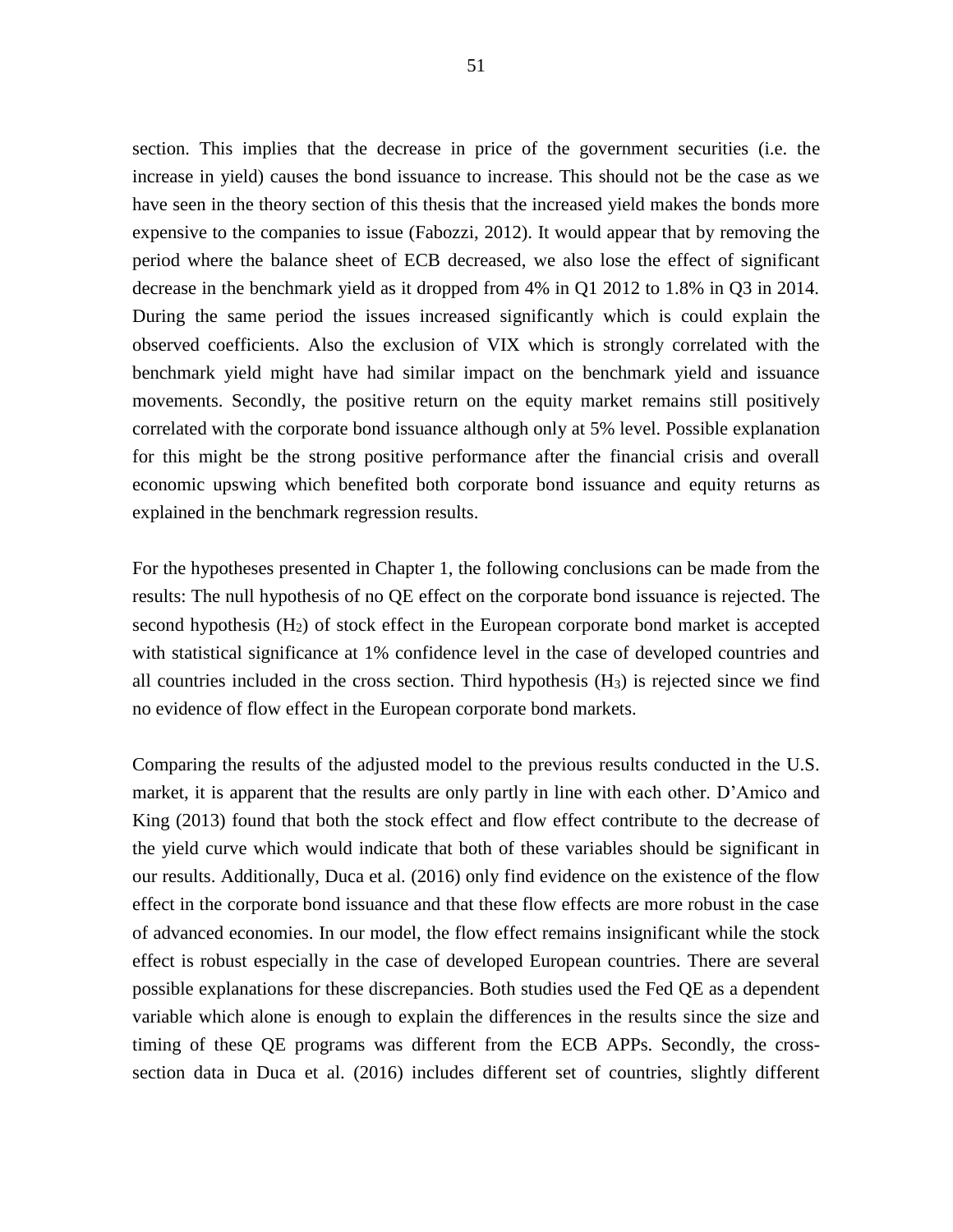methodology and different data source from the one employed in this thesis. All the above factors should limit the doubts in terms of the results of the adjusted model and in order to further examine the validity of the results, we continue to robustness analysis. Also the effect of foreign central banks is examined further in the robustness analysis.

#### <span id="page-53-0"></span>5.3 Robustness tests

#### <span id="page-53-1"></span>5.3.1 Different econometric techniques

In the robustness analysis we first examine whether the use of different econometric methods in the benchmark and adjusted model affect the results. As both models are conducted with fixed effect estimation method, the results are compared to the results of random effects estimation and Tobit model which is employed in previous research conducted by Duca et al. (2016). The special feature of this Tobit model is that it excludes the periods where the dependent variable is zero. Table 14 shows the results for different econometric techniques.

It is apparent from the results of the Table 14 that no significant difference is evidenced between the choice of fixed effects or random effects model. Coefficients and their magnitude are close to same across all explanatory variables. A notion that might catch the eye of the reader is the difference in R–squared between the two models as fixed effects model seems to better explain the variation in the dependent variable with the explanatory variables. Woolridge (2012 p. 493) explains that the fixed effects estimation method favors robustness over efficiency and by reducing the error term, the fixed effects model often produces better R–squared than random effects model. Comparing the results of the Tobit model to the fixed effects model, we can see that the main finding of the stock effect still holds on 5% confidence level while other explanatory variables remain insignificant.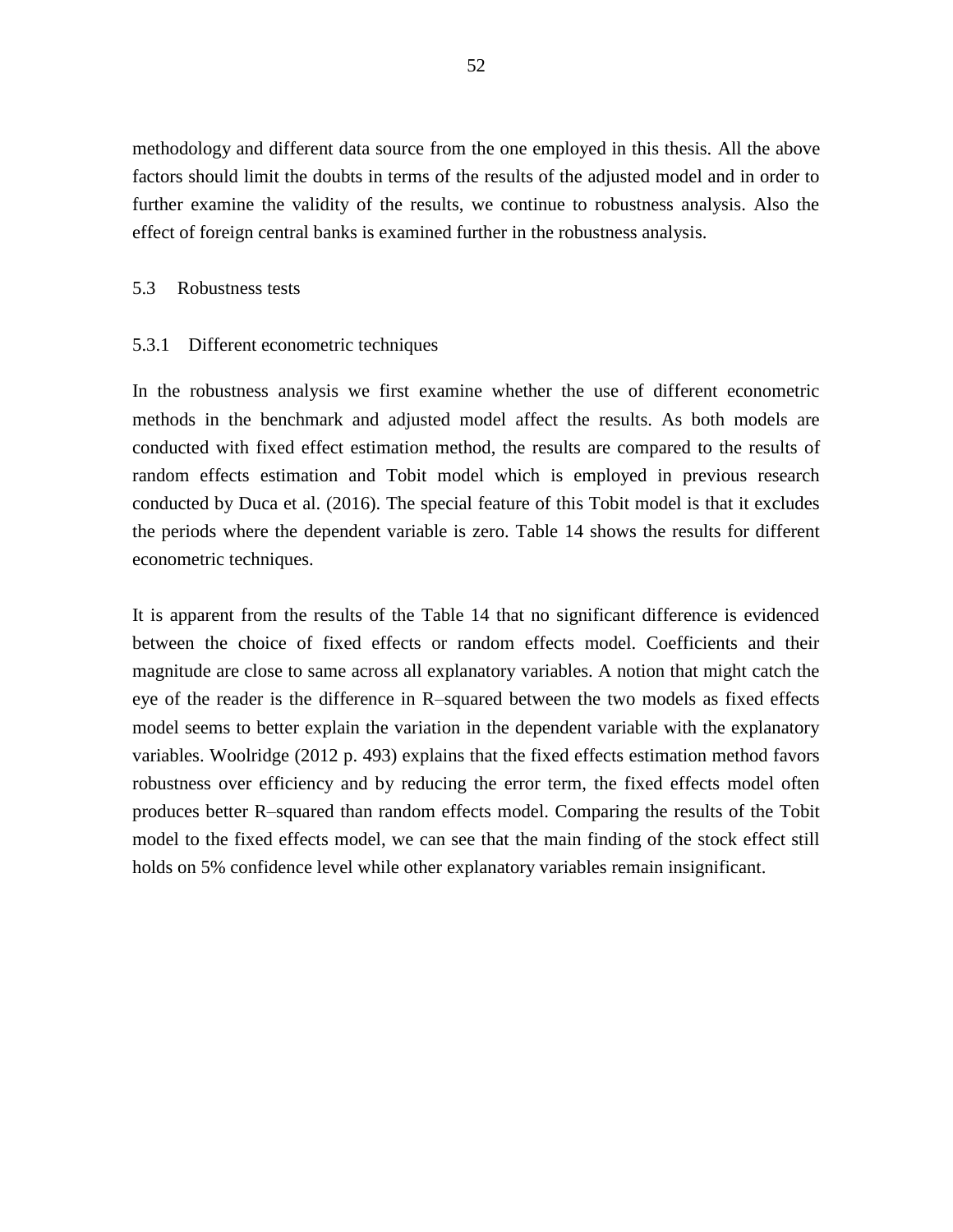|                                         | Fixed       | Random      | Censored      |
|-----------------------------------------|-------------|-------------|---------------|
| Dependent variable:                     | Effects     | Effects     | model (Tobit) |
| Corporate bond issuance in % of GDP     |             |             |               |
| Constant                                | 0.001       | 0.001       | $-0.002$      |
|                                         | (1.109)     | (0.785)     | $-(0.740)$    |
| ECB holdings in % of total debt (Stock) | $0.025***$  | $0.025***$  | $0.034**$     |
|                                         | (3.164)     | (3.185)     | (2.141)       |
| ECB purchases in % of total debt (Flow) | 0.000       | 0.000       | $-0.073$      |
|                                         | (0.007)     | (0.004)     | $-(1.139)$    |
| <b>ECB Real Policy Rate</b>             | $-0.002$    | $-0.002$    | $-0.008$      |
|                                         | $-(0.074)$  | $-(0.078)$  | $-(0.183)$    |
| 10y Benchmark Yield                     | $0.046**$   | $0.046**$   | 0.031         |
|                                         | (2.260)     | (2.274)     | (0.765)       |
| Local Equity Return                     | $0.003**$   | $0.003**$   | 0.001         |
|                                         | (2.393)     | (2.392)     | (0.357)       |
| Local Equity Volatility                 | $-0.001$    | $-0.001$    | 0.004         |
|                                         | $-(1.011)$  | $-(1.006)$  | (1.350)       |
| Dummy excl. Q2 2012 - Q3 2014           | $-0.001***$ | $-0.001***$ | $-0.001$      |
|                                         | $-(2.562)$  | $-(2.580)$  | $-(1.162)$    |
|                                         |             |             |               |
| R squared                               | 0.502       | 0.040       |               |
| SE of the regression                    | 0.005       | 0.005       | 0.060         |
| Observations                            | 1216        | 1216        | 859           |
| Countries                               | 19          | 19          | 19            |

<span id="page-54-1"></span>**Table 14.** Results of the adjusted model in all countries using different econometric technique. First panel fixed effects model, second is the random effects and the third is the Tobit model. t–statistics in parenthesis. Statistical significance of the explanatory variable indicated with an asterix: \* 10%, \*\* 5% and \*\*\*1% level of confidence. Sample data range from Q1 2000 to Q4 2015.

## <span id="page-54-0"></span>5.3.2 Effect of credit supply

The fact that the European debt markets are still dominated by lending from the financial intermediaries might have an effect on the results of the adjusted model. The external effect of the credit supply is addressed by taking into account the changes in (1) domestic claims which is the growth rate of country's bank debt to the private sectors and (2) the growth rate of international bank debt. Inclusion of these variables enables us to observe whether corporations substitute between corporate bonds and bank lending. For further research on the subject, see for example De Fiore and Uhlig (2015) for evidence of the relationship between bank lending and corporate bond issuance after the financial crisis. Result of including the credit supply characteristics into the adjusted model is presented in Table 15.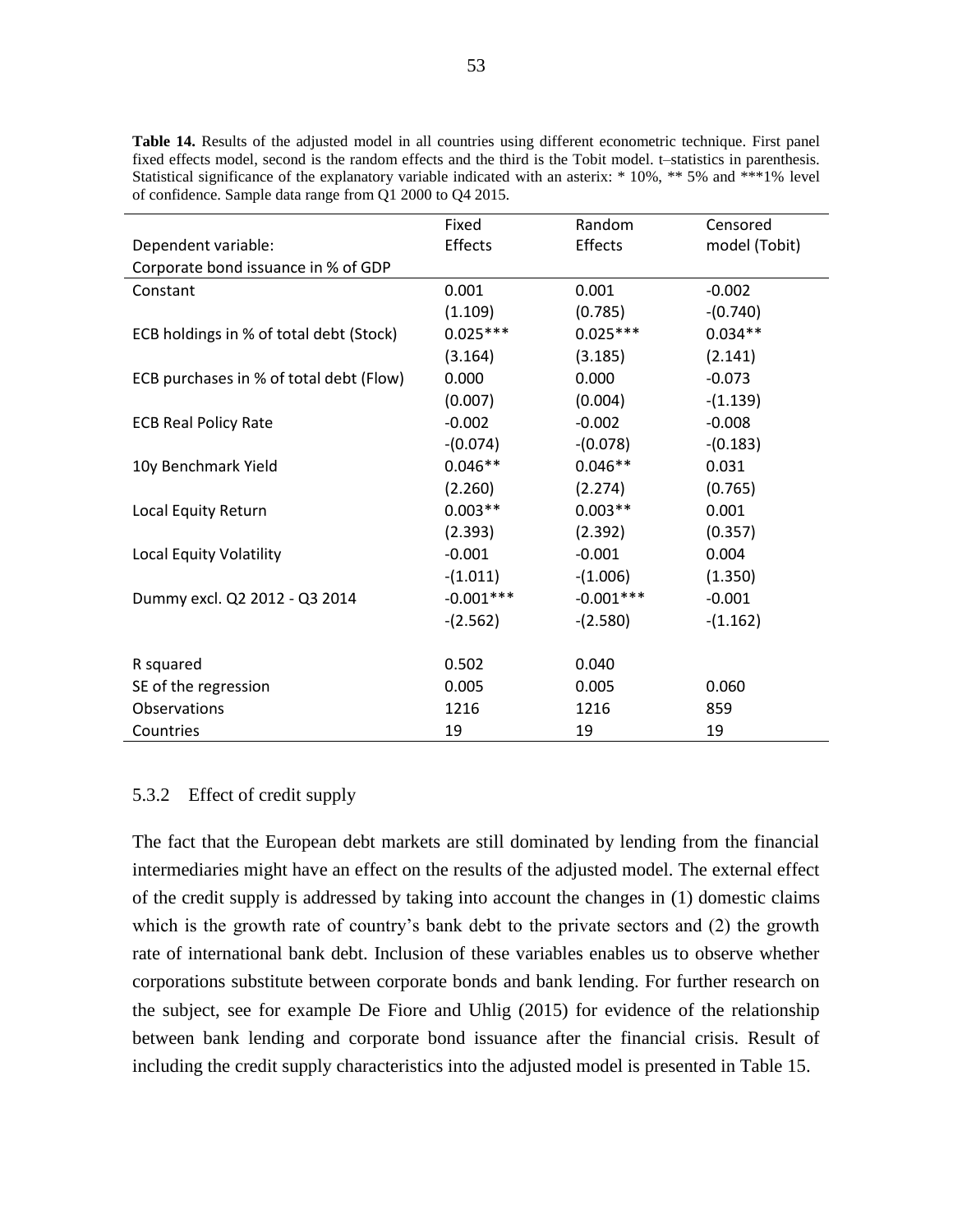Results indicate that the inclusion of these two variables does not have a significant impact on the other variables except for small changes in the coefficients and the domestic claims effect on bond issuance remains insignificant. Interestingly, the international claims show strong negative relationship with the corporate bond issuance in cross sections including the developed countries. This indicates that the corporations have indeed substituted between the two options and the decrease in international bank debt leads to increase in corporate bond issuance. It is noteworthy to appoint that even including these variables relating to the credit supply, the impact of the ECB APPs remains strong in the developed countries.

<span id="page-55-0"></span>**Table 15.** Adjusted benchmark model with credit supply effects. First panel presents the impact on all 19 countries, second to developed markets and the third to frontier markets, t–statistics in parenthesis. Statistical significance of the explanatory variable indicated with an asterix:  $*$  10%,  $**$  5% and  $**$ 1% level of confidence. Sample data range from Q1 2000 to Q4 2015.

| Dependent variable:                     | All         | Developed  | Frontier   |
|-----------------------------------------|-------------|------------|------------|
| Corporate bond issuance in % of GDP     |             |            |            |
| Constant                                | 0.001       | 0.002      | 0.001      |
|                                         | (1.253)     | (1.131)    | (1.035)    |
| ECB holdings in % of total debt (Stock) | $0.024***$  | $0.031**$  | 0.007      |
|                                         | (3.013)     | (2.447)    | (0.939)    |
| ECB purchases in % of total debt (Flow) | 0.000       | $-0.018$   | 0.042      |
|                                         | (0.005)     | $-(0.376)$ | (1.414)    |
| <b>ECB Real Policy Rate</b>             | 0.000       | $-0.004$   | 0.007      |
|                                         | (0.008)     | $-(0.121)$ | (0.323)    |
| 10y Benchmark Yield                     | $0.043**$   | $0.057*$   | 0.011      |
|                                         | (2.035)     | (1.813)    | (0.555)    |
| Local Equity Return                     | $0.003**$   | $0.005**$  | 0.000      |
|                                         | (2.339)     | (2.004)    | (0.258)    |
| <b>Local Equity Volatility</b>          | $-0.002$    | $-0.002$   | $-0.001$   |
|                                         | $-(1.132)$  | $-(0.871)$ | $-(0.817)$ |
| Domestic claims                         | 0.003       | 0.003      | 0.004      |
|                                         | (0.398)     | (0.206)    | (1.181)    |
| International claims                    | $-0.002**$  | $-0.006**$ | $-0.001$   |
|                                         | $-(2.338)$  | $-(2.124)$ | $-(1.107)$ |
| Dummy excl. Q2 2012 - Q3 2014           | $-0.001***$ | $-0.001$   | $-0.001**$ |
|                                         | $-(2.397)$  | $-(1.574)$ | $-(2.538)$ |
|                                         |             |            |            |
| R squared                               | 0.503       | 0.507      | 0.107      |
| SE of the regression                    | 0.005       | 0.006      | 0.003      |
| Observations                            | 1216        | 768        | 448        |
| Countries                               | 19          | 12         | 7          |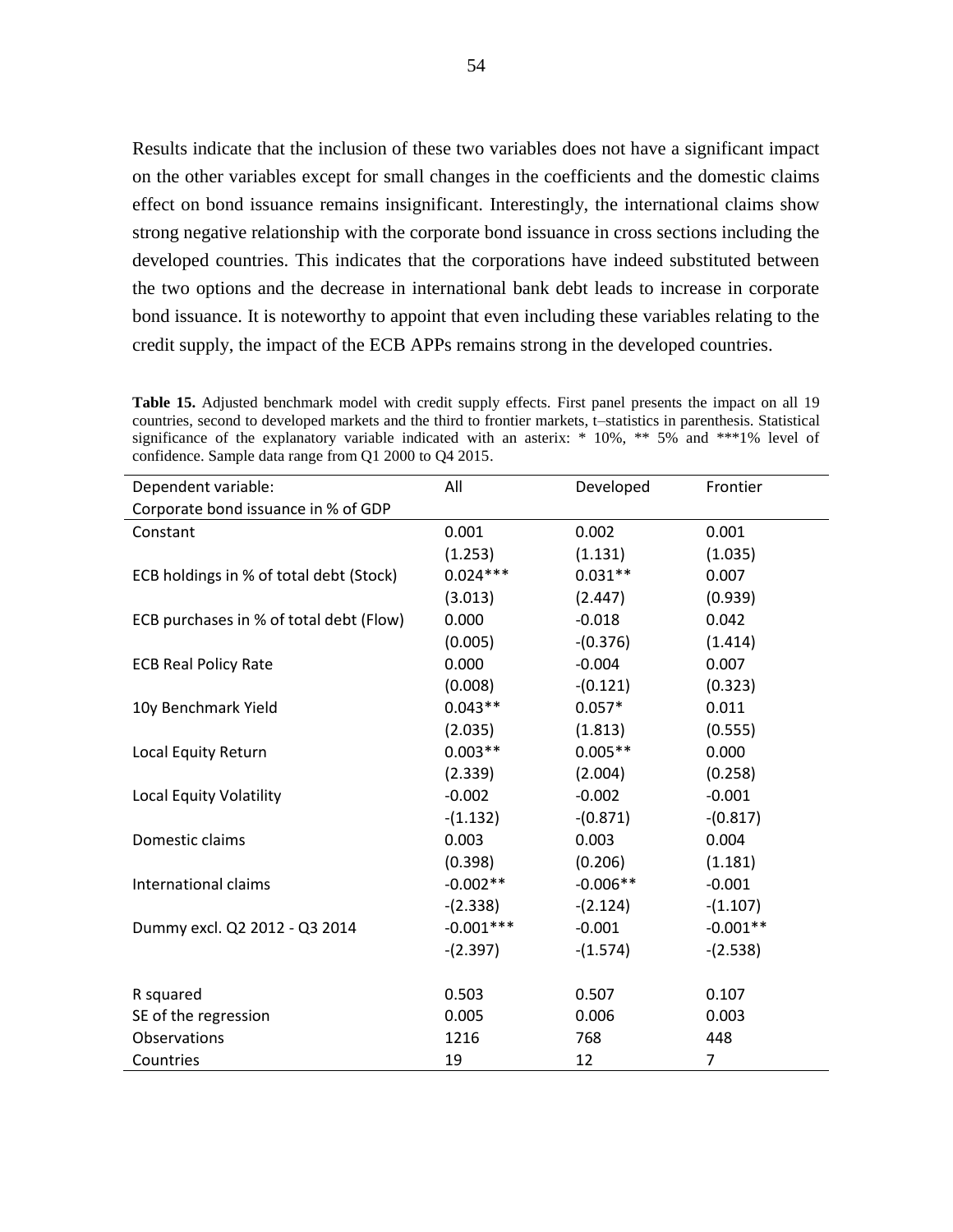#### <span id="page-56-0"></span>5.3.3 QE programs by other central banks

Figure 7 shows how the holdings of the major central banks internationally have increased due to quantitative easing programs employed across the economies. It is expected that these monetary policies undertaken in foreign economies have had some spillover effects to the European corporate bond market as we have read before from Fratzscher et al. (2013) and Duca et al. (2016). In order to examine these effects, an explanatory variable is added to capture the effects of QE programs by other major central banks including the Bank of England (BoE), Bank of Japan (BoJ) and the Federal Reserve of the United States.



Figure 7. Holdings of debt securities in % of outstanding government debt after the financial crisis. Bloomberg (2016)

Because all QE programs commenced around the same time after the financial crisis, it is not reasonable to include them separately to the regression because of high collinearity between stock/flow effects across the central banks. In Table 16 the main explanatory variables of stock and flow effects are constructed by taking the average holdings of debt products by the central banks as a % of the debt outstanding in the respective area. The controlling variables for economic activity remain the same as in the adjusted model.

We see that the stock effect remains significant although decreases slightly comparing to the original results. Notably, the effect becomes significant also in the case of frontier markets of Europe. This indicates the possibility that the frontier markets did not respond that well to European asset purchase programs but for example the Fed QE programs had a stimulating impact on the frontier market bond issuance. This could be a result of the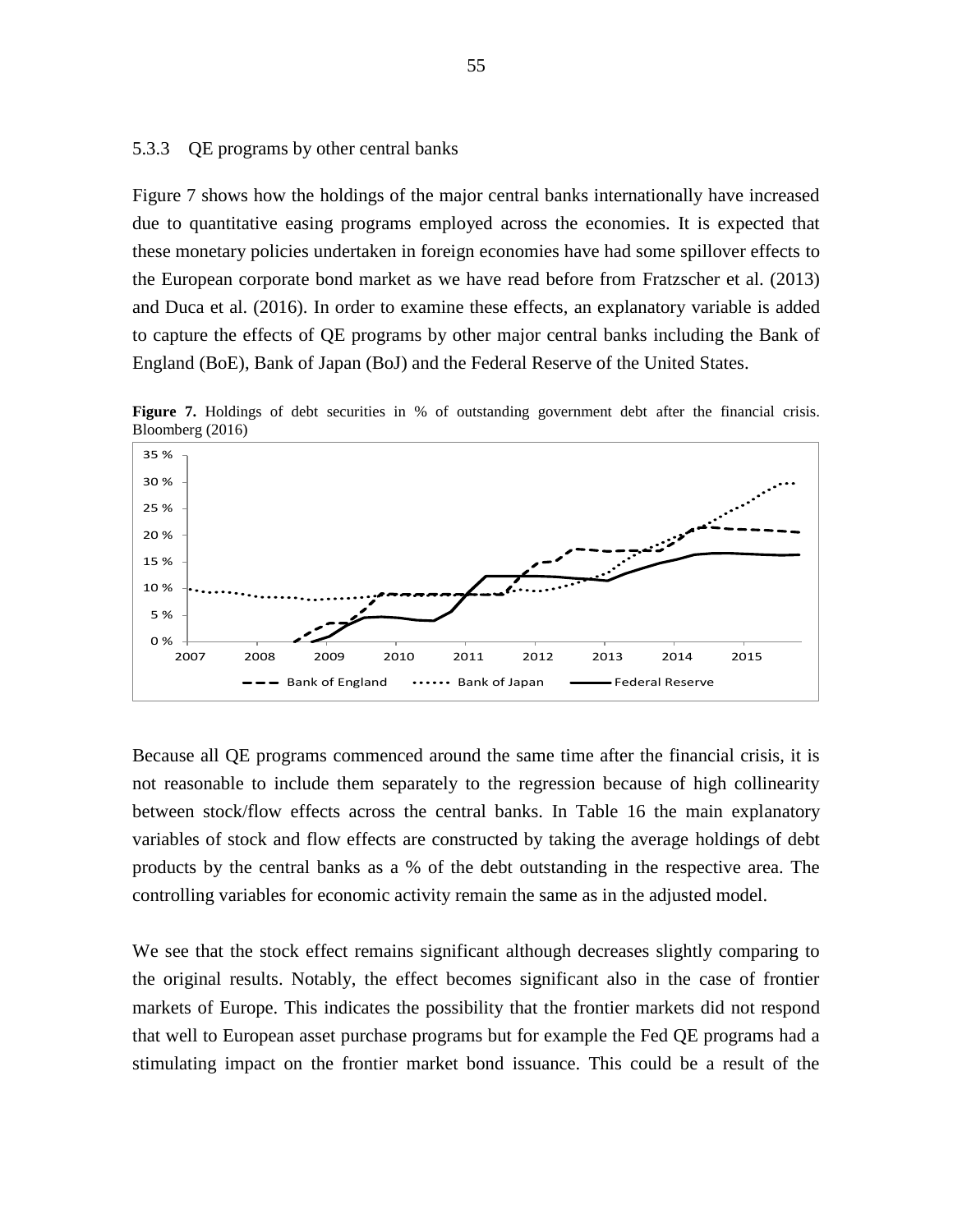frontier markets responding better to differences in timing and magnitude of the CB's purchase programs. Continuing with the example of the Fed QE program – it was announced during the most severe time of uncertainty after the financial crisis and most likely had a significant impact on restoring confidence in all economies, also the frontier markets. As a reminder, these results should be taken with precaution since the data on frontier markets is not as complete as it would be in ideal conditions.

<span id="page-57-0"></span>**Table 16.** Foreign central banks effect on corporate bond issuance. Stock and flow effects of Bank of England, Bank of Japan, Federal Reserve and the European Central Bank are averaged as the percentage of the respective country total debt. First panel presents the impact on all 19 countries, second to developed markets and the third to frontier markets, t–statistics in parenthesis. Statistical significance of the explanatory variable indicated with an asterix: \* 10%, \*\* 5% and \*\*\*1% level of confidence. Sample data range from Q1 2000 to Q4 2015

| Dependent variable:                 | All countries | Developed  | Frontier    |
|-------------------------------------|---------------|------------|-------------|
| Corporate bond issuance in % of GDP |               |            |             |
| Constant                            | 0.000         | 0.001      | $-0.001$    |
|                                     | (0.095)       | (0.299)    | $-(0.702)$  |
| Major CBs - Stock effect            | $0.017***$    | $0.020***$ | $0.012**$   |
|                                     | (3.349)       | (2.574)    | (2.520)     |
| Major CBs - Flow effect             | 0.002         | 0.004      | $-0.001$    |
|                                     | (1.264)       | (1.344)    | $-(0.286)$  |
| <b>ECB Real Policy Rate</b>         | $-0.021$      | $-0.026$   | $-0.009$    |
|                                     | $-(1.026)$    | $-(0.848)$ | $-(0.468)$  |
| 10y Benchmark Yield                 | $0.060**$     | $0.077**$  | 0.033       |
|                                     | (2.461)       | (2.047)    | (1.395)     |
| Local Equity Return                 | $0.003**$     | $0.005**$  | 0.000       |
|                                     | (2.256)       | (2.093)    | $-(0.002)$  |
| Local Equity Volatility             | $-0.001$      | $-0.001$   | 0.000       |
|                                     | $-(0.910)$    | $-(0.621)$ | $-(0.131)$  |
| Dummy excl. Q2 2012 - Q3 2014       | $-0.001**$    | $-0.001*$  | $-0.001***$ |
|                                     | $-(2.380)$    | $-(1.891)$ | $-(1.430)$  |
|                                     |               |            |             |
| R squared                           | 0.502         | 0.506      | 0.105       |
| SE of the regression                | 0.005         | 0.006      | 0.003       |
| Observations                        | 1216          | 768        | 448         |

To further investigate the impact of foreign central banks, separate regressions on the QE programs of the central banks are provided in Appendix 3. Panel A controls for Fed actions, Panel B for Bank of England and Panel C for Bank of Japan with the adjusted model. Results for the Fed program in Panel A confirm the findings by Duca et al. (2016) that the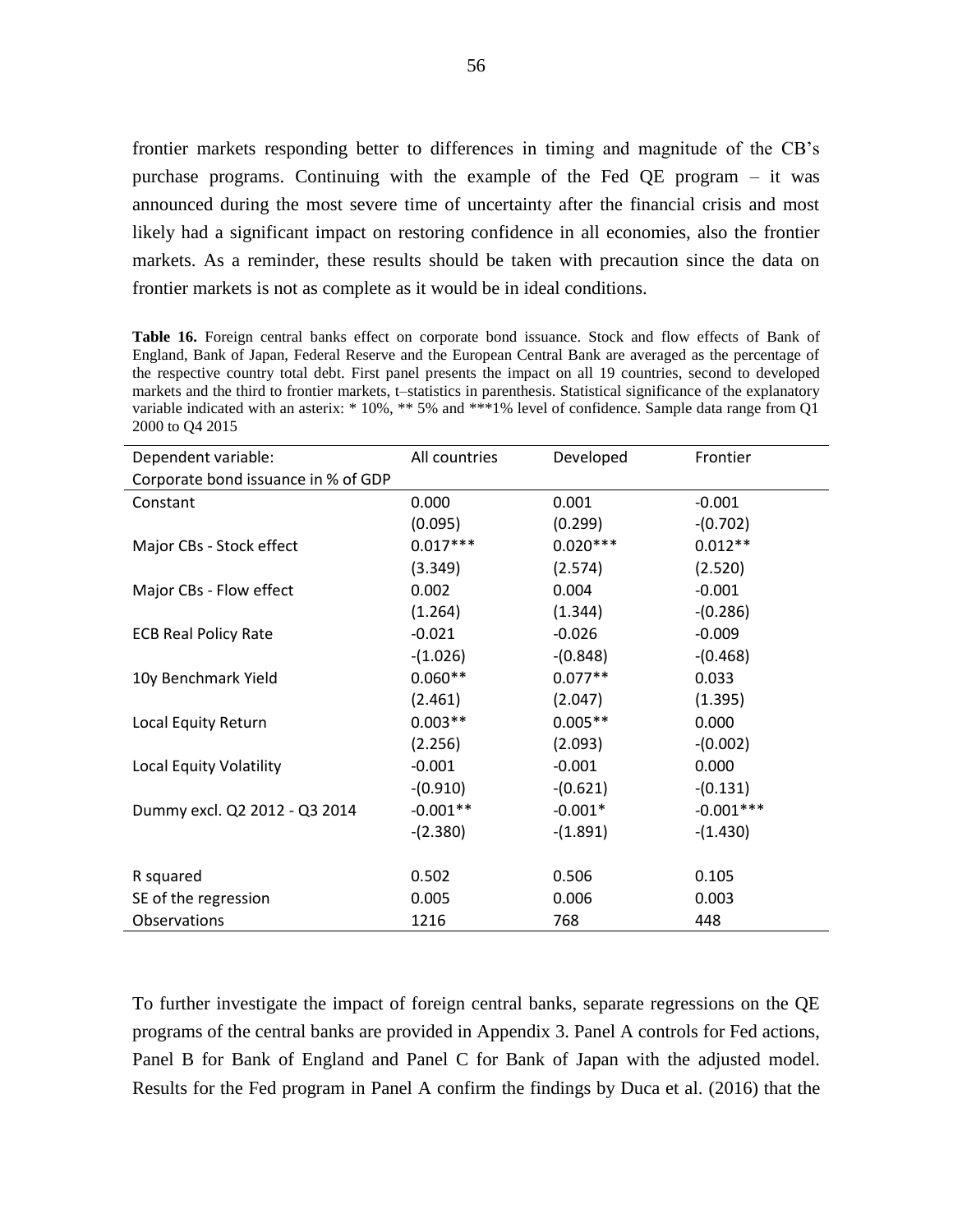flow effects of U.S. QE purchases are positive and highly significant in the case of developed European markets. It is also important to note that as we include the Fed QE into the regression, the coefficients for ECB asset purchase programs become insignificant. This would indicate that the U.S. QE was more important in determining the developments in the European corporate bond issuance. This is in line with the findings from previous research but it is also worth noting that the Fed program commenced several years before the ECB APP and with larger quantities, giving it more time to affect the corporate bond issuance. In Panel B, the purchase programs by the Bank of England do not seem to have a significant impact on the European markets although a more specific research would be necessary to draw further conclusions on the matter as the coefficients for the ECB program become insignificant. Actions by the Bank of Japan in Panel C indicate that the Japanese purchases are not related to the developments in Europe as the coefficients for ECB stock effect remain significant. This implies that the ECB QE programs impacted the European markets more than its Japanese counterparts.

## <span id="page-58-0"></span>5.3.4 The effect on average credit rating, maturity and yield

This last robustness check focuses on analyzing the characteristics of the debt issues that were observed during the sample period. For these tests we replace the dependent variable with individual regressions for average credit rating, average time to maturity and average coupon. The average coupon is chosen instead of yield since the credit rating and yield would measure the same characteristic i.e. the overall riskiness of the issue. One can argue that the coupon is an indicator of the yield which is noted but it might still provide more insight on the issue characteristics than merely investigating the yield would. These tests are to investigate how quantitative easing has impacted companies with differences in credit quality. Characteristics of these variables are illustrated in Figure 8. Results of the regressions are presented in Table 17.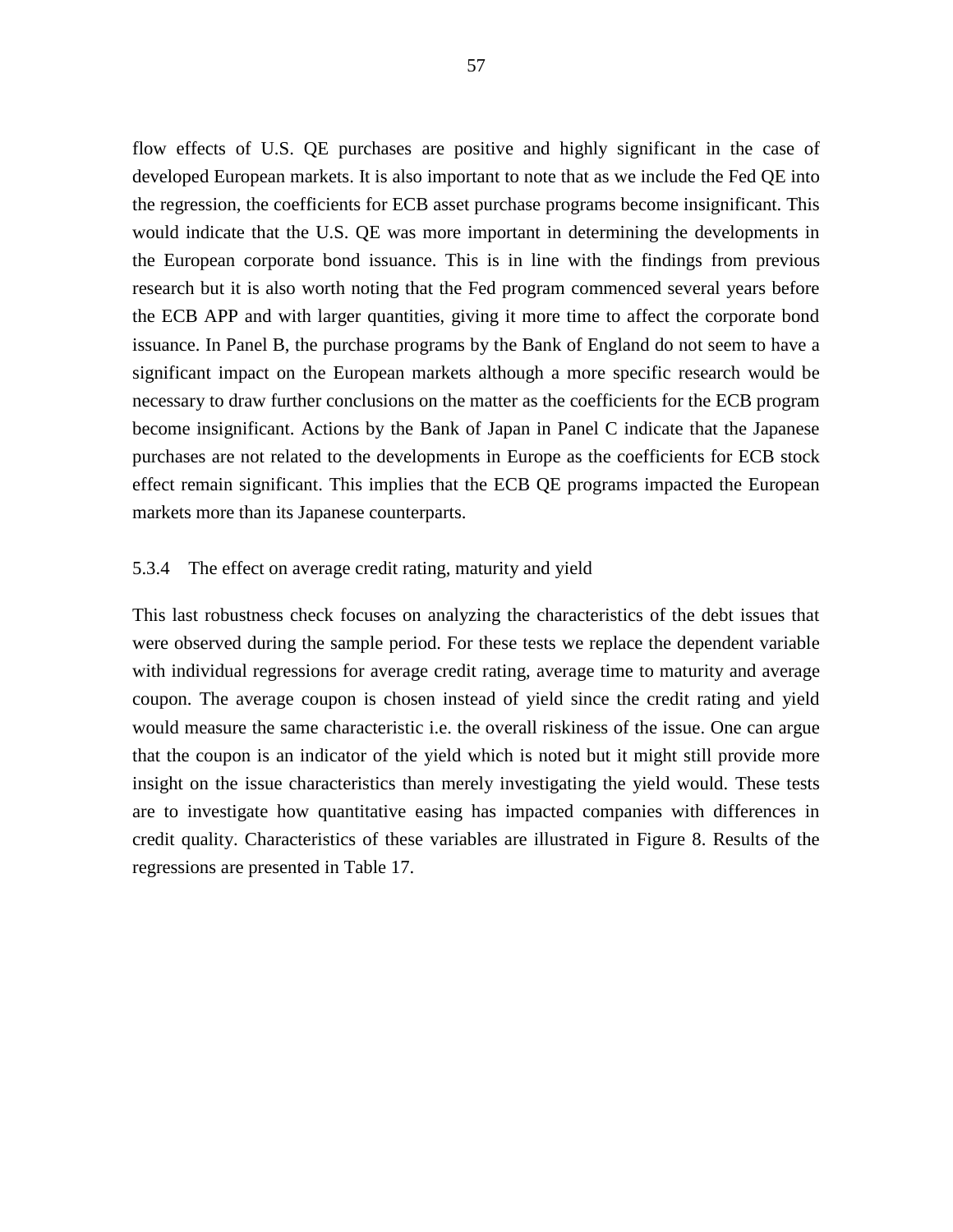**Figure 8.** Historical development of average coupon, credit rating and maturity. Coupon is measured as the average coupon of the issue and expected yield to maturity at issue, credit rating is the average rating as a percentage of the highest (AAA) rating and maturity is the years from issue to final repayment.



<span id="page-59-0"></span>**Table 17.** QE effects on corporate bond issue characteristics. Coupon, credit rating and average maturity employed as a dependent variable with APP and Market factors as explanatory variables.

| Dependent variable:                     | Coupon      | <b>Credit Rating</b> | Maturity   |
|-----------------------------------------|-------------|----------------------|------------|
| Constant                                | $0,018***$  | $0,516***$           | $0,756***$ |
|                                         | (3, 157)    | (11,793)             | (8, 172)   |
| ECB holdings in % of total debt (Stock) | $0,095**$   | $-0,786**$           | 0,649      |
|                                         | (2, 256)    | $-(2,465)$           | (0, 962)   |
| ECB purchases in % of total debt (Flow) | $-0,234$    | 2,289*               | $-0,507$   |
|                                         | $-(1, 331)$ | (1,717)              | $-(0,180)$ |
| <b>VIX</b>                              | $0.019**$   | 0,322                | $-0,210$   |
|                                         | (1,879)     | (4, 133)             | $-(1,274)$ |
| <b>ECB Real Policy Rate</b>             | $-0,242***$ | $2,811***$           | $-2,276$   |
|                                         | $-(2, 144)$ | (3, 291)             | $-(1,260)$ |
| 10y Benchmark Yield                     | $0,406***$  | $-0,107***$          | $-2,984$   |
|                                         | (3,504)     | $-(0,122)$           | $-(1,606)$ |
| R squared                               | 0,329       | 0,707                | 0,452      |
| SE of the regression                    | 0,006       | 0,043                | 0,091      |
| <b>Observations</b>                     | 15499       | 15499                | 15499      |

Apparent from the panels yield and credit rating is that the ECB QE has both increased the amount of high coupon bonds and at the same time encouraged companies with lower credit rating to issue more debt. No significant effect is observed from QE on the average maturity although Figure 8 would suggest that the average maturity has increased after the financial crisis.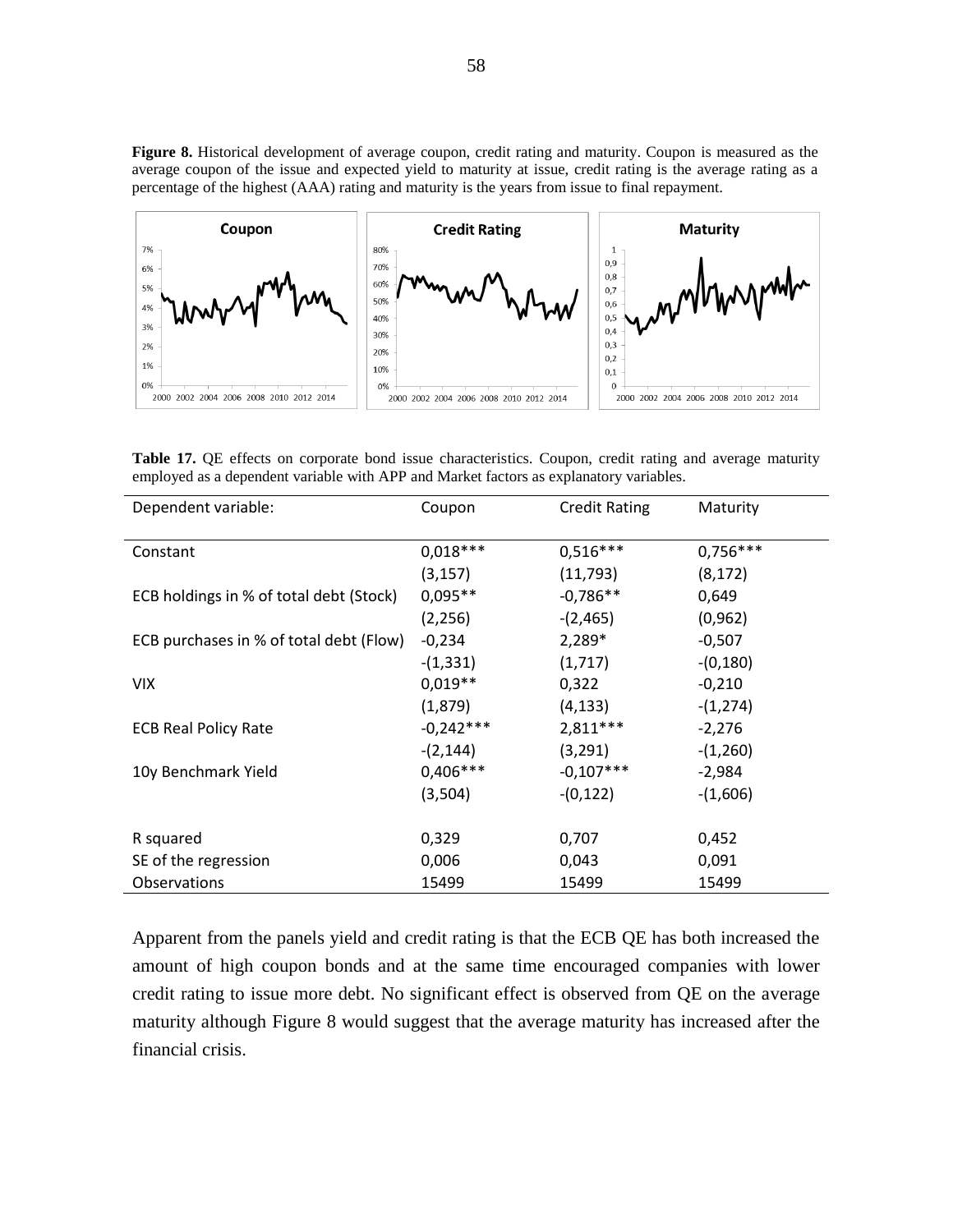The finding that average coupon has increased and at the same time the average credit rating has decreased supports the theory that QE encourages distressed companies to issue more debt. In general one can say that the investors expect higher yield or coupon from companies that have lower credit ratings. We can thus confirm hypothesis four (H4) stating that the ECB QE has encouraged companies with lower credit ratings to issue more debt in the capital markets. This is partly consistent with the findings of Duca et al. (2016) where they find that Fed QE was associated with lower credit rating and shorter average maturity. These tests on ratings, yield and maturity should be re–examined after the ECB QE has reached its maturity since at the time of writing this thesis it might still be too early to draw any further conclusions.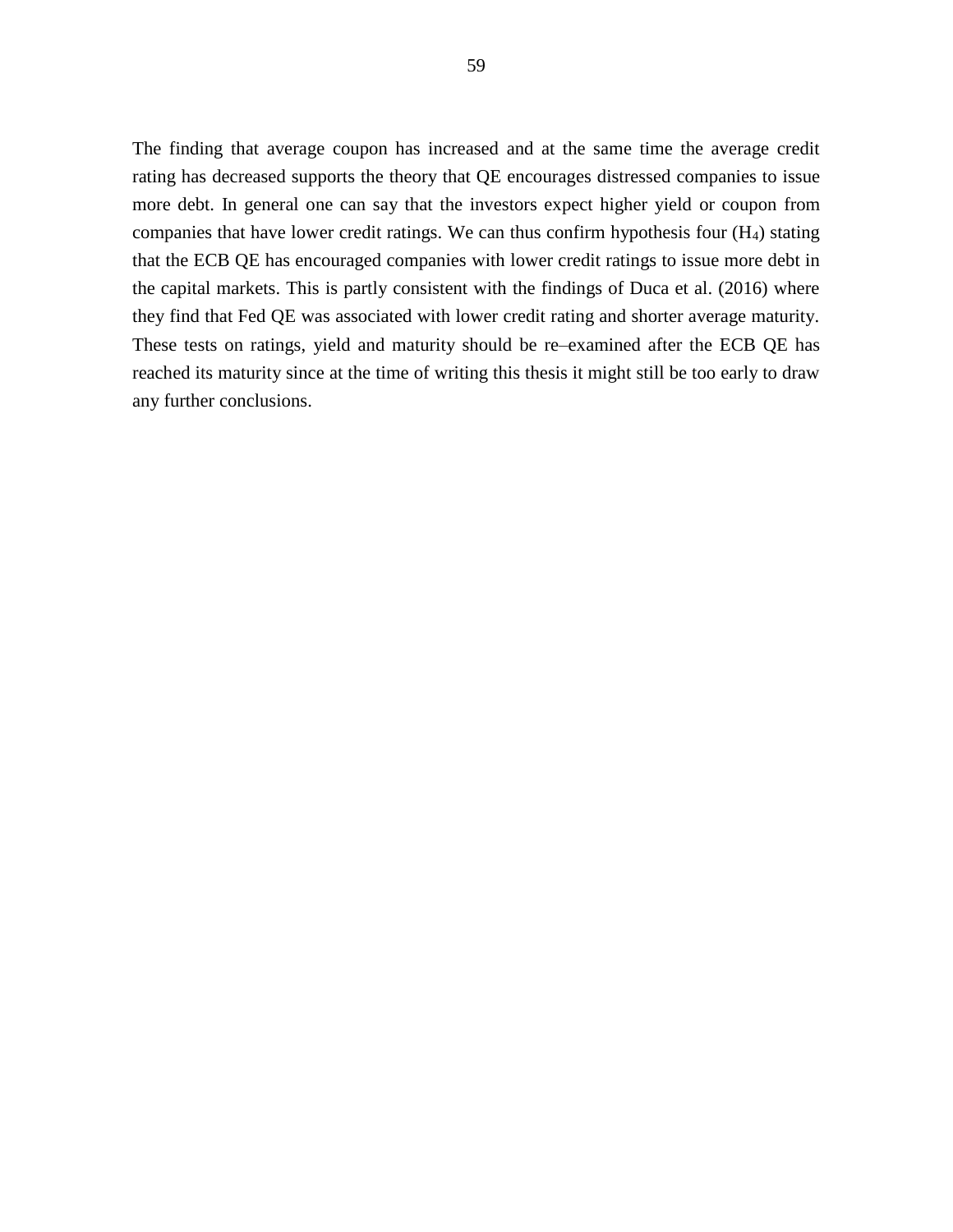### <span id="page-61-0"></span>6. CONCLUSIONS

This thesis investigates the effect of ECB quantitative easing to corporate bond issuance by examining 19 European countries from 2000 to 2015. The study is conducted by examining quarterly issuance amounts in each country with a panel of controlling variables in fixed effect estimation setting. The main results of this thesis are then reviewed in a series of robustness checks with changing econometric techniques and alternative variables.

Previous researches have indicated that the quantitative easing should have two main transmission channels to corporate bond issuance: the impact of ECB holdings of total debt, called the stock effect and the impact of additional purchases, called the flow effect. This thesis finds evidence of the stock effect in the European corporate bond market especially in the developed markets. During the lifespan of the ECB quantitative easing, the stock effect has contributed an annual increase of 0.13% to the European corporate bond issuance measured in % of GDP. Study finds no evidence of the flow effect between the ECB purchases and corporate bond issuance in the European market.

Based on the results and previous literature conducted in the field of monetary policy spillovers, it can be concluded that the ECB QE has affected the financial conditions in the European corporate market. By increasing their holdings in the debt securities, the ECB has crowded out investors from government securities and forced them to replace these assets with corporate debt securities. This in turn has incentivized corporations to issue more debt to the market. This supports the "gap–filling" theory presented by Greenwood et al. (2010) that the corporate debt functions as a replacement for government securities purchased by the central banks. Intervention by the ECB especially in the latest APP commenced in March 2015 has accelerated investor portfolio rebalancing and leads to increased corporate bond issuance across Europe.

Additional findings in the robustness analysis suggest that as the European corporate debt market is still highly bank oriented and that the decrease in the supply of bank debt increases corporate debt issuance. This is consistent with the previous findings from the financial crisis when banks significantly decreased their lending, the corporations responded by entering the debt capital markets with increasing issuance. Although the importance of bond financing in European companies has become more important, the bank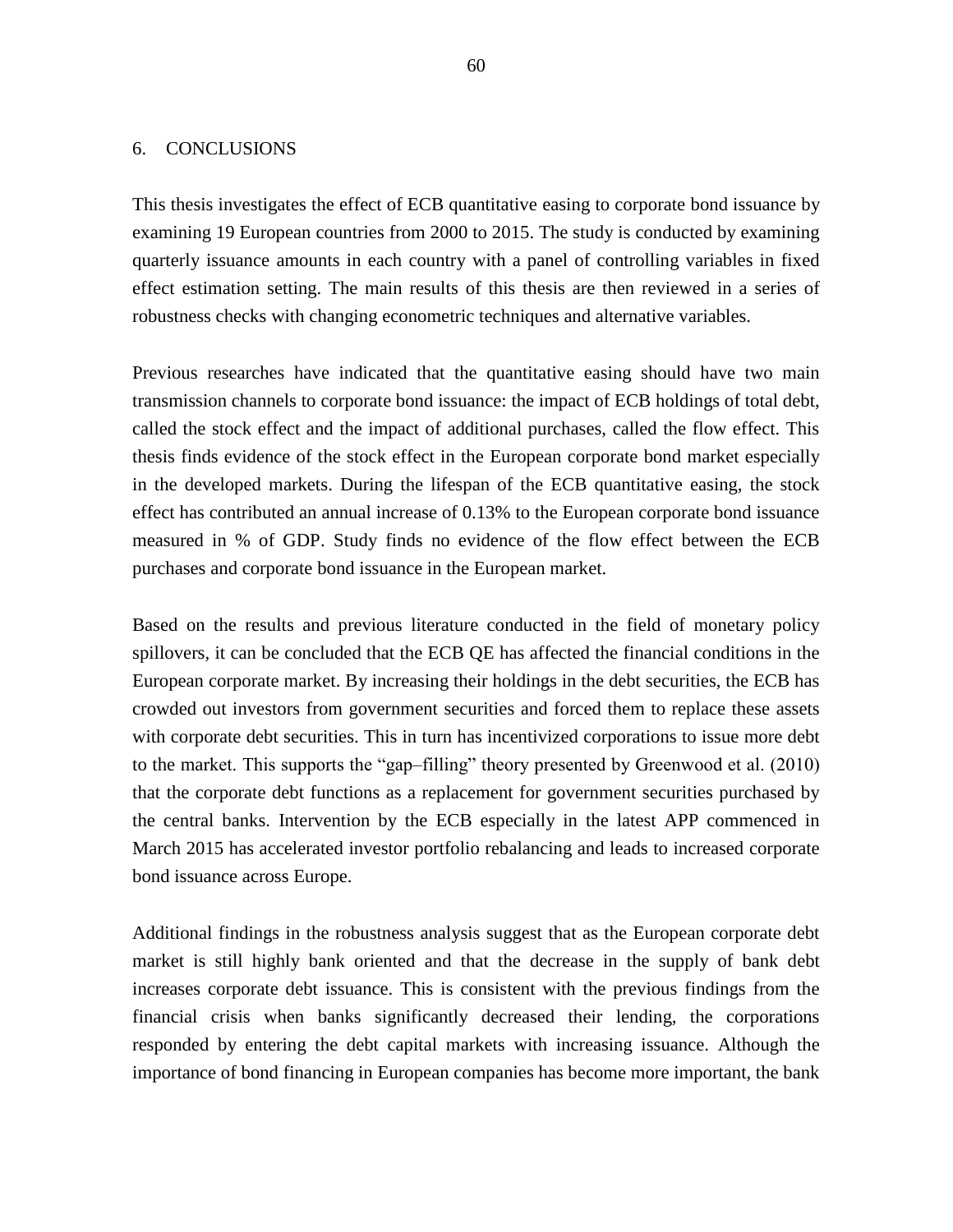debt still dominates which might also impact the results of this thesis as the responses to QE are not as apparent as they are in the more liquid U.S. market. Additional tests for the impact of foreign central banks QE programs to the European market confirms the previous researches results of strong influence of the Fed QE programs after the financial crisis.

Interesting results emerge when examining the characteristics of the bonds issued during the sample period. From 2000 until 2015 the average maturity has increased although not directly related to the QE as we find no direct relationship between them. But when the average yield and credit ratings of the issues is regressed with the QE variables we find that the asset purchases have both decreased the average credit rating and increased the average yield required. This indicates that the quantitative easing has encouraged companies with higher leverage to issue more debt to the capital markets as the demand for these securities has increased through the stock effects of QE. The rise in high-yield debt should concern also the central bankers responsible for the policies as the increased leverage might prove problematic in case issuing companies experience financial difficulties.

Results of this study also suggest that the latest ECB asset purchase program that commenced in March 2015 will likely have a larger impact on the corporate bond market. One drawback of this study was that the latest program by ECB was not mature enough to determine its full impact on the corporate bond issuance. In future research this analysis should be repeated since now it was possible to capture only the very early impact of this historically large APP by the European Central Bank. One explanation for the insignificant flow effect could be that the previous programs by the ECB have been much smaller and by repeating the study in later time might produce in different conclusions for the stock and flow effect. Second suggestion for future research is to focus with greater detail on sector specific increases in issuance. It would be valuable information to distinguish sectors that are more responsive to accommodative monetary policies. Thirdly, at the time of writing this thesis it is still unclear whether the ECB succeeds in its goal to create price stability and thus a comprehensive evaluation of the performance of the APP should be conducted once the program reaches its maturity.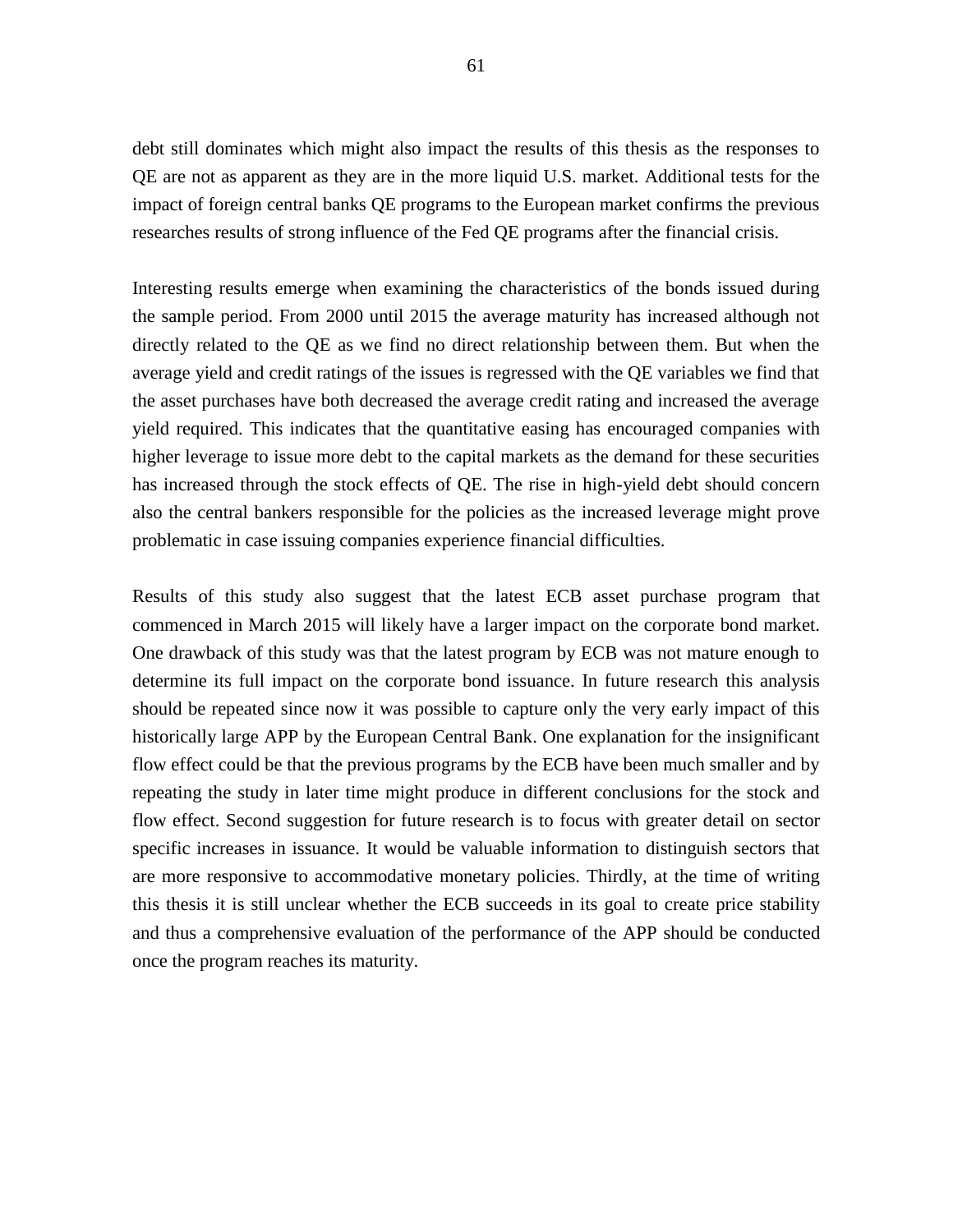- <span id="page-63-0"></span>Baker, M., & Wurgler, J. (2002). Market timing and capital structure. *The Journal of Finance*, 57(1), 1-32.
- Baker, M., Greenwood, R., & Wurgler, J. (2003). The maturity of debt issues and predictable variation in bond returns. *Journal of Financial Economics*, 70(2), 261- 291.
- Bekaert, G., & Hoerova, M. (2014). The VIX, the variance premium and stock market volatility. *Journal of Econometrics*, 183(2), 181-192.
- Bloomberg. (2015). *Bloomberg Business*. Retrieved 03 09, 2016, from http://www.bloomberg.com/news/articles/2015-12-15/german-investor-confidencegains-after-ecb-steps-up-stimulus
- Bodie, Z. A., Kane, A., & Marcus, A. J. (2011). *Investments.* 9th edition. New York: The McGraw-Hill Companies ISBN: 0-07-353030-0.
- Brealey, R. A., Myers, S. C., & Allen, F. (2011). *Principles of Corporate Finance. 10th edition.* New York: McGraw-Hill. ISBN: 978-0-07-13141-6.
- Brunnermeier, M. K. (2008). Deciphering the liquidity and credit crunch 2007-08. *National Bureau of Economic Research.*, (No. w14612).
- D'Amico, S., & King, T. B. (2013). Flow and Stock Effects of large-Scale Treasury Purchases: Evidence on the importance of local supply. *Journal of Financial Economics*, 108(2), 425-448.
- De Fiore , F., & Uhlig, H. (2015). Corporate debt structure and the financial crisis. *Journal of Money, Credit and Banking* , 47(8), 1571-1598.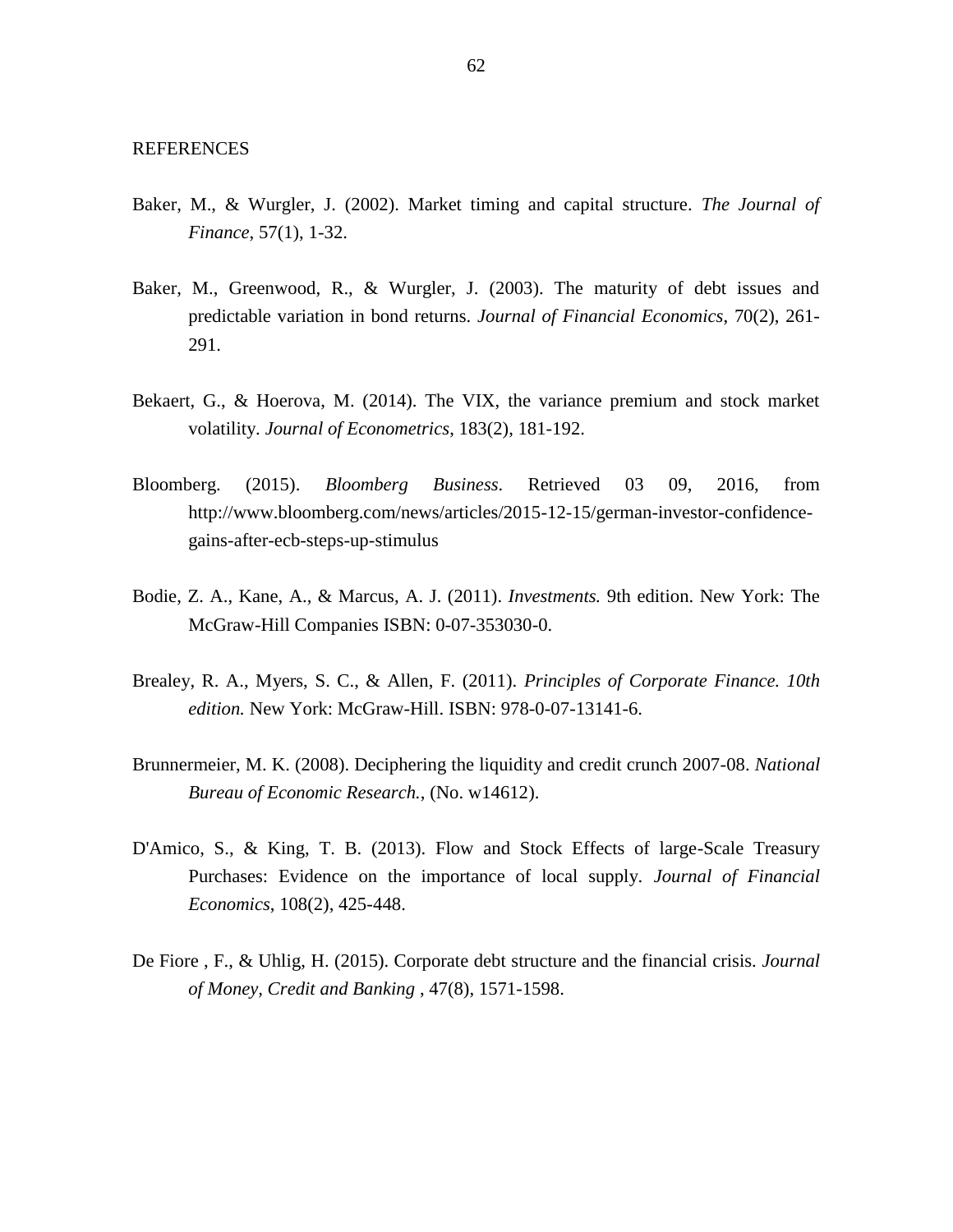- Duca, M. L., Nicoletti, G., & Martinez, A. V. (2016). Global Corporate Bond Issuance: What role for US quantitative Easing? *Journal of International Money and Finance*, 60, 114-150.
- ECB. (2016). *ECB Economic indicators*. Retrieved 03 19, 2016, from https://www.ecb.europa.eu/stats/prices/hicp/html/index.en.html
- ECB a. (2015). *Financial statements of the ECB for 2014*. Retrieved February 23rd, 2016, from https://www.ecb.europa.eu/press/pr/date/2015/html/pr150219\_1.en.html
- Elton, E. J., Gruber, M. J., Agrawal, D., & Mann, C. (2001). Explaining the rate spread on corporate bonds. *Journal of Finance*, 56(1), 247-277.
- Fabozzi, F. J. (2012). *Bond Markets, Analysis and Strategies.* 8th edition. Pearson Education. ISBN: 0-273-76613-9.
- Faulkender, M. (2005). Hedging or market timing? Selecting the interest rate exposure of corporate debt. *Journal of Finance*, 60(2), 931-962.
- Fed. (2014). *Federal Reserve*. Retrieved 03 19, 2016, from https://www.federalreserve.gov/newsevents/press/monetary/20140917a.htm
- Fitchratings. (2015). *Credit Market Research*. Retrieved January 16, 2016, from https://www.fitchratings.com/site/fitch-home/creditresearch
- Fratzscher, M., Lo Duca, M., & Straub, R. (2013). On the international spillovers of US quantitative easing. *ECB Working Paper*, No. 1557.
- Friedman, M., & Schwartz, A. J. (1963). Money and Business Cycles. *Review of Economics and Statistics*, Vol. 45, 32-64.
- Gagnon, J., Raskin, M., Remache, J., & Sack, B. (2011). The financial market effects of the Federal Reserve's large scale asset purchases. *International Journal of Central Banking*, 7(1), 3-43.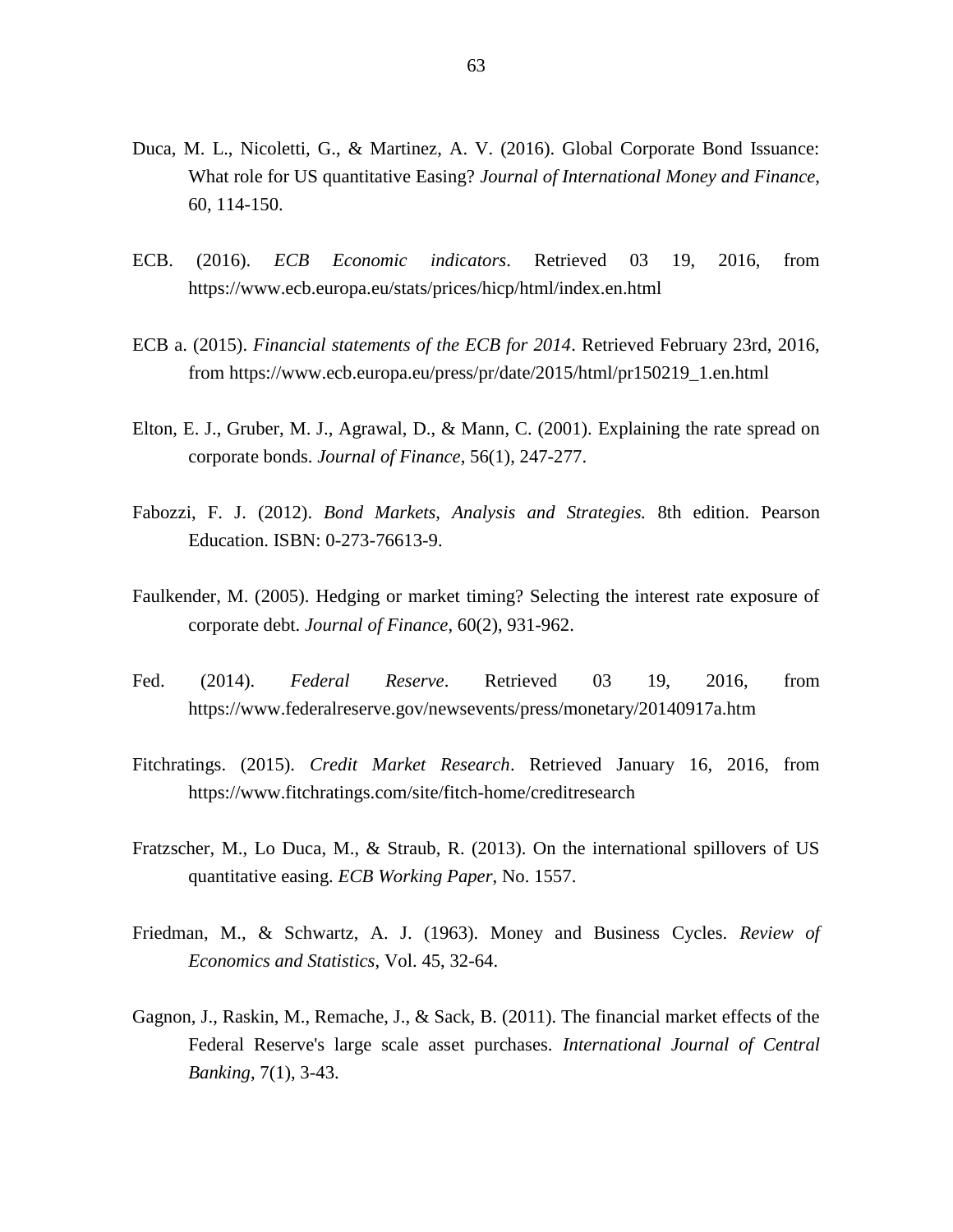- Gilchrist, S., & Zakrajsek, E. (2015). Customer Markets and Financial Frictions: Implications for Inflation Dynamics. *Jackson Hole Symposium*, 50-75.
- Greenwood, R., Hanson, S., & Stein, J. C. (2010). A Gap-Filling Theory of Corporate Debt Maturity Choice. *The Journal of Finance*, 65(3), 993-1028.
- Hancock, D., & Passmore, W. (2011). Did the Federal Reserve's MBS purchase program lower mortgage rates? *Journal of Monetary Economics*, 58(5), 498-514.
- Hausman, J. A. (1978). Specification tests in econometrics. *Econometrica: Journal of the Econometric Society*, 1251-1271.
- Hull, J., Predescu, M., & White, A. (2004). The relationship between credit default swap spreads, bond yields, and credit rating announcements. *Journal of Banking & Finance*, 28(11), 2789-2811.
- Jong, F., & Driessen, J. (2012). Liquidity risk premia in corporate bond markets. *the Quarterly Journal of Finance*, 2:02, 1-34.
- Krishnamurthy, A., & Vissing-Jorgensen, A. (2011). The effects of quantitative easing on interest rates: Channels and implications for policy. *National Bureau of Economic Research*, No. w17555.
- Leary, M. T., & Roberts, M. R. (2005). Do firms rebalance their capital structures? *The Journal of Finance*, 60(6), 2575-2619.
- LSE. (2016). *London Stock Exchange*. Retrieved March 5, 2016, from http://www.londonstockexchange.com/specialist-issuers/debts-bonds/how-toissue/how-to-issue.htm
- Marsh, P. (1982). The choice between equity and debt: An empirical study. *Journal of Finance*, 37(1), 121-144.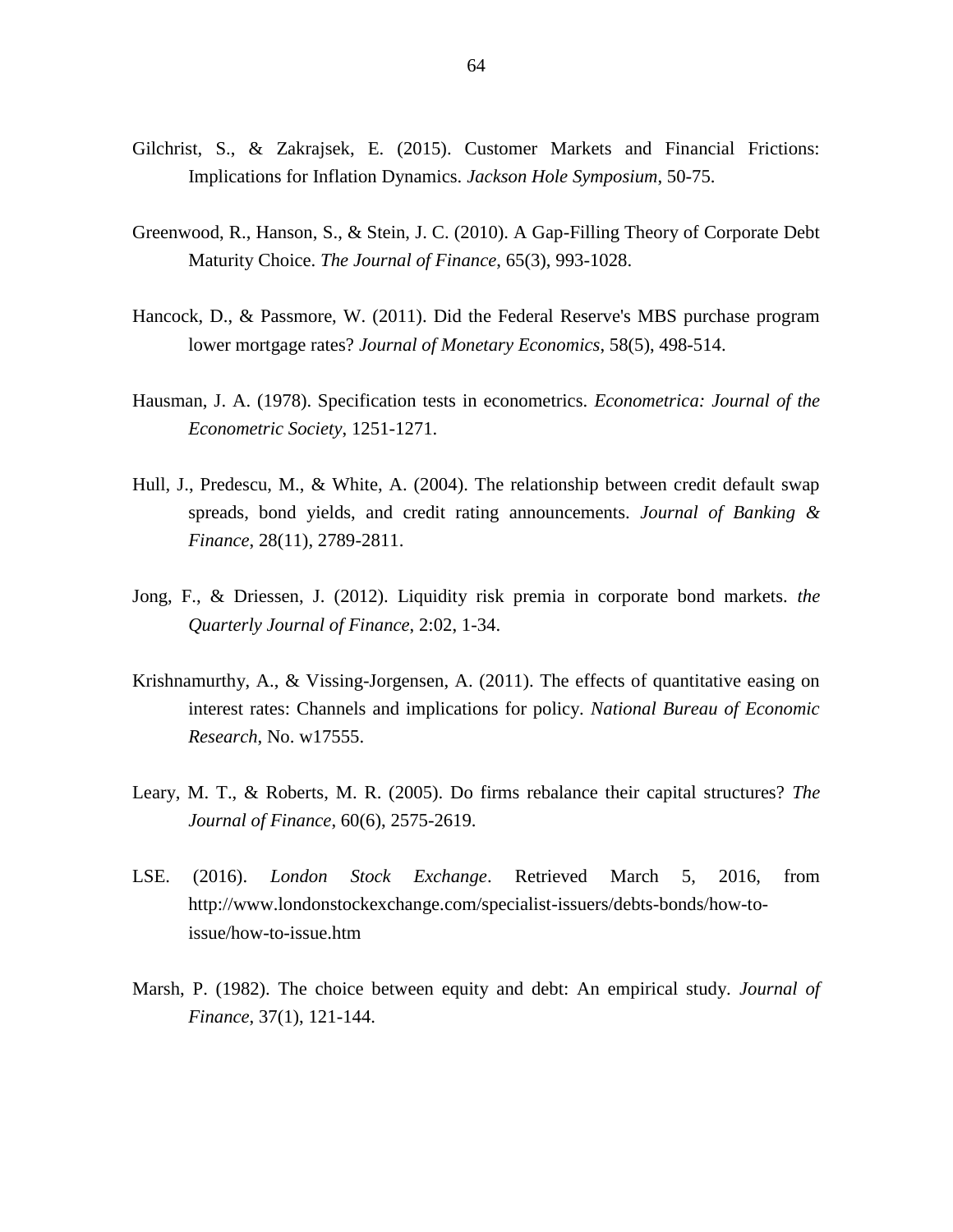- McCauley, R. N., McGuire, P., & Sushko, V. (2015). Global Dollar Credit: Links to US monetary policy and leverage. *Economic Policy*, 30(82), 187-229.
- Mishkin, F. S. (1996). The channels of monetary transmission: lessons for monetary policy. *National Bureau of Economic Research*, (No. w5464).
- Modigliani, F., & Miller, M. H. (1958). The Cost of Capital, Corporation Finance and the Theory of Investment. *The American Economic Review*, 48(3),261-297.
- Myers, S. C. (1984). The capital structure puzzle. *The Journal of Finance*, 39(3), 574-592.
- Schinasi, G. J., & Smith, R. T. (1998). Fixed income markets in the United States, Europe and Japan: Some lessons for emerging markets. *Working Paper of International Monetary Fund*.
- Shin, H. S. (2014). The second phase of global liquidity and its impact on emerging economies. *Volatile Capital Flows in Korea*, 247-257.
- SIFMA. (2016). *The Securities Industry and Financial Markets Association*. Retrieved January 20, 2016, from http://www.investinginbonds.com/learnmore.asp?%20catid=10&subcatid=68
- Stroebel, J. C., & Taylor, J. B. (2009). Estimated impact of the Fed's mortgage backed securities purchase program. *National Bureau of Economic Research*, (No. w15626).
- White, L. J. (2010). Markets: The credit rating agencies. *The Journal of Economic Perspectives*, 24(2), 211-226.
- Woolridge, J. M. (2002). *Introductory Econometrics.* 4th edition. Ohio: Cengage Learning. ISBN: 978-0-324-66054-8.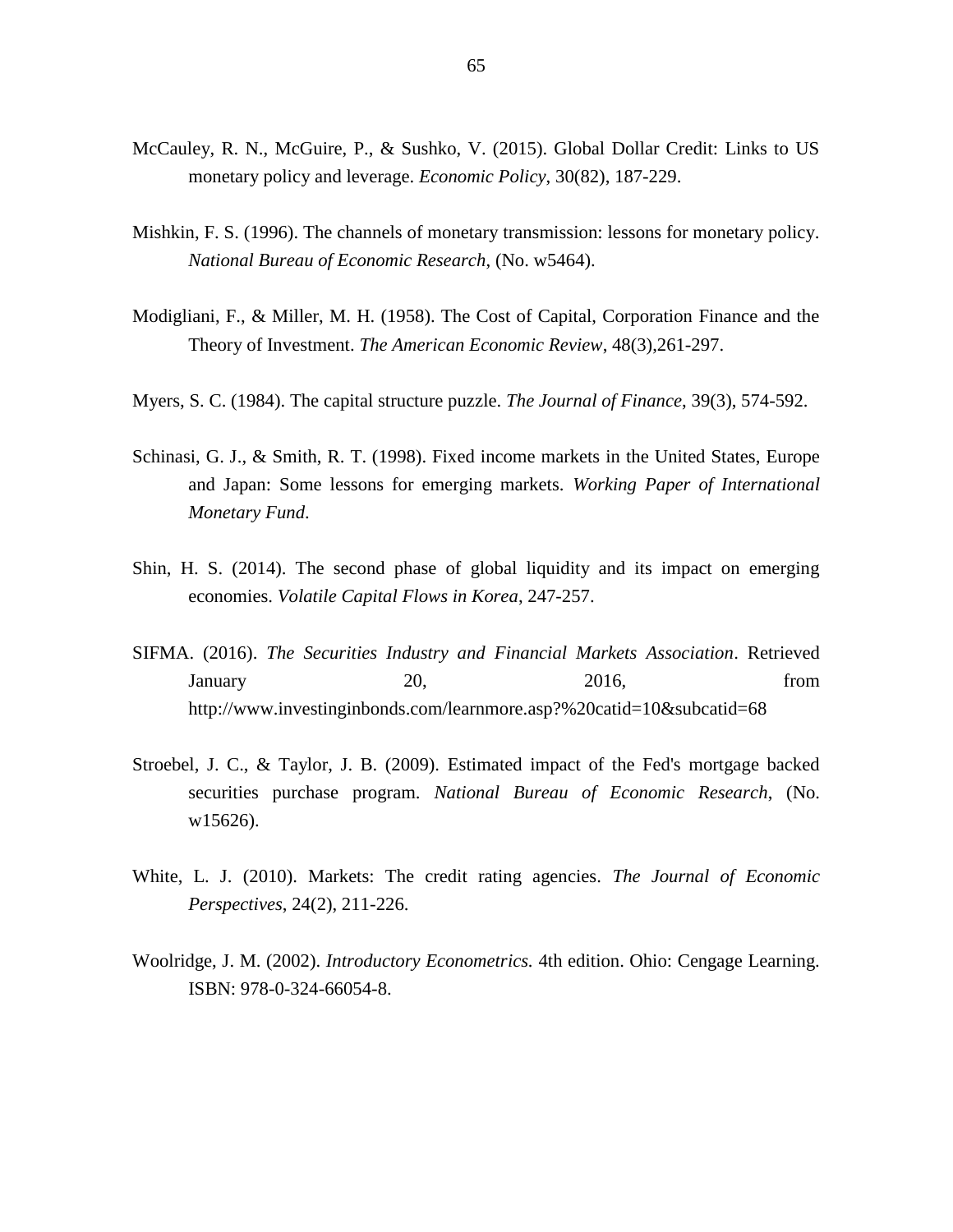Wright, J. H., Rogers, J. H., & Scotti, C. (2014). Evaluating asset-market effects of unconventional monetary policy: a multi country review. *Economic Policy*, 29(80), 749-799.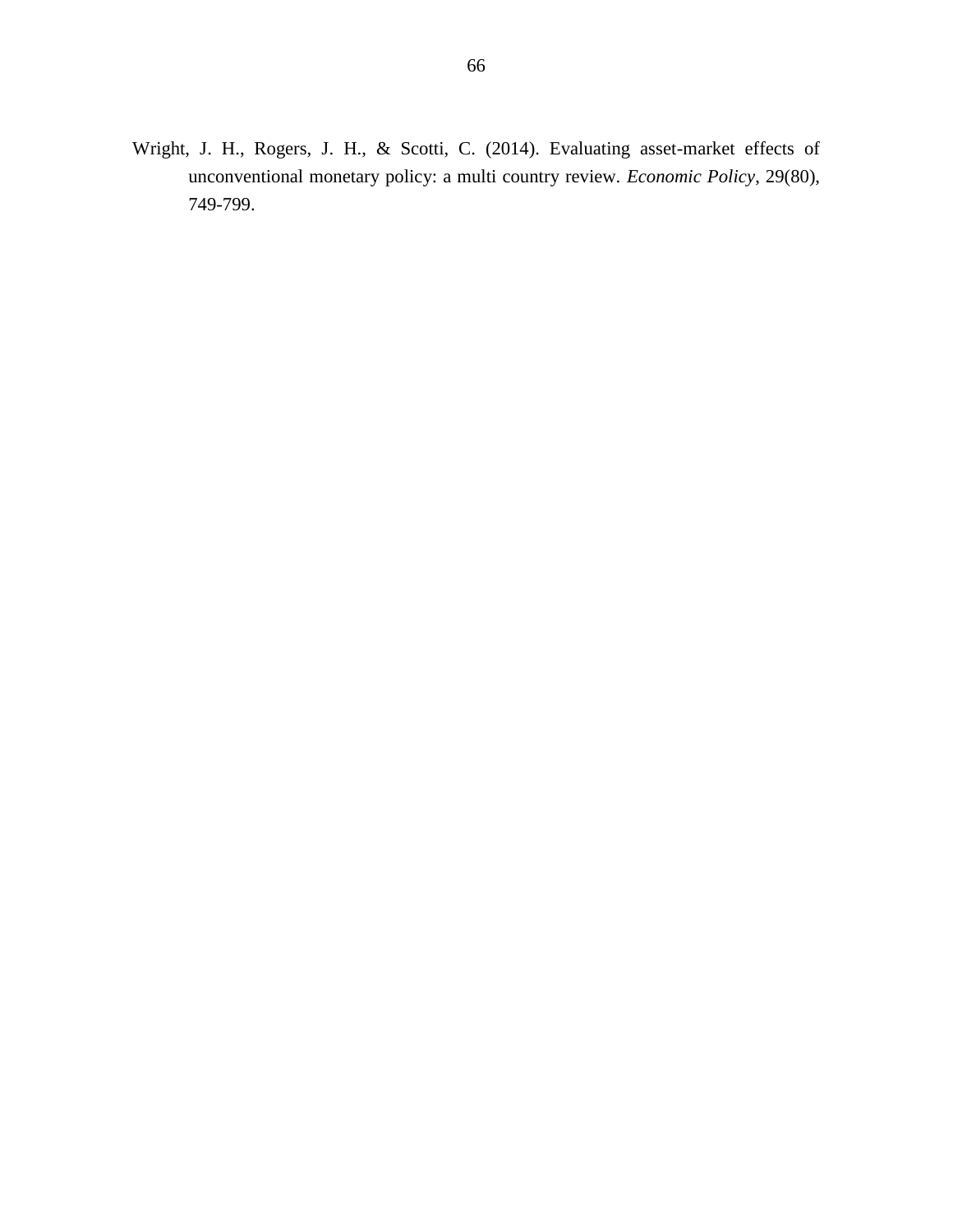| Country        | Index                | Coefficient       | Mean    | Std Dev | Min       | Max   |
|----------------|----------------------|-------------------|---------|---------|-----------|-------|
|                |                      | Return %          | 1,36    | 12,54   | $-36,82$  | 32,87 |
| Germany        | DAX Index            | 90 day Volatility | 22,80   | 10,21   | 10,06     | 55,79 |
|                |                      | Return %          | 0,07    | 10,17   | $-28,75$  | 20,86 |
| France         | <b>CAC Index</b>     | 90 day Volatility | 22,20   | 9,62    | 9,66      | 60,07 |
|                |                      | Return %          | $-0,57$ | 10,81   | $-26,51$  | 23,13 |
| Italy          | <b>FTSEMIB Index</b> | 90 day Volatility | 22,78   | 10,01   | 7,74      | 57,14 |
|                |                      | Return %          | 0,19    | 10,47   | $-21,43$  | 25,24 |
| Spain          | <b>IBEX Index</b>    | 90 day Volatility | 22,42   | 9,05    | 9,37      | 56,66 |
|                |                      | Return %          | $-0,01$ | 10,79   | $-32,59$  | 22,24 |
| Netherlands    | <b>AEX Index</b>     | 90 day Volatility | 21,16   | 11,15   | 8,82      | 63,45 |
| Belgium        | <b>BELSTK Index</b>  | Return %          | 1,92    | 9,18    | $-24,12$  | 21,45 |
|                |                      | 90 day Volatility | 17,31   | 8,09    | 7,25      | 52,15 |
| Luxembourg     | LUXXX Index          | Return %          | 0,51    | 12,66   | $-32,80$  | 26,60 |
|                |                      | 90 day Volatility | 19,31   | 8,33    | 9,83      | 57,31 |
| Finland        | <b>OMXHP Index</b>   | Return %          | $-0,21$ | 11,87   | $-30,44$  | 20,76 |
|                |                      | 90 day Volatility | 21,80   | 9,54    | 11,69     | 52,05 |
| Austria        | <b>ATX Index</b>     | Return %          | 1,97    | 12,19   | $-36,74$  | 25,67 |
|                |                      | 90 day Volatility | 20,65   | 10,63   | 9,47      | 72,33 |
| Portugal       | PSI20 Index          | Return %          | $-0,78$ | 11,17   | $-25,01$  | 24,37 |
|                |                      | 90 day Volatility | 17,79   | 7,18    | 5,85      | 46,62 |
| Ireland        | <b>ISEQ Index</b>    | Return %          | 1,03    | 11,88   | $-34,00$  | 23,70 |
|                |                      | 90 day Volatility | 20,29   | 9,91    | 8,38      | 63,91 |
| Greece         | <b>ASE Index</b>     | Return %          | $-1,92$ | 15,17   | $-37,58$  | 31,21 |
|                |                      | 90 day Volatility | 28,62   | 11,84   | 11,17     | 59,55 |
| Czech Republic | PX Index             | Return %          | 1,25    | 11,18   | $-28,76$  | 28,82 |
|                |                      | 90 day Volatility | 20,72   | 9,40    | 10,86     | 75,17 |
| Slovakia       | <b>SKSM Index</b>    | Return %          | 2,64    | 11,08   | $-20,77$  | 39,88 |
|                |                      | 90 day Volatility | 19,07   | 6,29    | 7,96      | 34,61 |
| Slovenia       | <b>SBITOP Index</b>  | Return %          | 1,06    | 11,23   | $-37,73$  | 33,89 |
|                |                      | 90 day Volatility | 13,90   | 6,74    | 6,65      | 46,72 |
| Malta          | <b>MALTEX Index</b>  | Return %          | 0,69    | 9,75    | $-16,60$  | 30,68 |
|                |                      | 90 day Volatility | 10,88   | 4,35    | 5,39      | 30,82 |
| Estonia        | <b>TALSE Index</b>   | Return %          | 3,71    | 15,10   | $-41,70$  | 48,84 |
|                |                      | 90 day Volatility | 16,53   | 7,18    | 6,49      | 39,99 |
| Latvia         | RIGSE Index          | Return %          | 3,21    | 12,85   | $-29,88$  | 35,16 |
|                |                      | 90 day Volatility | 20,29   | 12,06   | 8,92      | 75,58 |
| Lithuania      | VILSE Index          | Return %          | 3,70    | 16,40   | $-44, 12$ | 72,12 |
|                |                      | 90 day Volatility | 14,89   | 7,53    | 5,89      | 48,33 |

**Appendix 1**. Country specific equity market characteristics. Bloomberg (2016)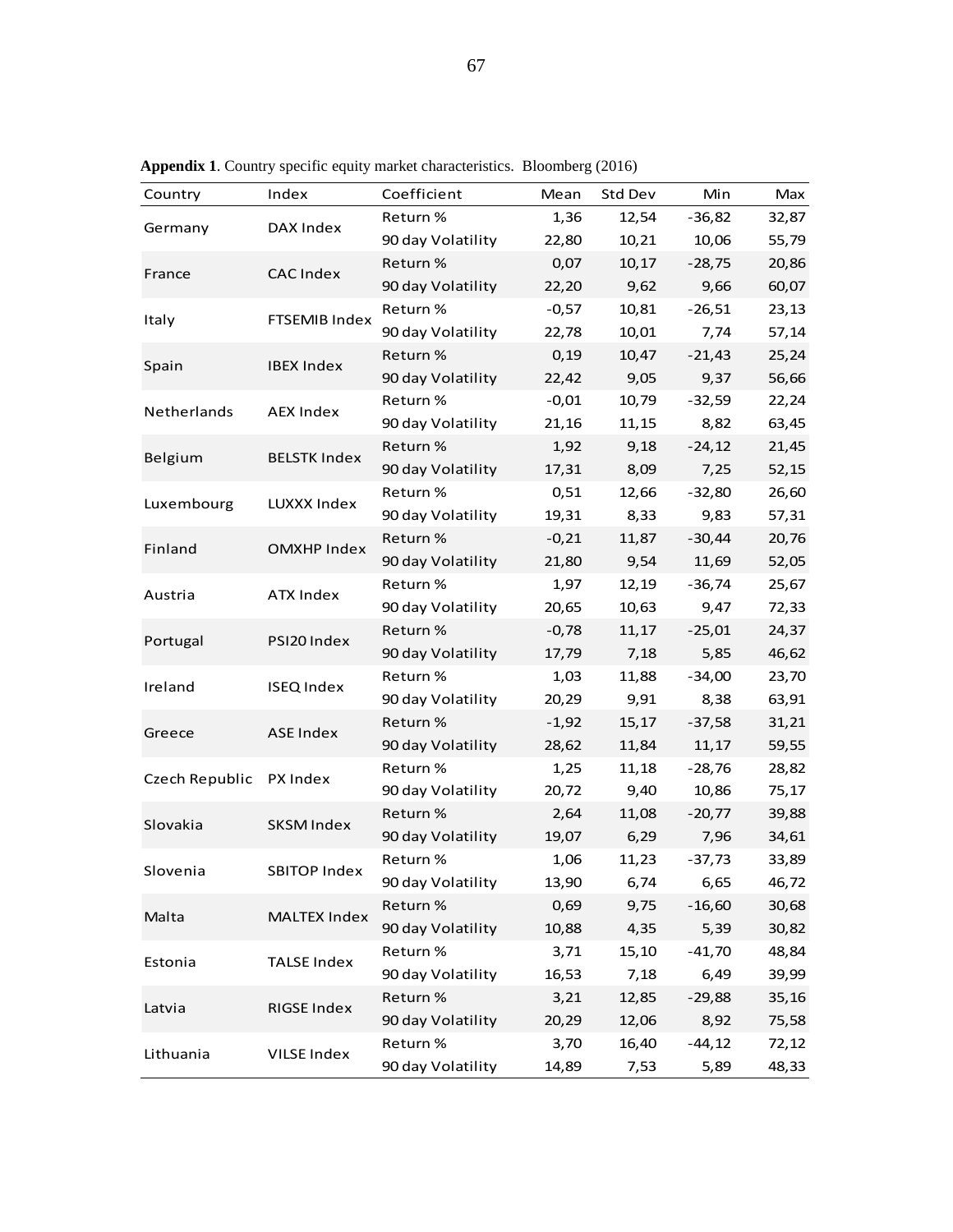| Dependent variable:              | Panel A: VIX removed |            |            | Panel B: Dummy & VIX included |            |             |
|----------------------------------|----------------------|------------|------------|-------------------------------|------------|-------------|
| Corporate bond issuance in % of  |                      |            |            |                               |            |             |
| GDP                              | All                  | Developed  | Frontier   | All                           | Developed  | Frontier    |
| Constant                         | 0.000                | 0.000      | 0.000      | 0.001                         | 0.001      | 0.001       |
|                                  | (0.037)              | (0.136)    | $-(0.192)$ | (1.048)                       | (0.815)    | (0.999)     |
| ECB holdings in % of total debt  | $0.033***$           | $0.043***$ | $0.015**$  | $0.026***$                    | $0.037***$ | 0.007       |
|                                  | (4.457)              | (3.851)    | (2.122)    | (3.271)                       | (3.042)    | (0.877)     |
| ECB purchases in % of total debt | $-0.048*$            | $-0.071*$  | $-0.004$   | $-0.008$                      | $-0.038$   | 0.049       |
|                                  | $-(1.821)$           | $-(1.801)$ | $-(0.147)$ | $-(0.249)$                    | $-(0.760)$ | (1.563)     |
| <b>ECB Real Policy Rate</b>      | $-0.006$             | $-0.009$   | $-0.001$   | 0.000                         | $-0.001$   | 0.003       |
|                                  | $-(0.265)$           | $-(0.268)$ | $-(0.058)$ | $-(0.018)$                    | $-(0.023)$ | (0.133)     |
| 10y Benchmark Yield              | $0.041*$             | $0.058*$   | 0.010      | $0.041*$                      | 0.051      | 0.018       |
|                                  | (1.922)              | (1.826)    | (0.500)    | (1.908)                       | (1.551)    | (0.897)     |
| Local Equity Return              | $0.003**$            | $0.004*$   | 0.000      | $0.003**$                     | $0.005*$   | 0.000       |
|                                  | (2.050)              | (1.899)    | $-(0.097)$ | (2.537)                       | (2.255)    | (0.052)     |
| <b>Local Equity Volatility</b>   | $-0.002$             | $-0.001$   | $-0.001$   | $-0.003$                      | $-0.004$   | 0.000       |
|                                  | $-(1.164)$           | $-(0.651)$ | $-(1.069)$ | $-(1.603)$                    | $-(1.428)$ | $-(0.312)$  |
| <b>VIX</b>                       |                      |            |            | 0.002                         | 0.005      | $-0.001$    |
|                                  |                      |            |            | (0.993)                       | (1.288)    | $-(0.527)$  |
| Dummy excl. Q2 2012 - Q3 2014    |                      |            |            | $-0.001**$                    | $-0.001**$ | $-0.001***$ |
|                                  |                      |            |            | $-(2.536)$                    | $-(1.682)$ | $-(2.671)$  |
| R squared                        | 0.500                | 0.504      | 0.091      | 0.502                         | 0.507      | 0.105       |
| SE of the regression             | 0.005                | 0.006      | 0.003      | 0.005                         | 0.006      | 0.003       |
| Observations                     | 1216                 | 768        | 448        | 1216                          | 768        | 448         |
| Countries                        | 19                   | 12         | 7          | 19                            | 12         | 7           |

**Appendix 2.** Table of different alterations of the benchmark model. Panel A provides the results, should the adjusted model have only removed VIX. Panel B for results of adjusted model with the year dummy and VIX.